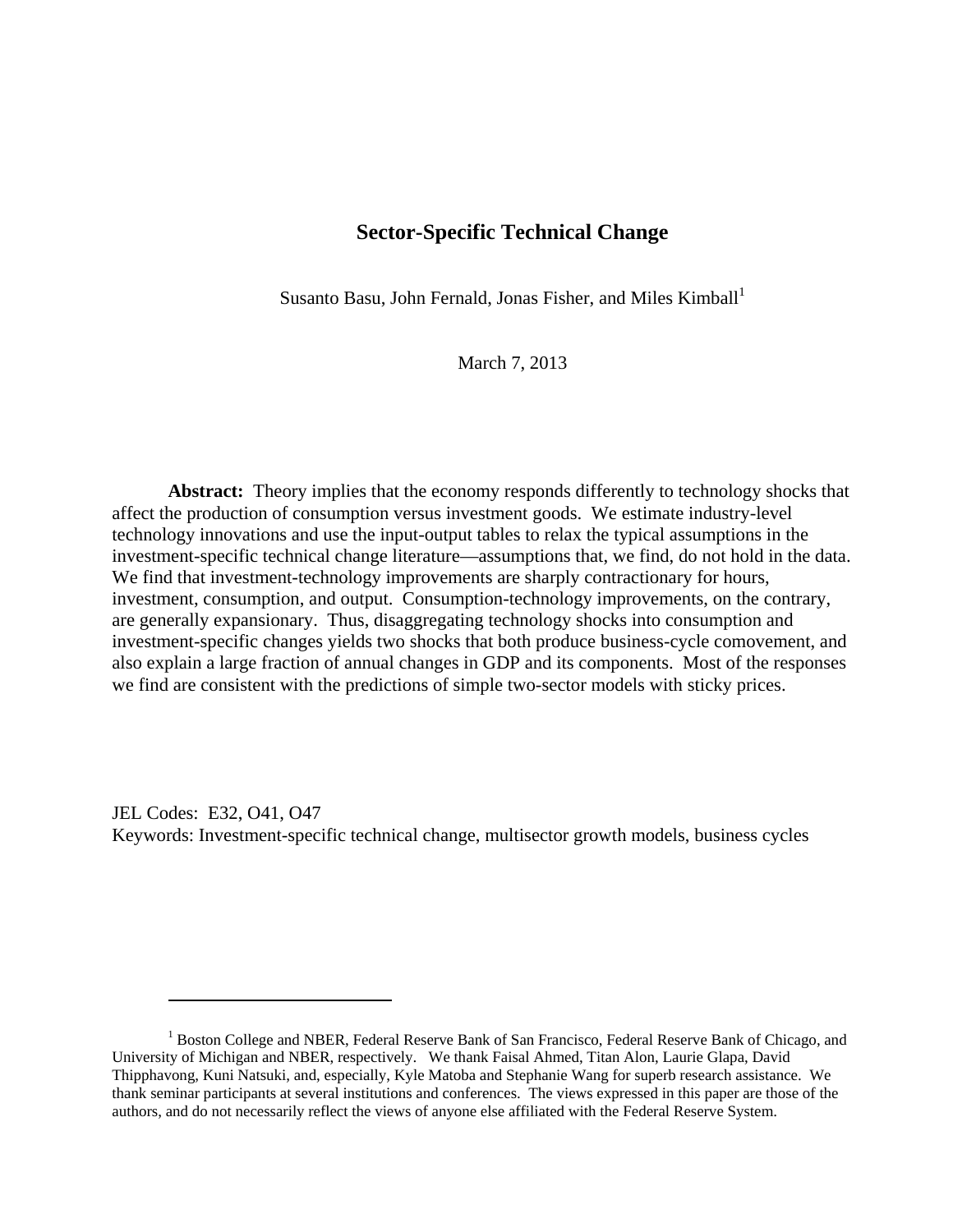#### **I. Introduction**

What shocks drive business cycles? At a minimum, such shocks must move output, consumption, investment and hours worked in the same direction, as this positive comovement is a defining characteristic of business cycles. Technology shocks are attractive candidates, because they can reproduce this comovement in simple, general-equilibrium models of fluctuations. But in the data, technology shocks identified using restrictions from one-sector models do not produce positive comovement. In particular, Gali (1999) and Basu, Fernald and Kimball (2006) find that technology shocks often raise output and consumption, but lower hours worked. Reviewing this evidence, Francis and Ramey (2005) conclude "the original technology-driven … business cycle hypothesis does appear to be dead."

We revisit the issue of technology shocks and business-cycle comovement because there is no consensus in the literature on other shocks that could plausibly account for the bulk of the fluctuations that we observe. (For example, monetary shocks produce the right comovements, but are generally estimated to account for a very small fraction of economic volatility.) Our goal is to see whether the conclusions about technology shocks reached earlier might be due to imposing the restrictions of a one-sector model of growth and fluctuations in a world where they do not apply. If there are multiple technologies, each affecting a different type of good, might it be the case that each type of shock individually generates the proper comovements even though their average does not?

We first show that our hypothesis has a firm basis in economic theory. Theory tells us that the composition of technological change, in terms of the type of final good whose production is affected, matters for the dynamics of the economy's response to technology shocks. For example, we show that a shock to the technology for producing consumption goods has no interesting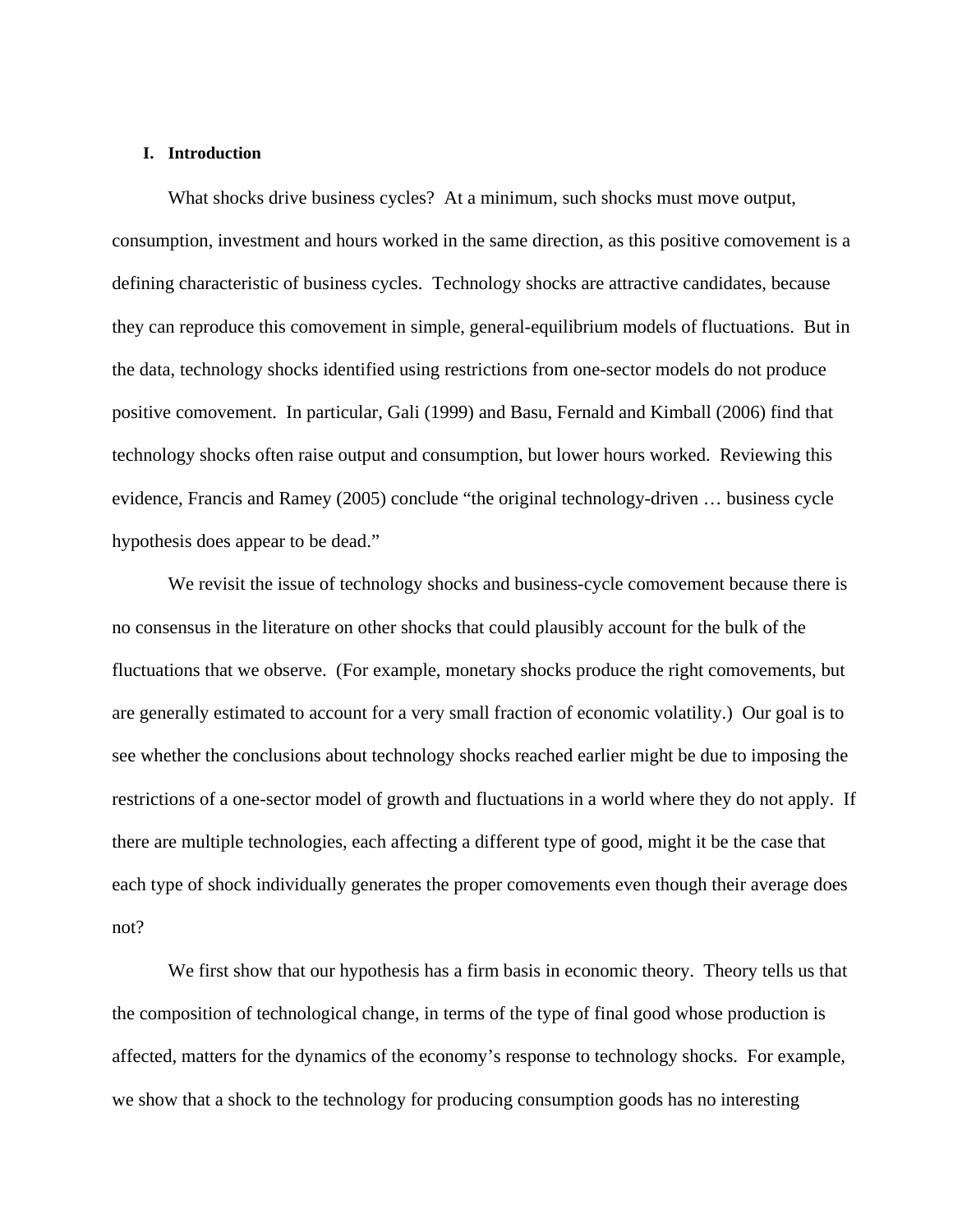business-cycle effects in a standard RBC model. All of the dynamics of hours and investment stressed by RBC theory come from shocks to the technology for producing investment goods. $2$  In an open economy, terms-of-trade shocks affect the economy's ability to provide consumption and investment goods for final use, even if no domestic producer has had a change in technology.

We then present a new and more robust method for estimating sector-specific technical change. Existing methods for investigating the importance of sector-specific technology are based primarily on relative movements in the price deflators for investment and consumption goods, an approach pioneered in an important paper by Greenwood, Hercowitz and Krusell (1997; henceforth GHK). Our evidence, in contrast, is based on an augmented growth-accounting approach, where we estimate technology change at a disaggregated industry level and then use the input-output tables to aggregate these changes.

Our approach offers several advantages. First, we can relax and, indeed, test many of the assumptions necessary for relative-price movements to correctly measure relative changes in domestic technological change. For example, suppose different producers have different factor shares or face different input prices; or suppose markups change over time. Then relative prices do not properly measure relative technical change.<sup>3</sup> Second, we discuss extensions to the open economy, where the ability to import and export means that relative investment prices need not measure relative technologies in terms of *domestic* production.

We view our ability to allow for differences in sectoral factor shares as the most important advantage of our method. All methods that use relative price changes to identify technology shocks (with either short- or long-run restrictions) require that all final-use sectors have the same

 $2^{2}$  Greenwood, Hercowitz and Krusell (2000) provide an insightful approach to business-cycle modeling with sector-specific technical change. However, they used a normalization for sector-specific technology that did not have a pure consumption-augmenting shock, and thus did not uncover this neutrality result.

<sup>&</sup>lt;sup>3</sup> We can also test the orthogonality restrictions used in the structural VAR approach of Fisher (2006), who also uses relative price data but with a long-run restriction.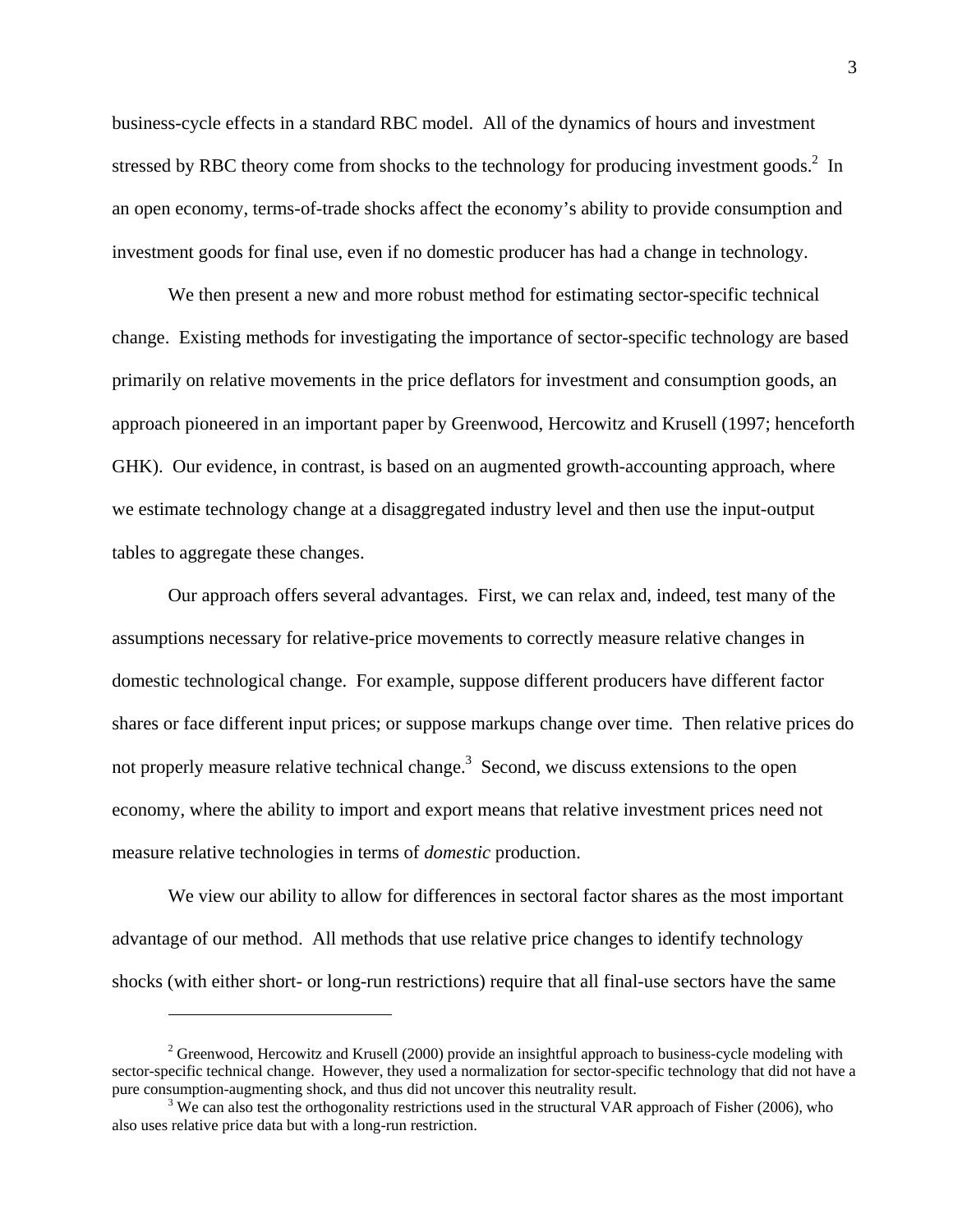factor shares. We are able to calculate these final-use shares using our method, and find that they differ significantly across sectors, which means that we should not estimate investment-specific technical change using relative prices.

Applying our method to sectoral US data, we find that consumption-specific and investment-specific technology shocks have very different economic effects. In particular, consumption-specific technology improvements are generally expansionary for all important business-cycle variables (although hours worked rise significantly only with a lag). By contrast, investment-specific technology improvements are contractionary for all important business-cycle variables. Importantly, both shocks induce positive comovement among the key business-cycle variables, including output, consumption, investment and hours.

As we show in the next section, however, neither set of responses is consistent with RBC theory. Clearly RBC theory would not predict a decline in GDP, consumption, hours and even investment following an investment technology improvement. Perhaps more suprisingly, the fact that hours and investment rise after a positive consumption technology investment is also evidence against the RBC model. However, Basu and Fernald (2010) show that these responses are generally consistent with the predictions of simple two-sector sticky-price models.

In conjunction, the theory and empirical work in our paper suggests that we need to revisit several influential empirical literatures using multi-sector economic models. For example, papers in the large literature on the macroeconomic effects of technology shocks typically examine the responses of macroeconomic variables to aggregate measures of technical change. $4$  But if consumption- and investment-specific shocks are expected to have different economic effects, aggregating the two into a single measure can introduce significant measurement error in an

1

<sup>4</sup>

 $4$  An exception is Fisher (2006).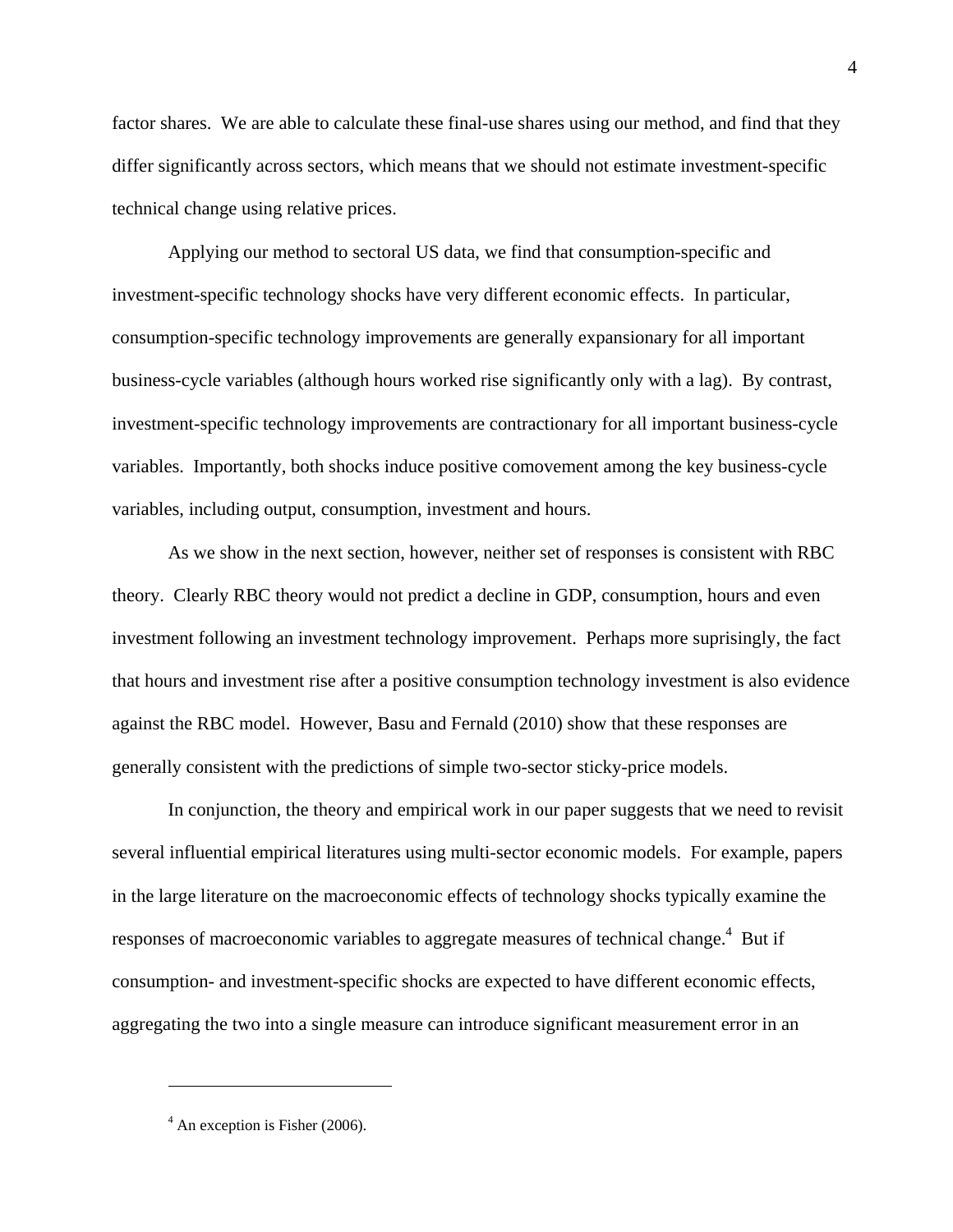explanatory variable. (Interestingly, the strong dichotomy between the effects of the two types of shocks typically does not hold in models with sticky prices. Thus, similarities or differences in the economy's response to consumption- and investment-specific shocks may also cast light on the importance of price stickiness in the macroeconomy.)

To take another example, many papers follow the suggestion of Cochrane (1994) and take the consumption-output ratio to be a measure of permanent income relative to current income. In a general-equilibrium model, the gap is usually due to (expected) changes in productivity. Rotemberg and Woodford (1996) use this interpretation to fashion an empirical critique of RBC models by comparing the expected transitory changes in macroeconomic variables in the data to those predicted by a one-sector RBC model. But the correlation between expected changes in consumption, output and other variables can be quite different depending on whether the shock affects consumption technology, investment technology, or both. Thus, it may be necessary to revisit Rotemberg and Woodford's influential critique by comparing the data to the predictions of multi-sector RBC models.

Our approach to the data also forces us to think about the role of the open economy in economic fluctuations. That is, our approach requires that we take a stand on the "technology" for producing net exports. Thus, we need to decide whether to take a narrow or broad view of technology. The narrow view is to say that "technology" is just something that shifts a domestic production function. We choose to take a broader view, and define technology from the consumption possibilities frontier: At least in a neoclassical model where there are stable preferences and no distortions, technology is anything that changes consumption for given levels of capital, investment and hours worked. Technology thus defined therefore incorporates changes in the terms of trade. It is clear, of course, that terms of trade changes do not shift domestic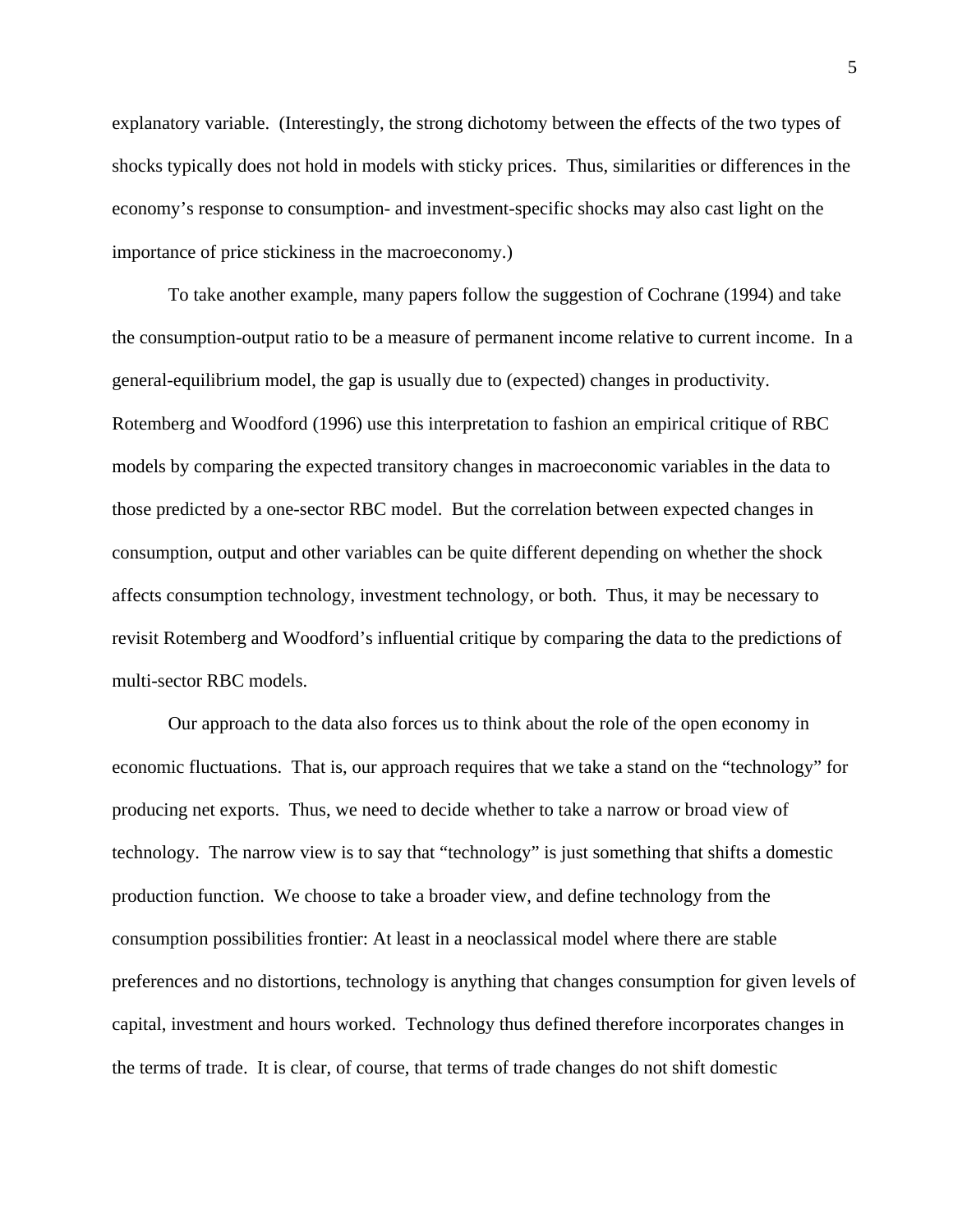production functions, and thus are not technology shocks in the narrow sense.<sup>5</sup> But it is also true that domestic technology shocks are not the only sources of changes in consumption and welfare, even in a fully neoclassical model. Understanding the behavior of consumption in both the short and long run requires us to take an open-economy, multi-sector approach.

The paper is structured as follows. After this introduction, we provide a simple theoretical example that illustrates that consumption- and investment-specific shocks should have very different economic effects. This example motivates us to write down a macroeconomic model to guide our empirical work. Specifically, the model shows how to map from "messy" microeconomic production and international trade data into simple macroeconomic aggregates. We then discuss the data, present results, and draw conclusions.

#### **II. Consumption-Technology Neutrality**

The character of both growth and business cycles depends on the sectoral distribution of technical change. In the neoclassical growth model, capital accumulation arises only if technical change expands the possibilities for producing capital goods. Indeed, as shown by Kimball (1994), with balanced growth, technology change that affects the consumption-producing sector alone has no impact on employment or capital accumulation at all. Hence, the nature of growth is tightly connected to the sectoral distribution of technical change.

The response of a real business cycle model economy to an exogenous technology shock also depends on the sectors of the economy it affects. Hours and investment responses to a pervasive, sector-neutral, positive technology shock are well understood. They follow from the intertemporal substitution of current leisure and consumption for future consumption. The household is willing to do this because of the high returns to working and saving. These effects are

<sup>&</sup>lt;sup>5</sup> See Kehoe and Ruhl (2006).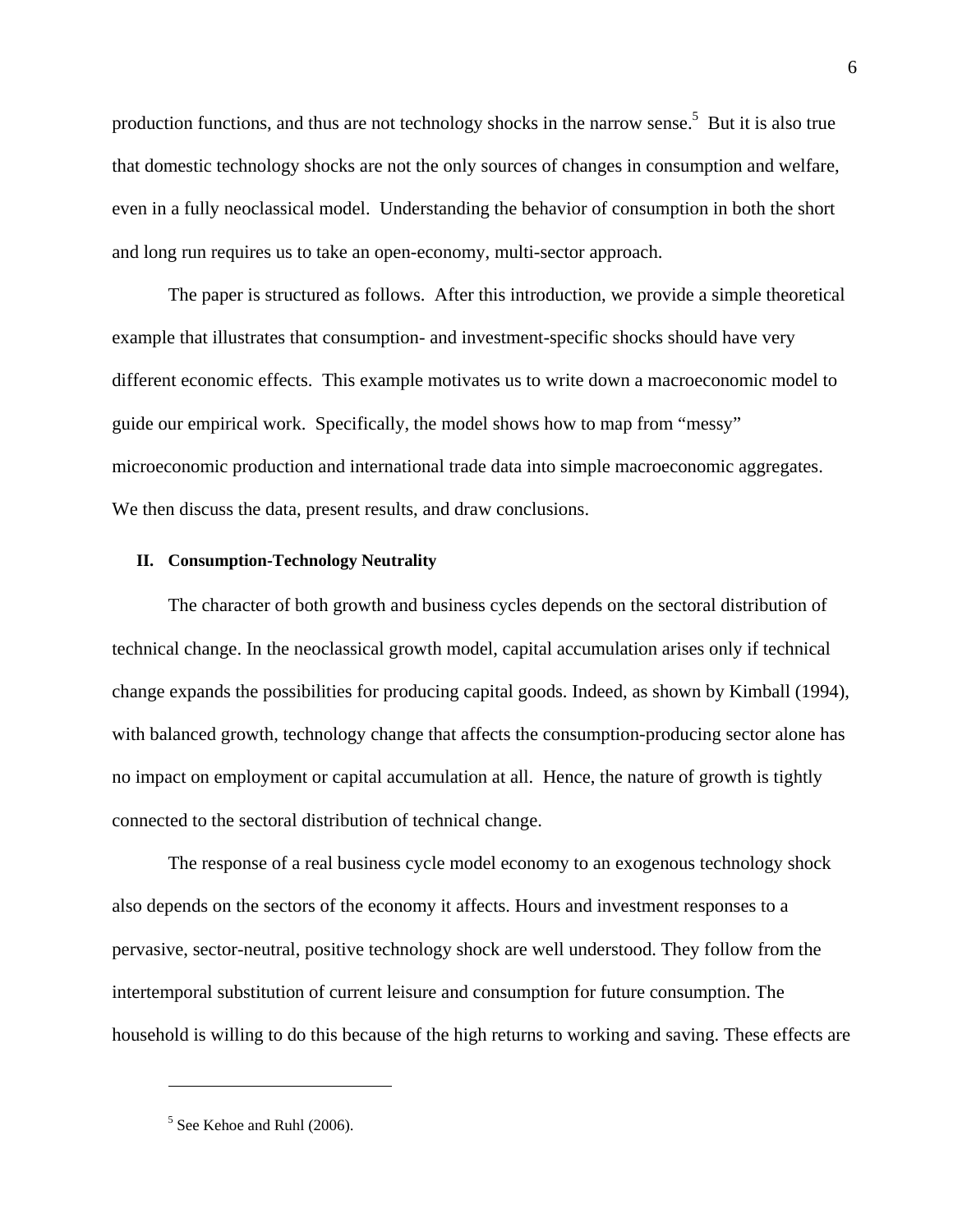amplified when technical change affects the investment sector alone, because current consumption is even more expensive relative to future consumption in this case (e.g., Fisher, 2005). Consumption-sector shocks have smaller effects on intertemporal substitution and so have much less effect on decision rules. As Fisher (1994, 1997) and Kimball (1994) discuss, if preferences are logarithmic, then the decision rules for investment and hours, as well as the allocation of capital and labor across producing consumption and investment goods, are invariant to the stochastic process of consumption-specific technology. More generally, for preferences that are consistent with balanced growth, hours and investment and factor allocations do not respond to a technology shock, if that shock is permanent, unanticipated, and affects only the consumption sector. So the nature of business cycles is also tied to the sectoral distribution of technical change.

We now present a simple model to illustrate these points. We then discuss other recent macroeconomic work that has focused on the final-goods sector in which technical change occurs. The empirical evidence has been drawn almost exclusively from aggregate data, with heavy reliance on relative prices.

Consider the two-sector closed-economy neoclassical growth model. Suppose one sector produces consumption goods *C*, the other sector produces investment goods, *J* (We use *J* to differentiate investment from the identity matrix, which we use extensively later). Both sectors produce output by combining capital *K* and labor *L* with the same function *F* but separate Hicksneutral technology parameters, *ZC* and *ZJ*.

In particular, consider the social planner's problem for the following problem, where utility is logarithmic: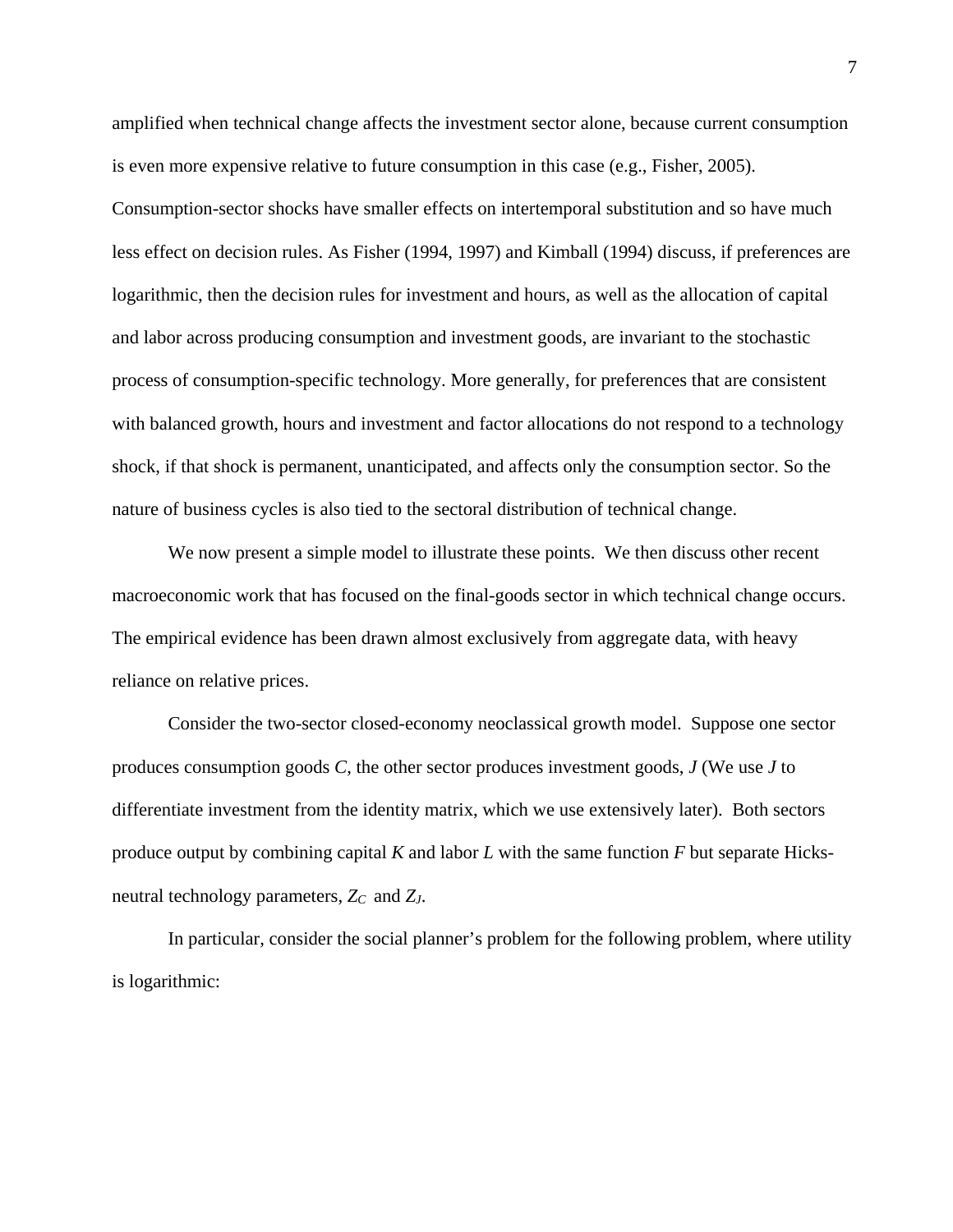$$
\max_{N,C,X,I} E_0 \sum_{t=0}^{\infty} \beta^t [\ln(C_t) - v(L_t)]
$$
  
s.t. 
$$
C = Z_C \cdot F(K_C, L_C)
$$
  

$$
J = Z_J \cdot F(K_J, L_J)
$$
  

$$
K = K_C + K_J, \quad L = L_C + L_J
$$
  

$$
K_{t+1} = J_t + (1 - \delta)K_t
$$
 (1)

We omit (most) time subscripts for simplicity. This setup appears in the recent literature in various places. For example, this is a two-sector version of the model in Greenwood, Hercowitz, and Krusell (GHK, 1997); Whelan (2000) discusses the mapping to GHK in greater detail. There are various ways to normalize the technology shocks. For example, GHK define  $Z_J = Z_c q$ , where *q*  $= Z_J/Z_{C_J}$ . GHK label  $Z_C$  as "neutral" technology and *q* as "investment specific," a labeling that has been widely followed since. A shock that raises  $Z_c$  but leaves q unchanged is neutral in that both *ZC* and *ZJ* increase equally.

For the purposes of discussing consumption-technology neutrality, a different normalization is more natural. In particular, suppose we define  $A = Z_C/Z_J$  as "consumption-specific" technology. Then the problem in (1) can be expressed as a special case of the following problem, where we have expressed the problem with a single aggregate budget constraint:

$$
\max_{N,C,X,I} E_0 \sum_{t=0}^{\infty} \beta^t [\ln(C_t) - v(L_t)]
$$
  
s.t.  $C_t = A_t X_t$   

$$
X + J = F(K, L, Z)
$$
  

$$
K_{t+1} = J_t + (1 - \delta) K_t
$$
 (2)

*X* is an index of inputs devoted to consumption (in the previous example, it would correspond to the production function  $Z_J F(K_C, L_C)$ . Since  $X = C/A$ , and A corresponds (in the decentralized equilibrium) to the relative price of investment to consumption, we can interpret *X* as consumption in investment-goods units (i.e., nominal consumption deflated by the investment deflator). This is essentially the same approach taken by GHK, except that given their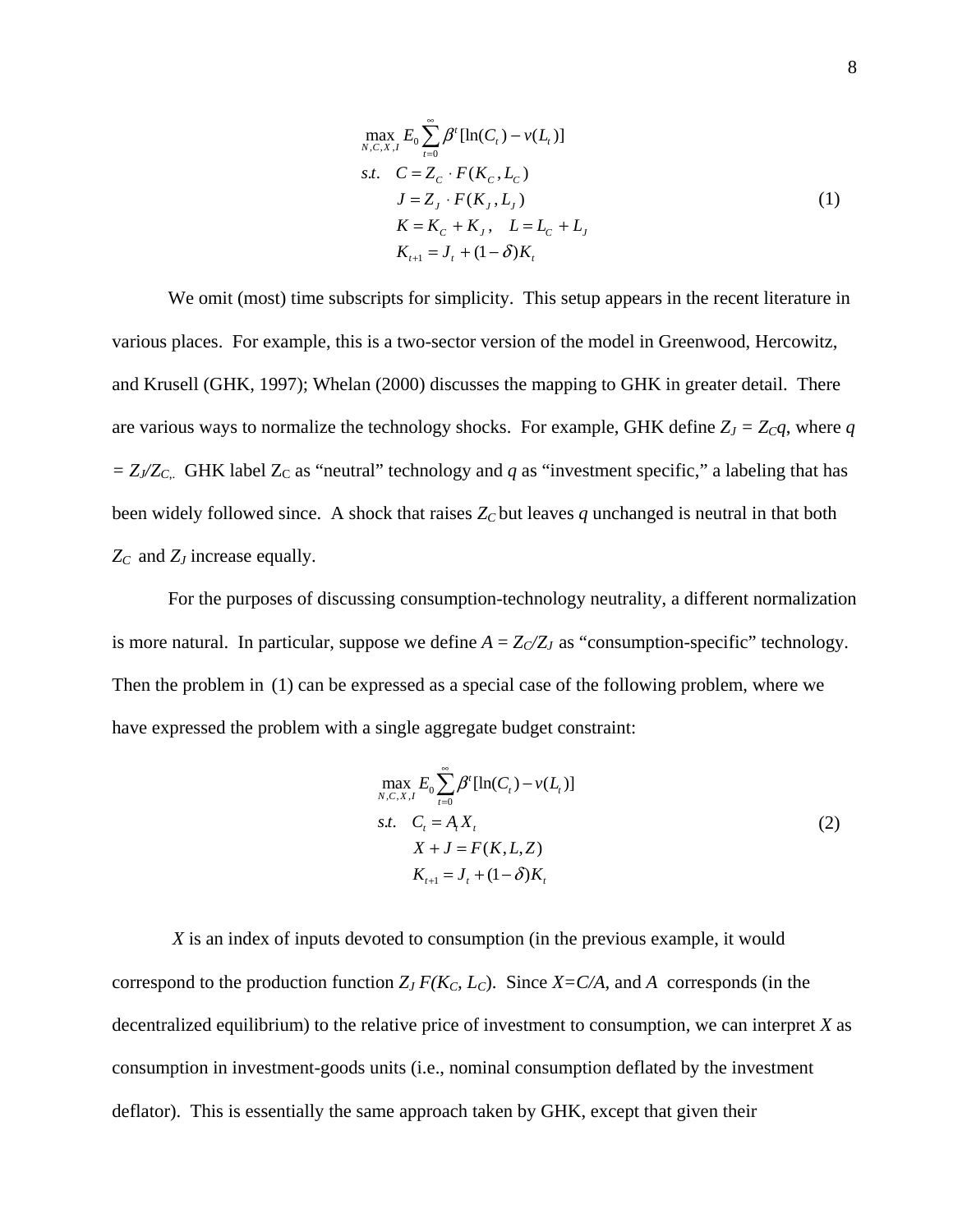normalization, they express everything (investment and output, in particular) in consumption units. But given logarithmic utility, we can express this problem as:

$$
\max_{N,C,X,I} E_0 \sum_{t=0}^{\infty} \beta^t [\ln(A_t) + \ln(X_t) - \nu(L_t)]
$$
  
s.t.  $X + J = F(K, L, Z)$   
 $K_{t+1} = J_t + (1 - \delta)K_t$  (3)

Consumption-technology neutrality follows directly from this expression of the problem. In particular, because *ln(A)* is an additively separable term, *any* stochastic process for A has no effect on the optimal decision rules for *L*, *X,* or *J*. They do not induce capital-deepening or any of the "expected" RBC effects; e.g., employment doesn't change. Consumption jumps up, which immediately moves the economy to its new steady state.<sup>6</sup> They affect only real consumption and the relative price of consumption goods. In contrast, investment-sector technology shocks would have much more interesting dynamics. They induce long-run capital-deepening, and even in the short-run affect labor supply and investment dynamics.

Thus, consumption-sector technology shocks are "neutral." .This consumption-technology neutrality proposition has been implicit in two-sector formulations for a long time; the first explicit references we are aware of are Kimball (1994) and Fisher (1994). Nevertheless, it appears to be a little-known result. One reason is that the seminal work by Greenwood, Hercowitz, and Krusell (1997) used a different normalization, as noted above; they focused on the response of the economy to "investment specific" shocks. A shock to consumption technology alone (leaving

 $6$  Kimball (1994) discusses this case further, as well as the extension to King-Plosser-Rebelo (1988) preferences.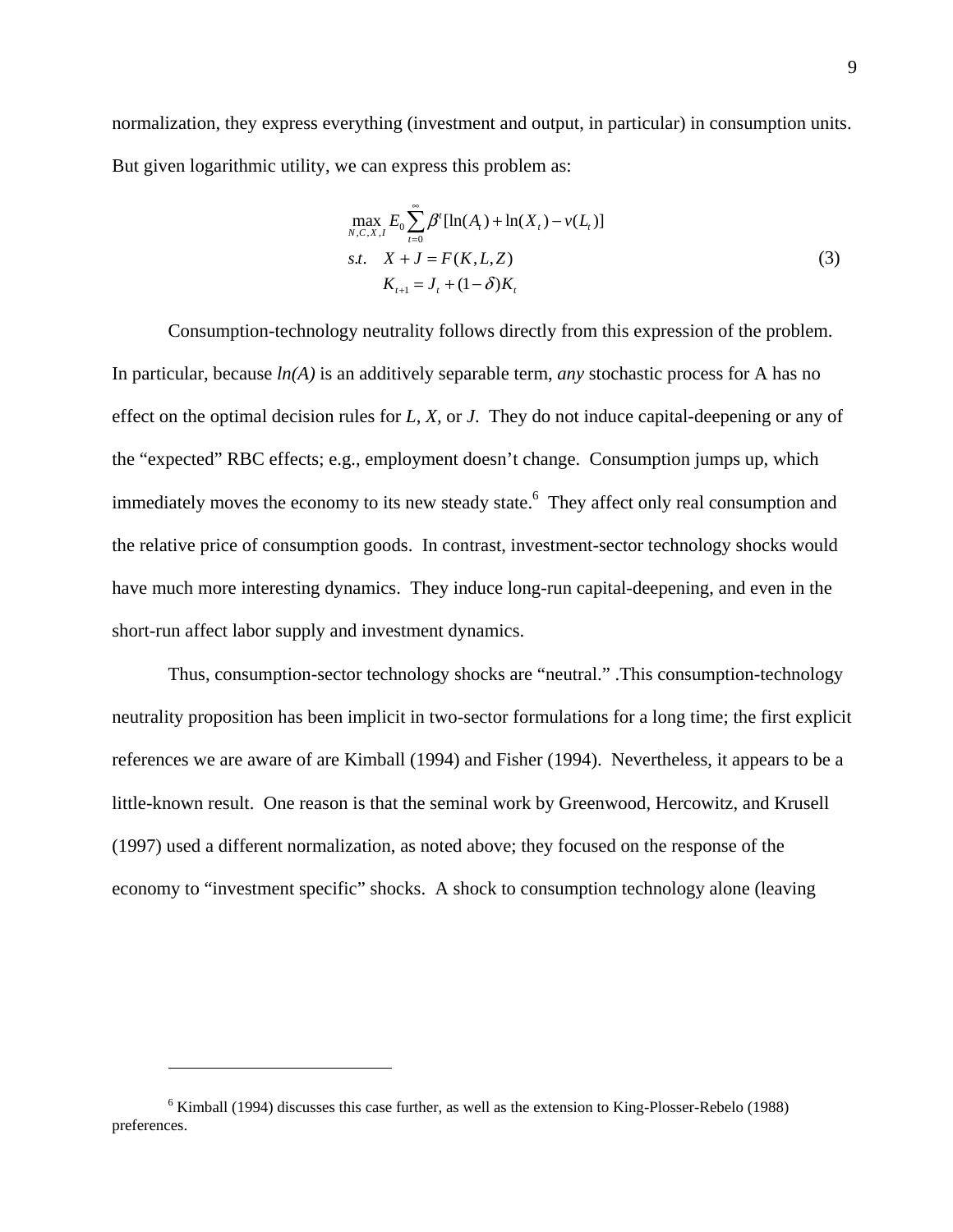investment technology unchanged) would then involve a positive neutral shock, combined with a negative investment-specific shock.<sup>7</sup>

The theoretical motivation for studying sectoral technical change is bolstered by a nascent empirical literature. Most of this literature has followed the GHK normalization of "neutral" and "investment specific" shocks. GHK used data on real equipment prices and argued that investment-specific, not sector-neutral, technical change, is the primary source of economic growth, accounting for as much as 60% of per capita income growth. Cummins and Violante (2000) also find that investment-specific technical change is a major part of growth using more recent data. Several papers also highlight the potential role sector-specific technology shocks in the business cycle. Greenwood, Hercowitz and Huffman (1988) were the first to consider investment-specific shocks in a real business cycle model. Other papers studying investmentspecific shocks within the context of fully-specified models are Campbell (1998), Christiano and Fisher (1998), Fisher (1997), and Greenwood, Hercowitz and Krusell (2000). These authors attribute 30-70% of business cycle variation to permanent investment-specific shocks. In the structural VAR literature, Fisher (2006), extending the framework used by Gali (1999) to the case of investment-specific shocks, finds that investment-specific shocks explain 40-60% of the shortrun variation in hours and output.<sup>8</sup>

This prior work is based on a "top-down" measurement strategy that relies on investment and consumption deflators (either directly from the BEA, or augmented with equipment deflators from Gordon (1990), and Cummins-Violante (2002). Our paper contributes to the literature by providing new measures of sector-specific technical change that, in principle, are more robust.

 $<sup>7</sup>$  Equivalently, a positive shock to investment-specific technology (with neutral technology unchanged) or a</sup> positive shock to neutral technology (leaving investment-specific technology unchanged) would *both* raise investmenttechnology in the two-sector formulation, and hence would lead to dynamic responses in the frictionless model. 8

Fisher's impulse response functions look similar to the subperiod results in Gali, Lopez-Salido, and Valles (2002), with technology shocks reducing hours worked in the pre-1979 period and raising them thereafter.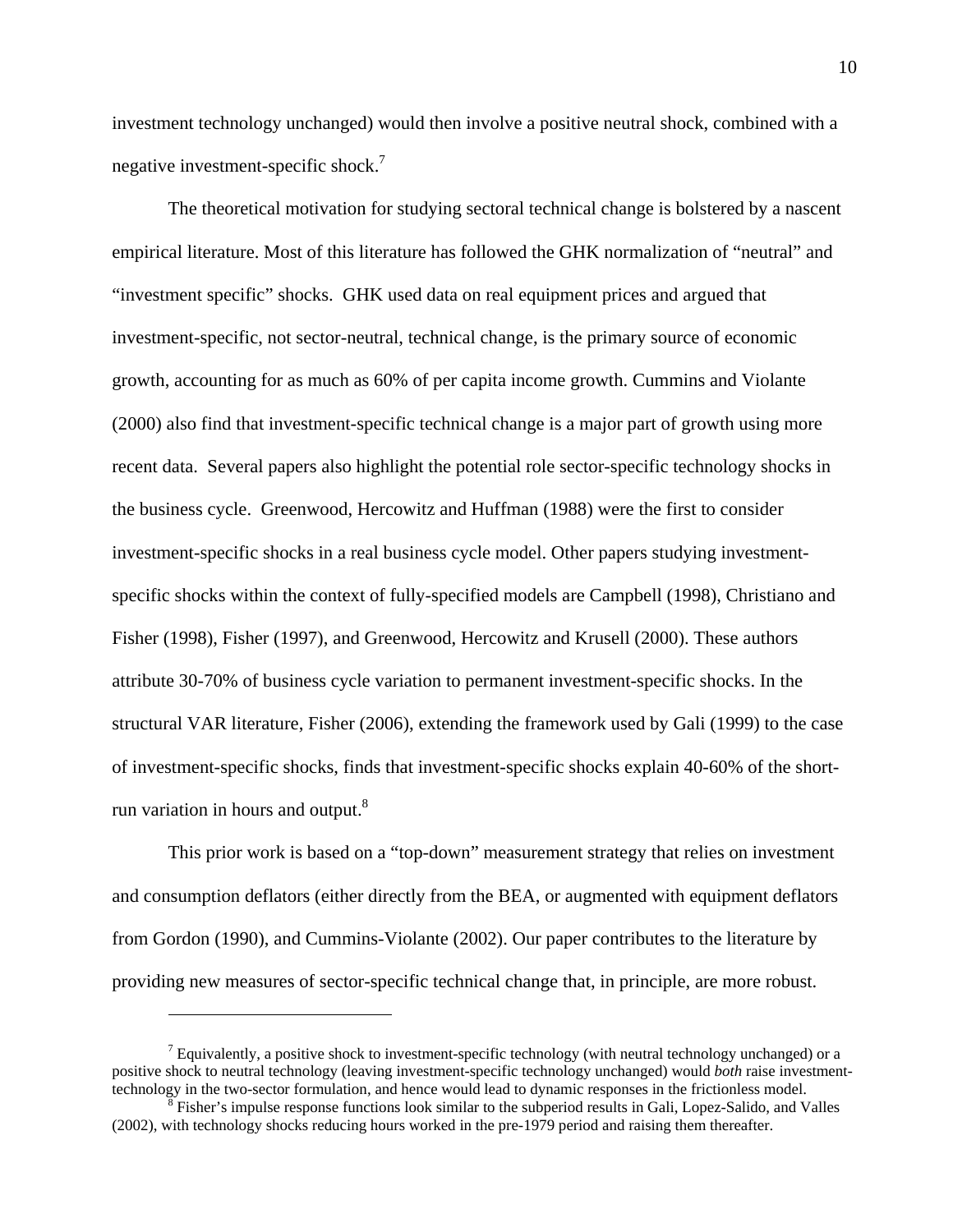These new measures of technical change can be used to assess the veracity of the existing literature's findings. The next section describes the theoretical framework underlying our measurement.

#### **III. Theoretical Framework**

We now describe the framework we use to identify sector-specific technology shocks. This framework shows how to map from complicated industry-level data on production and trade to key macroeconomic aggregates. Most importantly it embodies the industry/commodity input-output structure of US production, including the activities of exporting and importing, and the fact that the same commodity can be produced domestically and be imported. We assume only three domestically produced final goods, but the model is easily extended to the larger number we use in our empirical work. In addition, here we assume perfect competition with constant-returns-to-scale production, but we consider the implications of extensions to this baseline in our empirical work.<sup>9</sup>

The economy comprises three final goods, consumption, investment and exports, and Φ commodities which are produced domestically and can also be imported. Domestically produced and imported commodities must be combined to produce a *usable commodity* before they can be used as inputs to the production of the final goods or as an intermediate input to the domestic production of commodities. Domestic production of commodities involves capital, labor and intermediate inputs. There is a representative agent who consumes the consumption good, supplies labor, owns the capital stock and engages in borrowing and lending on international capital markets. For simplicity we assume capital and labor are homogenous and that net exports, the terms-of-trade and the world interest rate are exogenously given.

1

 $9^9$  Not in this draft, though.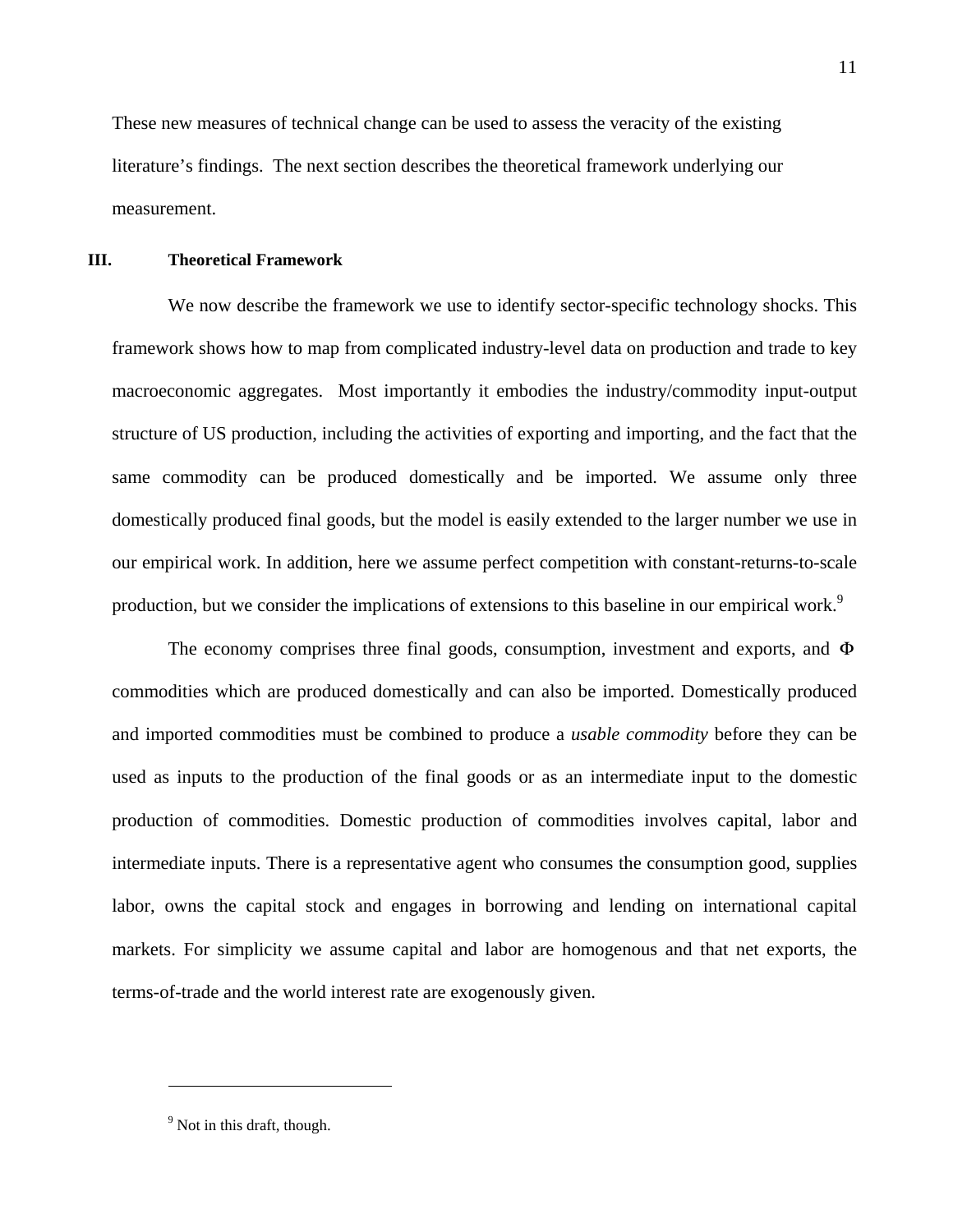Competitive equilibrium allocations are obtained as the solution to the following planning problem:

$$
\max E_{t} \sum_{s=t}^{\infty} \beta^{s-t} U(C_{s}, L_{s})
$$
\n(4)

Subject to:

$$
C_{t} = \Omega^{C}(Y_{1t}^{C},...,Y_{\Phi t}^{C})
$$
\n
$$
J_{t} = \Omega^{J}(Y_{1t}^{J},...,Y_{\Phi t}^{J})
$$
\n
$$
X_{t} = \Omega^{X}(Y_{1t}^{X}, Y_{2t}^{X}..., Y_{\Phi t}^{X}) - \sum_{i} (Y_{i t}^{f} / ToT_{i t})
$$
\n
$$
Y_{i t}^{d} = Z_{i t} F^{i} (K_{i t}, L_{i t}, M_{i t t}, M_{i 2 t}, ..., M_{i \Phi t}) , i = 1, ..., \Phi
$$
\n
$$
Y_{i t} = \Psi(Y_{i t}^{d}, Y_{i t}^{f}) , i = 1, ..., \Phi
$$
\n
$$
Y_{i t} = \sum_{j=1}^{N} M_{i j t} + Y_{i t}^{C} + Y_{i t}^{J} + Y_{i t}^{X}, i = 1, ..., \Phi
$$
\n
$$
K_{t} = \sum_{j=1}^{N} K_{i t}
$$
\n
$$
L_{t} = \sum_{t} L_{i t}
$$
\n
$$
K_{t+1} = (1 - \delta) K_{t} + J_{t}
$$
\n
$$
B_{0}, K_{0} \text{ given}
$$

Here *C*, *J* and *X* denote the final goods consumption, investment and net exports;  $\Omega^{\Lambda}$ ,  $\Lambda = C, J, X, F^{i}$ ,  $i = 1,..., \Phi$  and Ψ are constant-returns-to-scale production functions;  $ToT_{i}$ denotes the terms-of trade for importing commodity ;  $Y_i^d$  and  $Y_i^f$  denote the domestic production and imports of foreign produced commodity  $i$ ;  $Z_{it}$  is total factor productivity (TFP) associated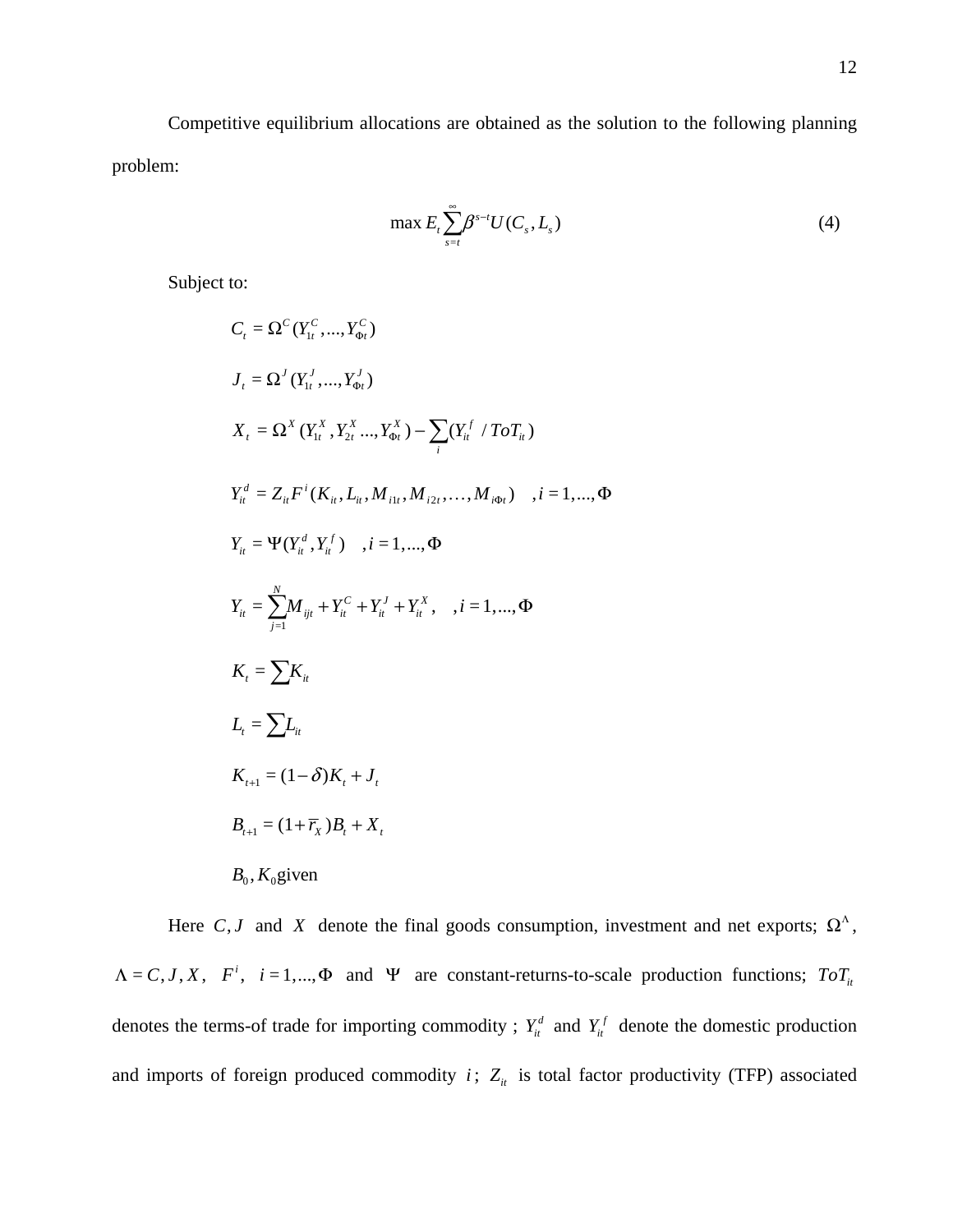with the domestically produced commodity *i*;  $Y_i$  is the production of usable commodity *i*;  $M_{ijt}$ denotes intermediate input of commodity *j* used in the production of commodity *i*;  $K_{it}$  and  $L_{it}$ are capital and labor inputs to the production of domestic commodities;  $K<sub>t</sub>$  and  $L<sub>t</sub>$  are the aggregate stocks of capital and labor;. and  $\overline{r}_x$  is the world interest and  $B_t$  is net foreign lending (which evolves exogenously because net exports *X* is exogenous.)

Our aggregation converts the commodity TFPs  $Z_{it}$  into final good TFP. The aggregation is exact for the case where all the production functions are Cobb-Douglas and yields growth rates for TFP that are correct up to second-order approximations of the production functions. To be clear on what our aggregation achieves, we now state the social planners problem in terms of final goods only. This problem yields identical allocations for the final goods and factor inputs if the production functions are all Cobb-Douglas. The reduced form planning problem in terms of final goods only is:

$$
\max E_{t} \sum_{s=t}^{\infty} \beta^{s-t} U(C_{s}, L_{s})
$$

Subject to:

$$
C_t^d \le Z_t^C G^C(K_t^C, L_t^C)
$$
  
\n
$$
J_t^d \le Z_t^J G^J(K_t^J, L_t^J)
$$
  
\n
$$
\frac{1}{ToT_t^C} C_t^f + \frac{1}{ToT_t^J} J_t^f \le Z_t^X G^X(K_t^X, L_t^X) - X_t
$$
  
\n
$$
C_t \le \Psi^C(C_t^d, C_t^f)
$$
  
\n
$$
J_t \le \Psi^J(J_t^d, J_t^f)
$$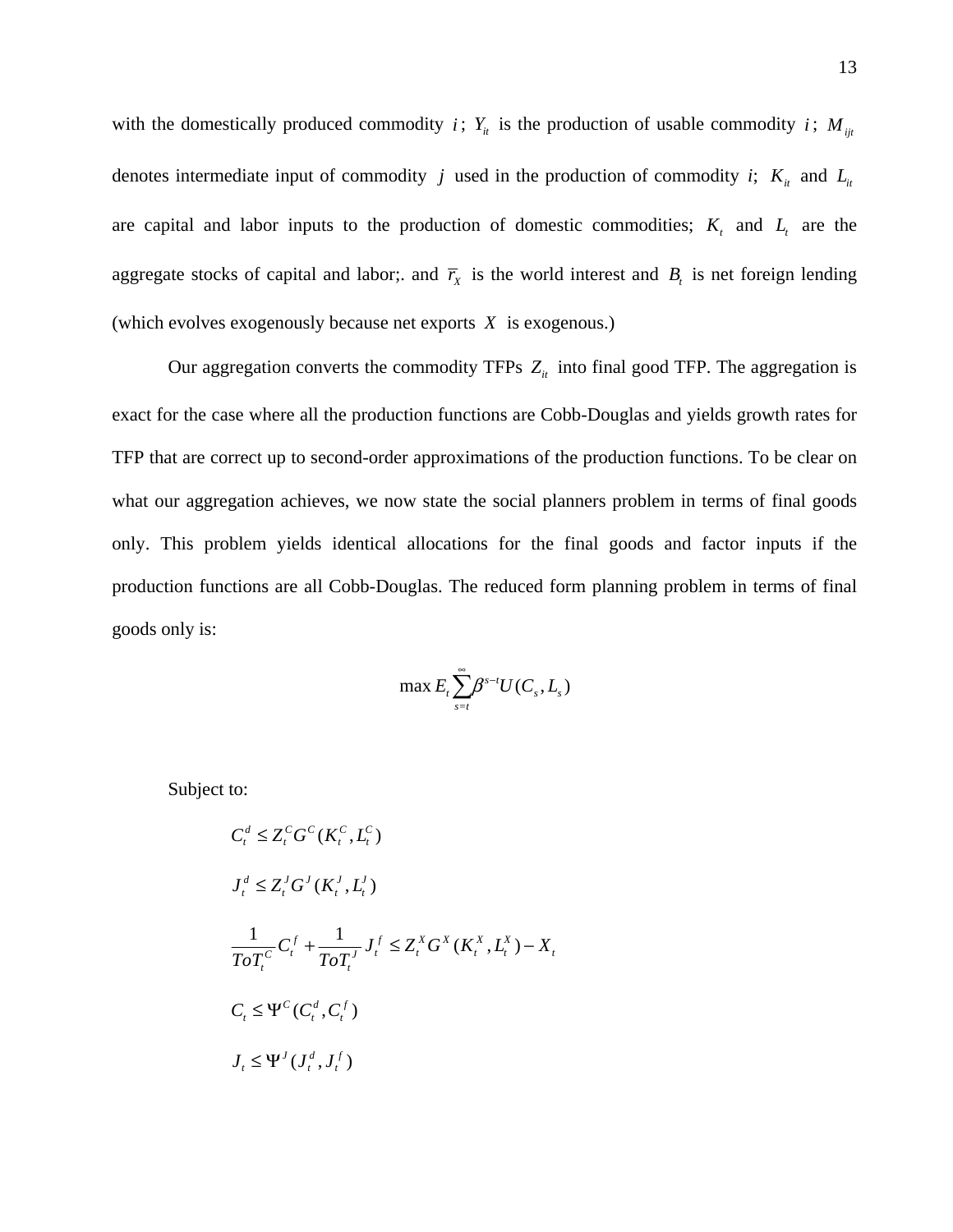$$
\frac{1}{ToT_t^C}C_t^f + \frac{1}{ToT_t^J}J_t^f \le Z_t^XG^X(K_t^X, L_t^X) - X_t
$$
  
\n
$$
K_t = K_t^C + K_t^J
$$
  
\n
$$
K_{t+1} = (1 - \delta)K_t + J_t
$$
  
\n
$$
B_{t+1} = (1 + \overline{r}_X)B_t + X_t
$$
  
\n
$$
B_0, K_0 \text{given}
$$

As before the terms-of-trade, net exports and the world interest rate are exogenous. The third equation shows the production function for producing foreign consumption and investment goods (as well as net exports, which show up in the wealth-accumulation equation). Foreign goods are produced with domestic resources and a domestic technology  $Z_t^X$ .

In the appendix we show how to construct the final-good sector-specifc technologies  $Z_t^C$ ,  $Z_t^J$  and  $Z_t^X$  as weighted averages of domestic commodity TFP and terms-of-trade, where the weights are given by underlying shares in final goods production of domestic and foreign commodities. These final-good-sector technologies are the focus of our empirical work. Factor inputs and factor shares in the production of the final goods are similarly defined share-weighted averages of factor shares and commodity shares associated with final goods production.

Leaving aside open-economy issues for a moment, the key to all of the equations for boiling down a model with many sectors into a boiled-down aggregative model with a few sectors corresponding to the consumption, investment and net exports (and with an easy extension, to government purchases), is the input-output matrix B giving the intermediate-input shares for each commodity—that is, the matrix indicating the extent to which each commodity is produced by means of other commodities as well as capital and labor. The first step is to calculate how to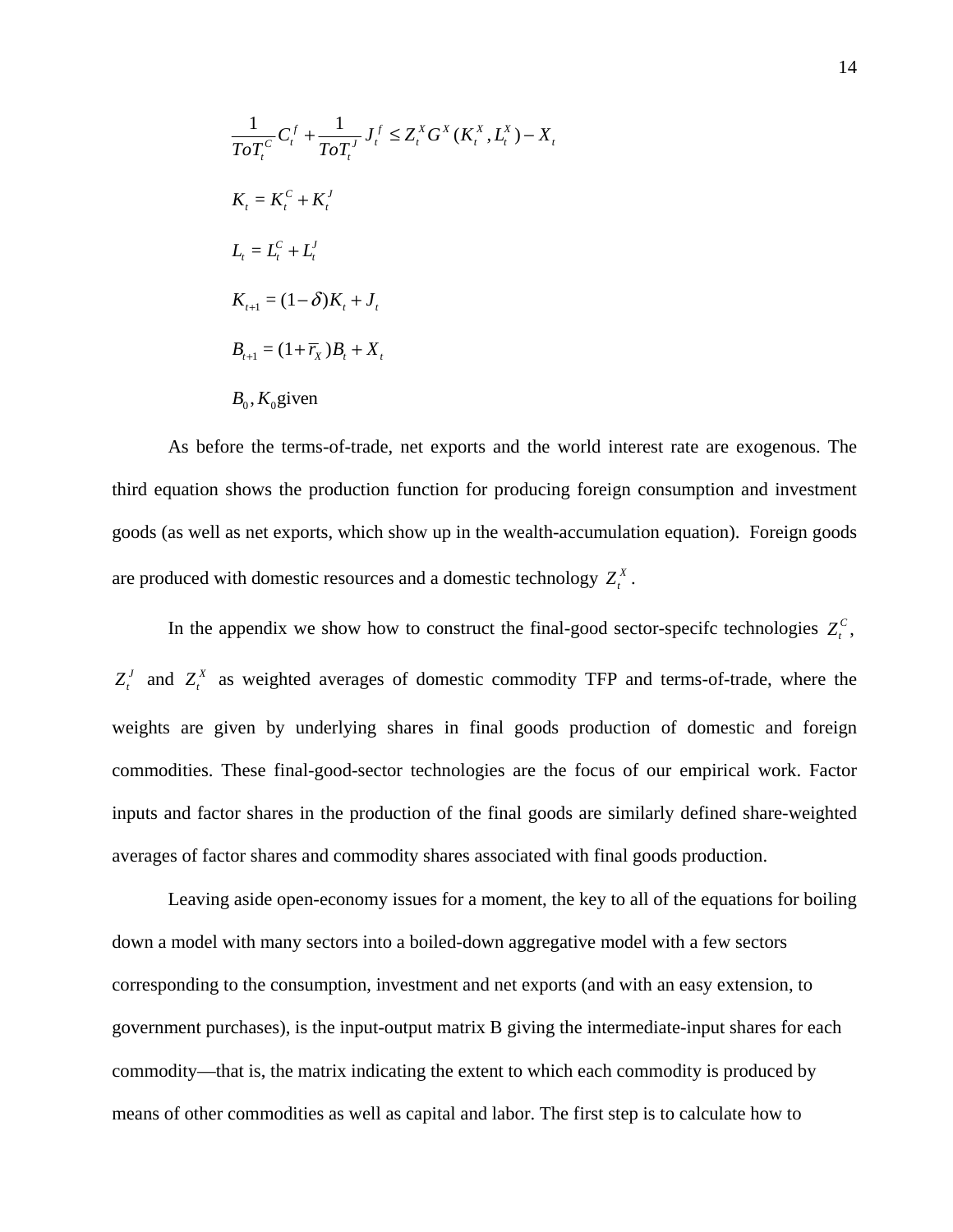produce each commodity in a vertically integrated way from capital and labor alone. The vector of capital's shares for the vertically integrated production of each commodity is given by the vector  $\alpha = [I - B]^{-1} a_K = [I + B + B^2 + B^3 + \dots] a_K$  where  $a_K$  is the vector of <u>direct</u> capital's shares in commodity gross output *Yi*. The capital share for the vertically-integrated production of a commodity is the direct capital's share for that commodity, plus the contribution from the capital's shares of the materials needed to produce that commodity (the term in the expansion involving B), plus the contribution from the materials needed to make those materials (the term in the expansion involving  $B^2$ , and so on. Similarly, the vertically integrated labor share for the vertically integrated production of each commodity is given by  $1 - \alpha = [I - B]^{-1} a_L$ .

Capital's share for consumption or investment is then given by taking a weighted average across the commodities that make up consumption or investment. Let  $b_h$ , for  $h \subset \{C, J\}$  be a row vector where the elements are the nominal expenditure shares of each commodity in total expenditure; for example, a typical elements of  $b<sub>c</sub>$  is the share of food or gasoline in total final consumption. Then:

$$
\alpha_h = b_h [I - B]^{-1} a_K = b_h [I + B + B^2 + B^3 + \dots] a_K \tag{5}
$$

This formula works whether or not production is Cobb-Douglas, but does assume finite, nonzero elasticities of factor substitution (that is, being strictly between Leontieff and linear production).

The aggregation of commodity-level technology shocks is very similar. The effective technology shocks for the vertically integration of a commodity is the direct technology shock for that commodity, plus the contribution of the technology shocks for producing the materials needed for that commodity, plus the contribution of the technology shocks for production materials needed in the production of materials, etc. Let  $dz$  is a vector of technology shocks. Then for  $h \subset \{C, J\}$ :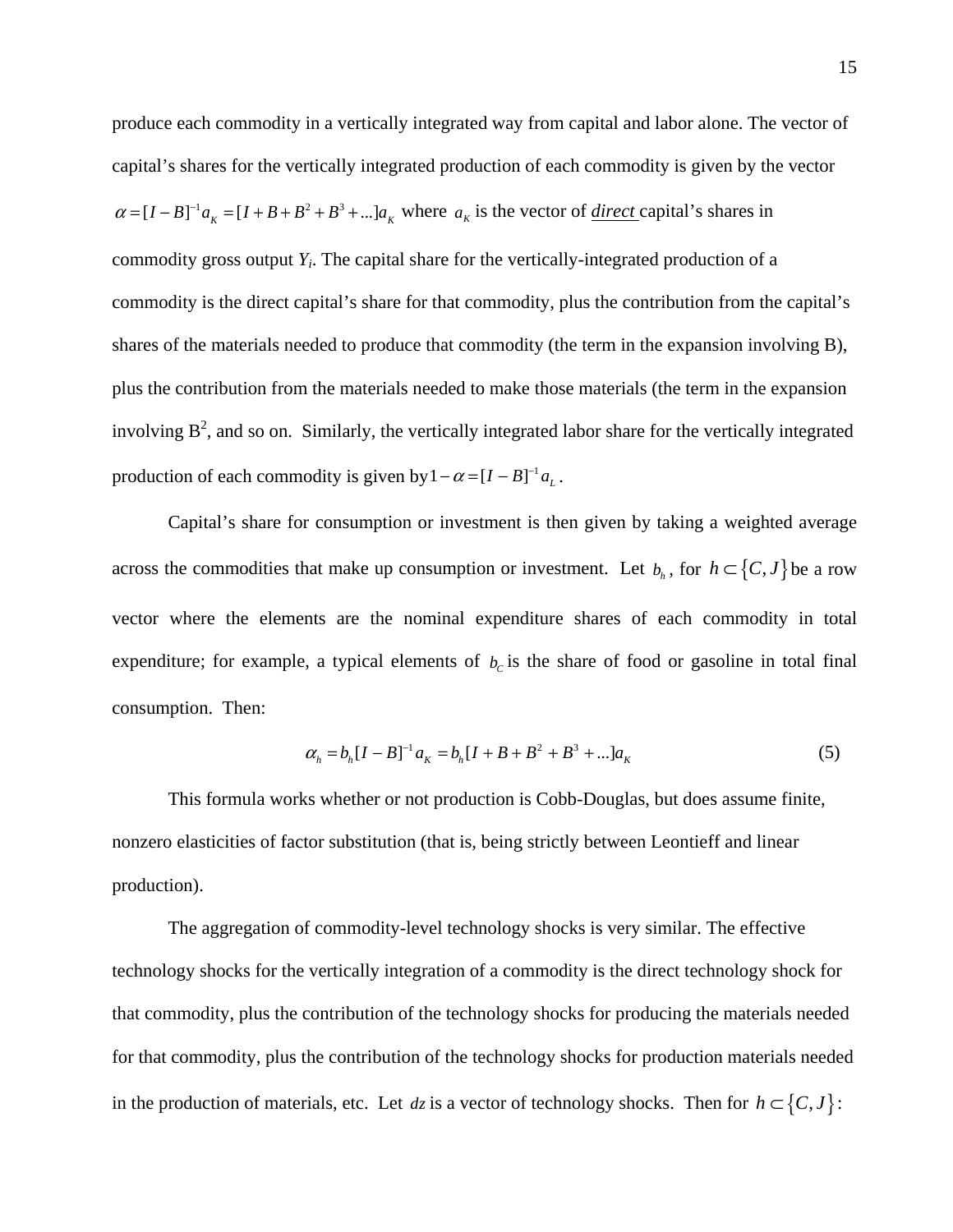$$
dz_h = b_h (I - B)^{-1} dz \tag{6}
$$

The same basic equation holds in the open economy. The practical extension is that we have domestic commodities, the corresponding foreign commodities, the corresponding composites if foreign and domestic commodities that are used as materials or as components of final goods, and one final additional commodity: exports. If there were balanced trade, the only change would be a bigger B\* matrix playing the role the B matrix alone plays above. Of course, with this expanded set of commodities, a change in the terms of trade for exchanging the export commodity for a given imported commodity (think of the terms of trade for oil) functions as a technology shock for producing that imported commodity.<sup>10</sup>

The one other complication is that if trade is not balanced, we need to treat net exports as a final good. Because foreign bonds are a stock that can be accumulated, we view positive net exports as more similar to investment than to consumption. But of course, net exports and investment are far from being perfect substitutes, since the capital stock figures into production in a way that foreign bonds do not. Note that we use the export good as the numeraire for the foreign bonds accumulated by net exports. This means that the stock of foreign bonds should be interpreted as the amount of exports that don't need to be produced to get a given vector of imports if one is willing to run down that stock of foreign bonds. And foreign debt--a negative value of bonds B (not to be confused with the matrix  $B<sup>11</sup>$ —can be interpreted as the additional amount of exports that would be needed to pay off the foreign debt without changing the vector of imports.

Having derived final good technologies it is useful to see how they compare to other measures in the literature. Greenwood, Hercowitz and Krusell (2003) propose measuring the

1

 $10$  Of course, while terms of trade shocks function theoretically just like technology shocks, their econometric properties will be much different. Terms of trade are likely to be much closer to stationary, and are also likely to be more radically endogenous than technology schocks proper.<br><sup>11</sup> Sorry about the confusion on mnemonics. Henceforth, any references to "B" are to the input-output matrix.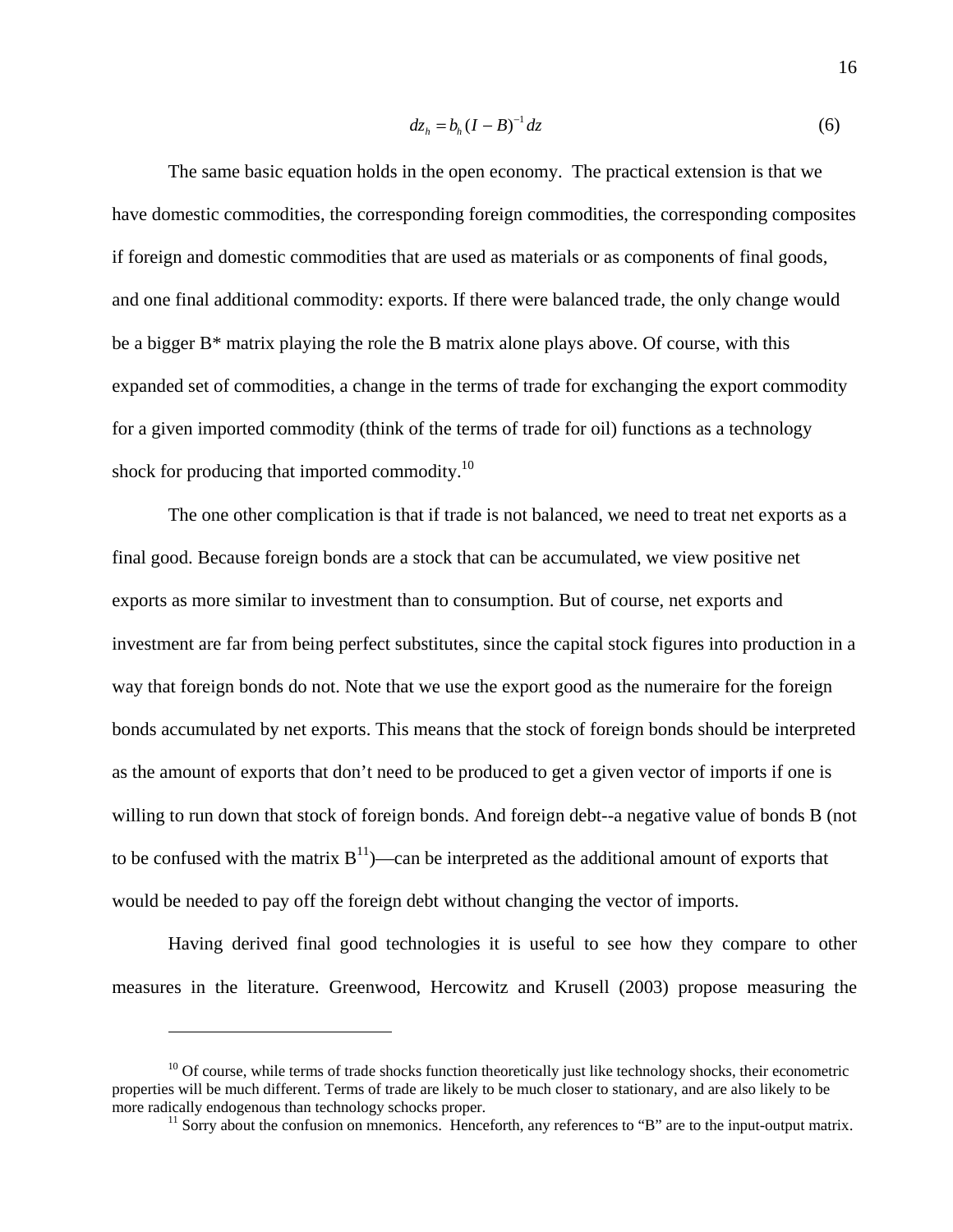technology for producing investment goods relative to that for producing consumption goods using the price of investment goods relative to consumption goods and this practice is common in the New Keynesian DSGE literature. Similarly, Fisher (2006) proposes identifying the dynamic response to the relative technology using the assumption that only a shock to the relative technology has a long run impact on the relative price. In the appendix we derive a detailed expression showing that differences and sales taxes and share-weighted factor prices drive a wedge between relative technologies and relative final-goods prices.

To build intuition into the underlying sources of that wedge it is helpful to consider the first order conditions for labor and capital in the consumption and investment sectors under the additional assumptions that factor inputs are heterogenous and final goods are subject to excise taxes. At any given date, these first order conditions can be written

$$
\frac{P_C}{P_J} = \frac{1 + \tau_C}{1 + \tau_J} \frac{Z_J}{Z_C} \frac{R_C^{\alpha_C} W_C^{1 - \alpha_C}}{R_J^{\alpha_J} W_J^{1 - \alpha_J}}
$$
(7)

where  $P_c$  and  $P_j$  are market prices,  $\tau_c$  and  $\tau_j$  are excise taxes,  $R_c$  and  $R_j$  are rental prices of capital,  $W_c$  and  $W_J$  are wage rates, and  $\alpha_c$  and  $\alpha_J$  are capital shares in production. In log first differences we have

$$
dp_C - dp_J = dz_J - dz_C + [\alpha_C dr_C + (1 - \alpha_C)dw_C] - [\alpha_J dr_J + (1 - \alpha_J)dw_J] + [d\tau_C - d\tau_J]
$$
 (8)

Clearly, at any point in time, unless factor shares and growth rates of taxes and factor prices are all identical then relative prices and relative technologies will not be equal. If we add imperfect competition to the model then there is an additional wedge due to differences in the growth rates of mark-ups. This makes it clear that the convention of equating relative prices with relative technologies at each point in time can be problematic. Our measurement is not subject to this drawback. Note however, that as long as there are no permanent shocks to the wedges, that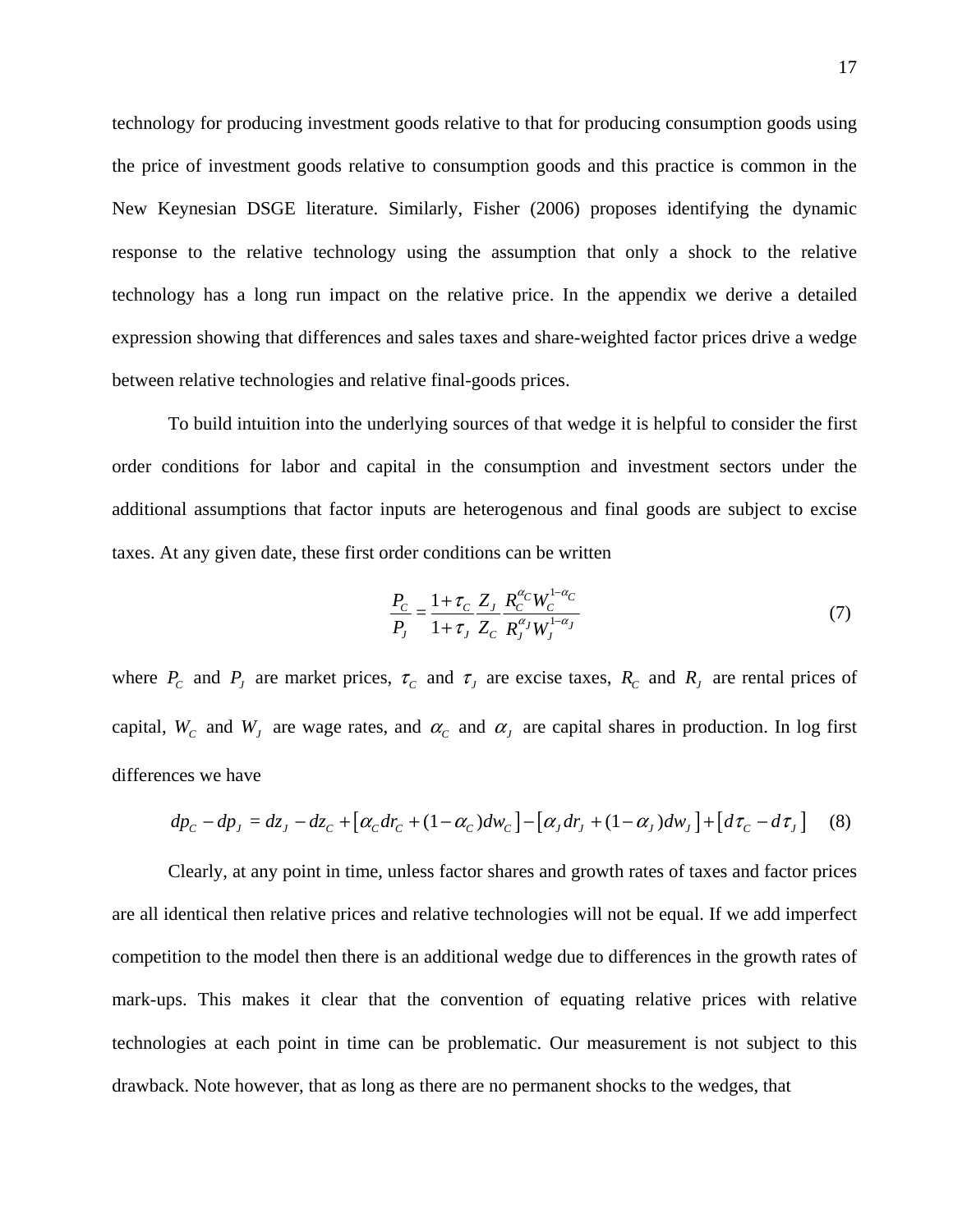In the context of our model, one can show that if we aggregate according to equation (6) and use standard commodity-level TFP residuals (without controls for utilization or non-constant returns to scale), then relative final-goods prices and relative final-use TFP are related by the following identity:

$$
dtfp_J - dtfp_C = (dp_C - dp_J) + (b_J - b_C)(I - B)^{-1} \left[ s_K dr + s_L dw \right] + (b_J - b_C)(I - B)^{-1} \left[ dp^{Dom} - dp^{Dom, Producer} \right]
$$
  
= Relative price + Factor-Price Wedge + Tax Wedge

In the equation,  $(b_J - b_c)$  is a row vector for a given year of commodity-specific shares in final investment versus consumption;  $[a<sub>K</sub> dr + a<sub>L</sub> dw]$  is a column vector of commodity-specific share-weighted input price growth (where only domestic commodities have non-zero entries); similarly,  $\left[dp^{Dom} - dp^{Dom,Producer}\right]$  is a column vector of the difference between price paid by a purchaser and the price received by a producer.<sup>12</sup>

#### **IV. Data**

<u>.</u>

We use the KLEM dataset produced by Dale Jorgenson and his collaborators, along with the underlying input-output data.<sup>13</sup> The main vintage of data run from 1960-2005, but we have merged them with an earlier vintage of Jorgenson data back to 1949. The dataset provides consistent industry output and inputs as well as commodity final-use data for 35 industries/commodities. (We have the full input-output matrix only back to 1960; the so-called

 $12$  For this equation to hold as an identity in the data, we need to allow final-use shares, the input-output matrix *B*, and factor shares to vary period-by-period. Otherwise, this is only an approximation. In the results, we show this decomposition using period-by-period shares.<br><sup>13</sup> The dataset updates Jorgenson, Gollop, and Fraumeni (1987). We thank Dale Jorgenson as well as Barbara

Fraumeni, Mun Ho, and Kevin Stiroh for helpful conversations about the data. Jon Samuels helped tremendously with data availability. The main data are available at http://dvn.iq.harvard.edu/dvn/dv/jorgenson (accessed April 26, 2010).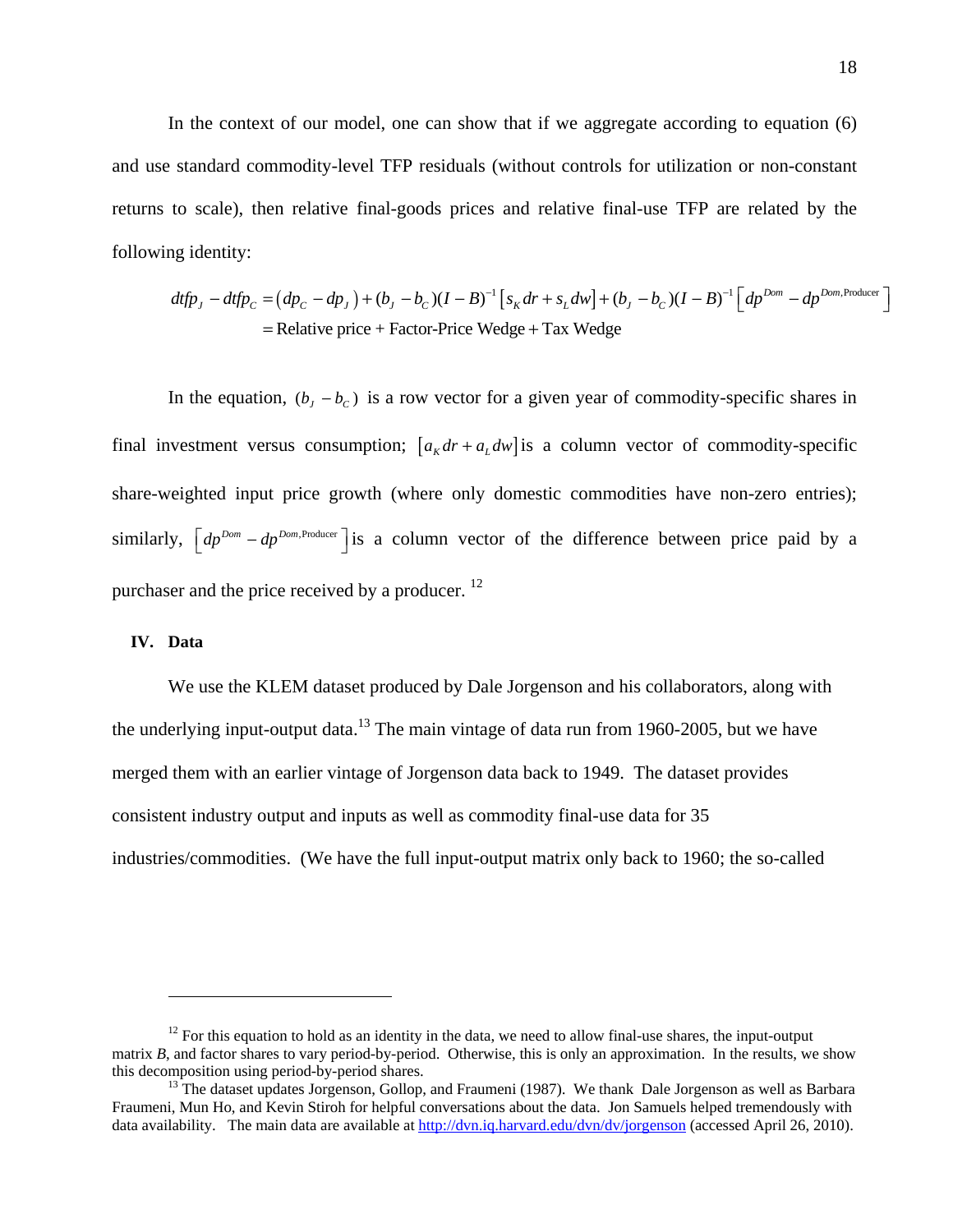"make" table is available only back to 1977.) We are not aware of any other disaggregated U.S. data set that covers the entire economy and allows productivity analysis for a long time period.  $\binom{14}{1}$ 

The Jorgenson data offer several key advantages. First, they provide a unified dataset that allows for productivity analysis by providing annual data on gross output and inputs of capital, labor, and intermediates. Second, the input data incorporate adjustments for composition; e.g., services from different types of labor are taken to be proportional to wages, as standard first-orderconditions imply, not simply to total hours worked. Third, the productivity data are unified with annual input-output data that are measured on a consistent basis. The I-O data include not just intermediate-input flows of the different commodities, but also commodity-specific final expenditures on consumer non-durables and services, consumer durables, investment, government, and exports and imports. Although our model is in terms of just consumption and investment, the logic extends naturally to this larger set of final expenditure categories.

Our data do not comprise all of GDP. First, they exclude the service flow from owneroccupied housing. Second, they exclude services produced directly as part of government administration (they do include government enterprises; and they include direct purchases by the government of goods and services produced by non-government businesses). Thus, our output measure corresponds to the output of businesses plus nonprofit institutions serving households.

We have separate prices for domestic commodity production and for commodity imports. For each commodity, we calculate a composite supply price as a Tornquist index, which we apply

<sup>&</sup>lt;sup>14</sup> The original data source for input-output and industry gross output data is generally the Bureau of Labor Statistics which has, for a long time, produced annual versions of both nominal and real (chained) I-O tables. (The current vintage of data from the BLS Empoyment Projections Program is available at http://www.bls.gov/emp/#data (accessed April 26, 2010).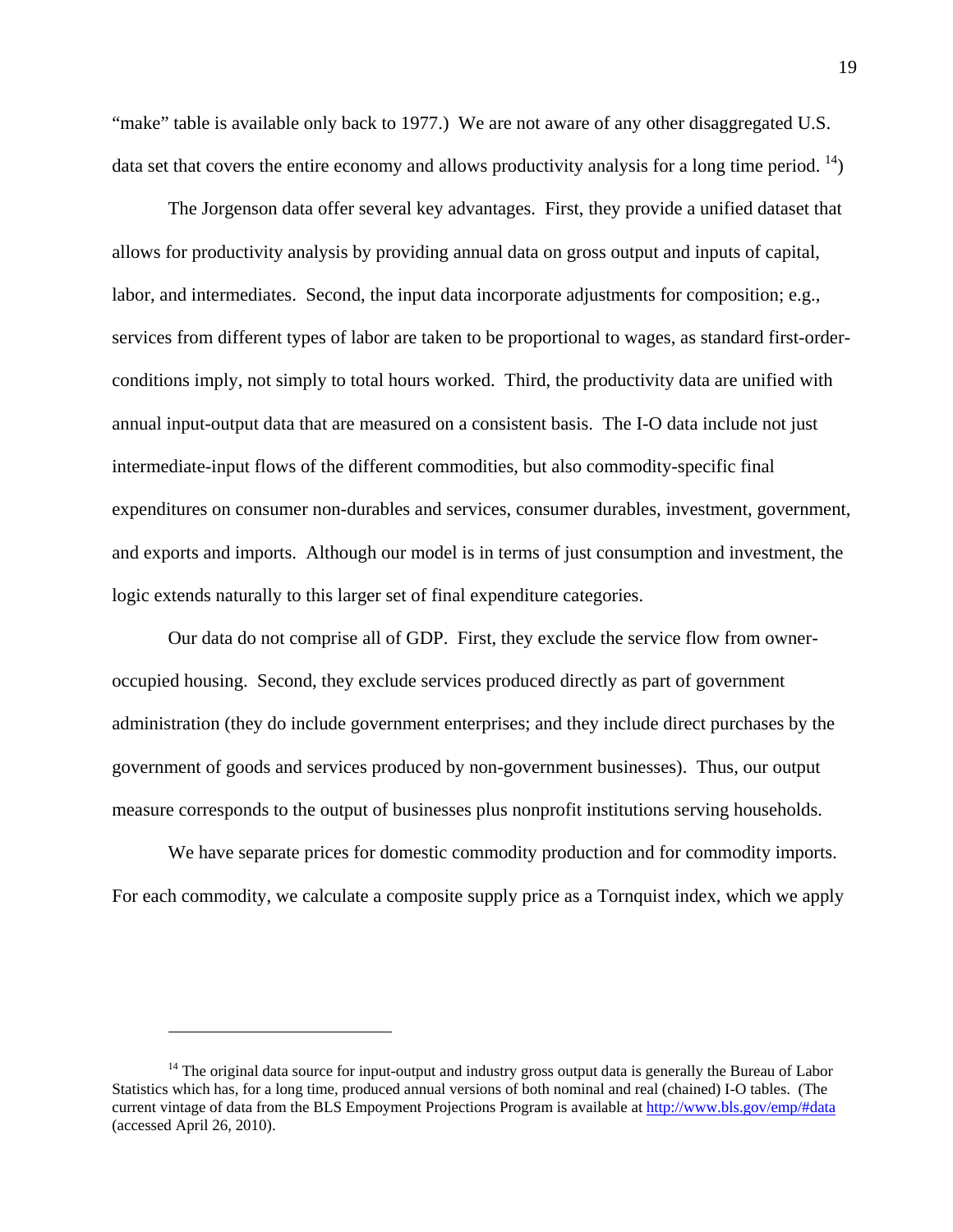to all uses of the commodity. In essence, we assume that all users of a commodity consume the same composite of domestic and imported supplies of the commodity.<sup>15</sup>

Much of the macroeconomics literature on investment-specific technical change has used alternative quality-adjusted deflators for investment goods, following Gordon (1983) and its extension by Cummins and Violante (2002). We have incorporated these deflators in our work. First, since the Cummins-Violante measures end in 2000, we updated their empirical estimates, allowing us to obtain adjusted deflators for detailed equipment investment categories through 2005. Second, we re-estimate the capital-input measures for each industry in the Jorgenson data. To do so, we use the alternative Gordon-Cummins-Violante (GCV) deflators to obtain modified measures of real equipment investment from the BEA's detailed investment-by-industry dataset. For each type of capital asset, we then estimate perpetual inventory measures of the detailed asset-byindustry capital stocks; we then do Tornquist aggregation to industry capital-input measures using estimated user-cost weights. Third, since these investment goods are produced by someone, we also need to modify commodity and industry output measures to account for their production. For example, if the extended Gordon deflators suggest an adjustment to, say, special industrial machinery, we modify the deflators for the Jorgenson commodity/industry "non-electrical equipment" to take account of this modification. The necessary modifications are fairly complex, and involve digging into the more detailed BLS input-output tables that underlie the Jorgenson data (e.g., to obtain appropriate weights for, say, special industrial machinery in total non-electrical equipment); details are available from the authors. In general, these modifications affect the means of the data (for example, equipment technology growth is faster, but consumption technology

<sup>&</sup>lt;sup>15</sup> Relatively recently, the BEA has begun producing an "import matrix" that shows, for each commodity, the estimated industry uses of imports. But they create this table using the "assumption that each industry uses imports of a commodity in the same proportion as imports-to-domestic supply of the same commodity,",( http://www.bea.gov/industry/xls/1997import\_matrix.xls, 'readme' tab) rather than using separate data on where imports flow. So the BEA makes the same assumption we do.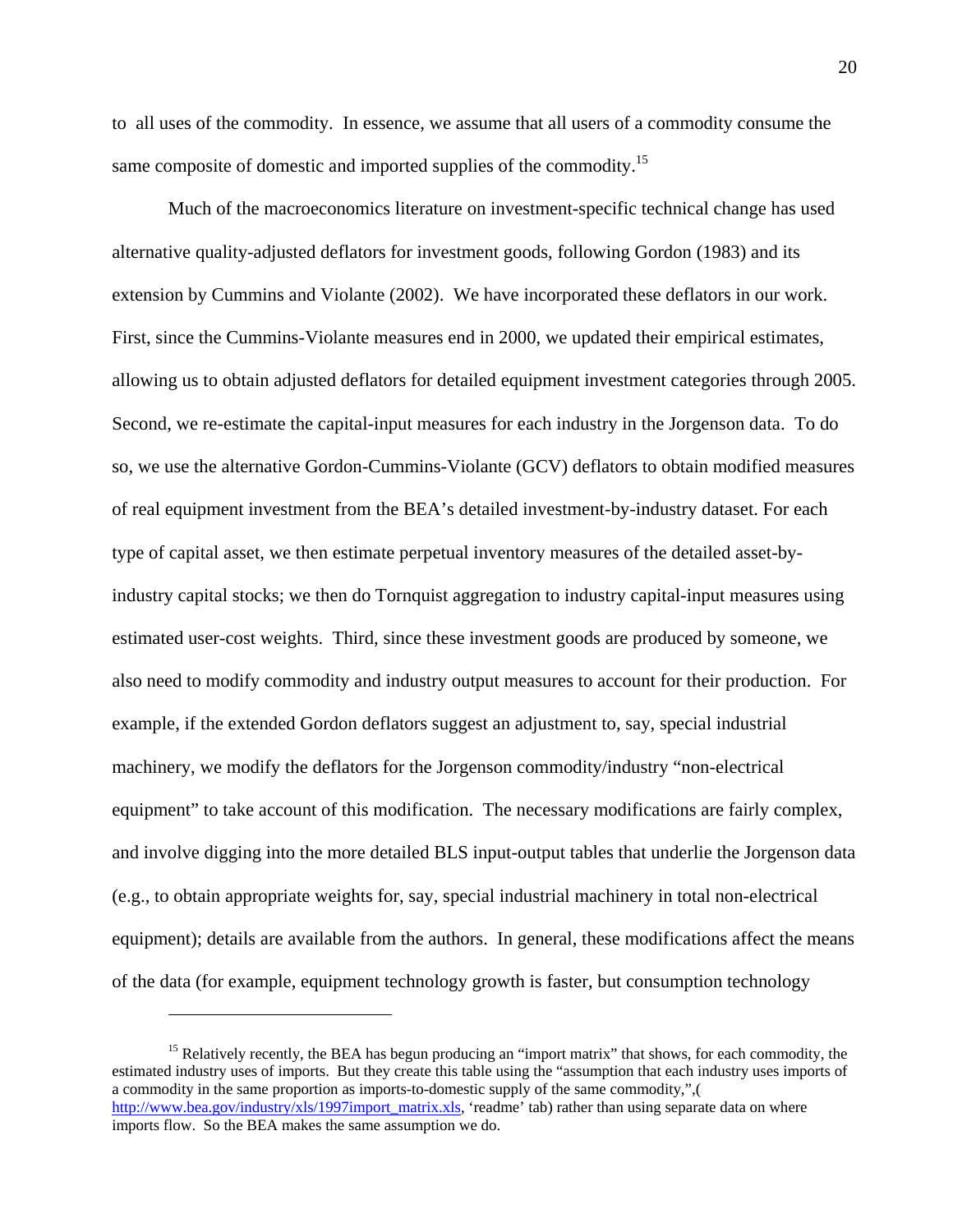growth (equipment users) is slower), but regression coefficients discussed below are not much affected.

From our disaggregated data, we obtain measures of industry/commodity technology to feed through the input-output tables. One easy measure would be the sectoral Solow residuals, i.e.,  $dy_i - dx_i$ , where  $dx_i$  is share-weighted inputs of capital, labor, and intermediates. However, a sizeable literature emphasizes that, in the short run particularly, measures of the Solow residual even at a disaggregated level contain non-technological components such as unobserved variations in factor utilization and the effects of non-constant returns to scale.

Hence, we update the estimated industry technology residuals from Basu, Fernald, and Kimball (BFK, 2006). For this version of the paper, we focus on controlling for factor utilization and maintain the assumption of constant returns. In particular, we estimate the following regressions at the level of each industry, using oil price increases, government defense spending, and a measure of monetary innovations (from a VAR) as instruments:

$$
dy_i - dx_i = c_i + \beta dh_i + \varepsilon_i,
$$

where *dy* is output growth, *dx* is share-weighted input growth, and *dh* is hours-per-worker growth (as a proxy for utilization). These estimates control for variations in factor utilization, which can drive a wedge between technology and measured TFP. For each industry, technology is measured as  $c_i + \varepsilon_i$ . See BFK (2006) or Appendix D of this paper for further details.<sup>16</sup>

BFK (2006) implement their adjustments for non-mining private industries. For other industries, including mining, government enterprises, and the international trade industry, we simply use standard TFP. This implies that the technology measures may not be fully exogenous. Where this matters for regression analysis, however, there is a natural instrument: The measures of

 $16$  These residuals correspond to domestic industry production. We convert them to commodity-supply residuals with the input-output make tables and by rescaling by the domestic supply share.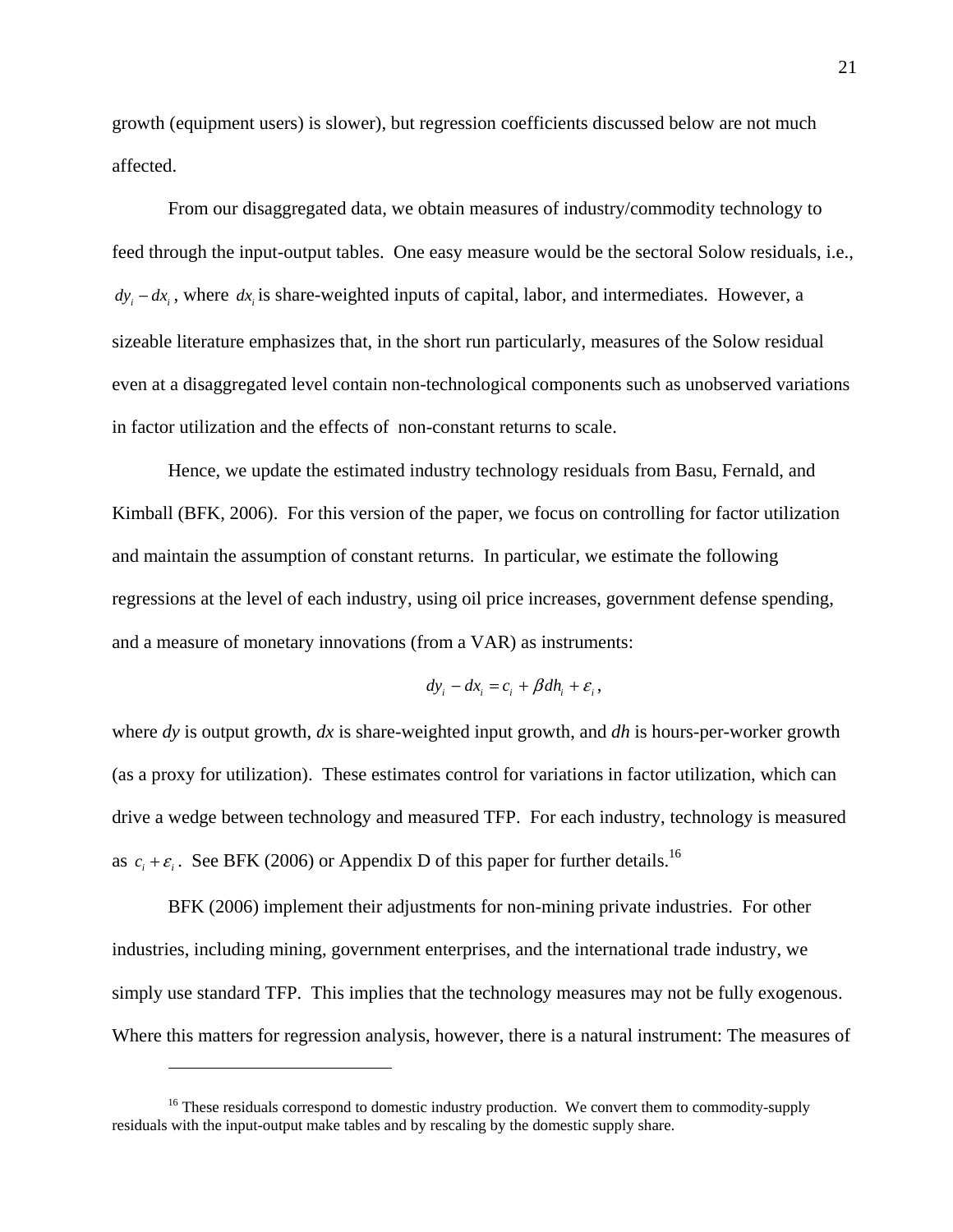final-use technology, where we zero out the endogenous elements. Of greatest importance there, we zero out the terms of trade (our measure of technology for the artificial international trade industry), which is clearly endogenous.

#### **V. Results**

We now consider various issues of relevance for macroeconomists. Except where indicated, our measures of relative prices, TFP growth (with industry Solow residuals), and technology change (measured using utilization-adjusted TFP) are based on the Jorgenson data adjusted with Gordon-Cummins-Violante deflators. We will often refer to utilization-adjusted TFP simply as "technology," since under our maintained hypothesis of constant returns to scale, utilization adjustments are sufficient to control for mismeasurement in the Solow residual and identify technology change.

We first examine the long-run properties of the data from 1950 to 2005, which we also break into sub-periods of 1950-1982 and 1983-2005. Table 1 shows the sample-average growth rates of final-use TFP (the top panel) and technology (the bottom panel). Since utilization should be stationary in the long run, both TFP and utilization-adjusted TFP should have much the same means. This prediction holds in the data, with differences between the top and bottom panels showing up in the second or third decimal place. The data show the pattern we have come to expect, with the technology for producing equipment and durable consumption advancing at a rapid rate, on the order of 3 percent per year over the last two decades. The technology for producing non-durables and services (NDS) consumption improves very slowly over the whole period, and is essentially flat over the post-1983 period. The technology for producing structures shows a definite and puzzling decline over the whole period, which is particularly pronounced over the later period. We ascribe this decline to a lack of adequate adjustment for the increasing quality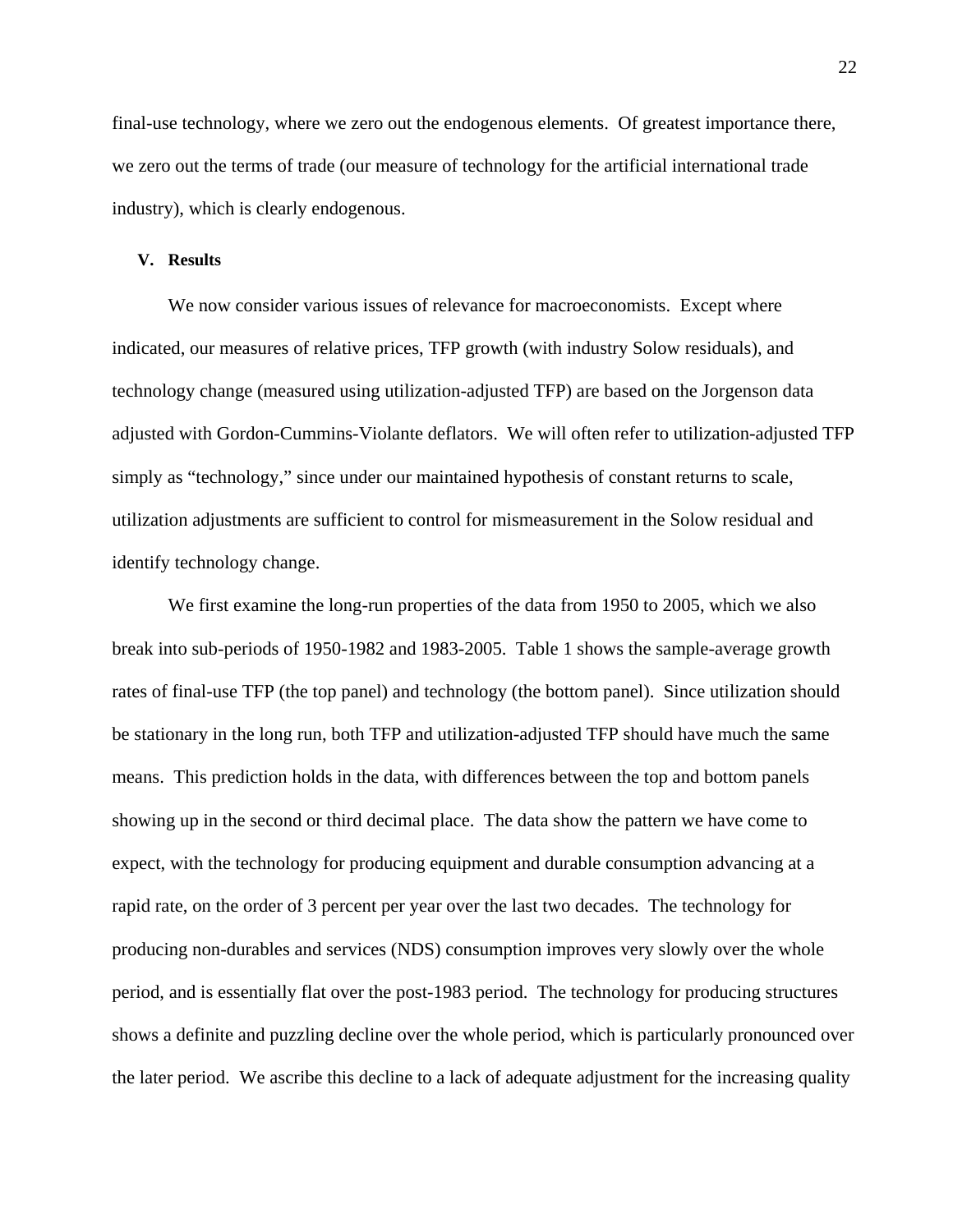of structures in the official data. Similar mismeasurement probably also explains the lack of growth in NDS technology over the post-1983 period.<sup>17</sup>

Our mapping of industry production residuals to final-use categories also provides novel estimates of technology for two categories of output, government purchases and exports. Both have increased strongly over our sample period, particularly export technology, which grows at 2.1 percent from 1950 to 2005.

Figure 1 shows the ordering of growth rates visually by plotting the estimated levels of final-use technology (with utilization-adjusted residuals) that correspond to the bottom panel of Table 1. Note that our "government technology" is *not* the technology in the production of services by government workers, which are not included in our measure of output. Government technology growth captures improvement in the production technology for the goods that the government buys from private industries. The government purchases a mix of equipment, non-durables and services, and structures. Similarly, the correct interpretation of our "trade technology" is that it is the technology for producing exports. Since exports are primarily goods (and about half durable goods), trade technology grows at a rate comparable to equipment technology and consumer durables.

GHK and the literature building on their work use relative prices as a proxy for relative technology. Of course, under some assumptions this procedure is rigorously correct, but as discussed above these assumptions are restrictive. Now that we have an independent measure of sectoral technical change, derived under more general assumptions than GHK, we can ask an important question: To what extent do relative final-use output prices provide a good approximation to relative final-use TFP or technology? Table 2 shows the comparison with

 $17$  For example, the official statistics do not attempt, even in principle, to capture the gains from increased product variety.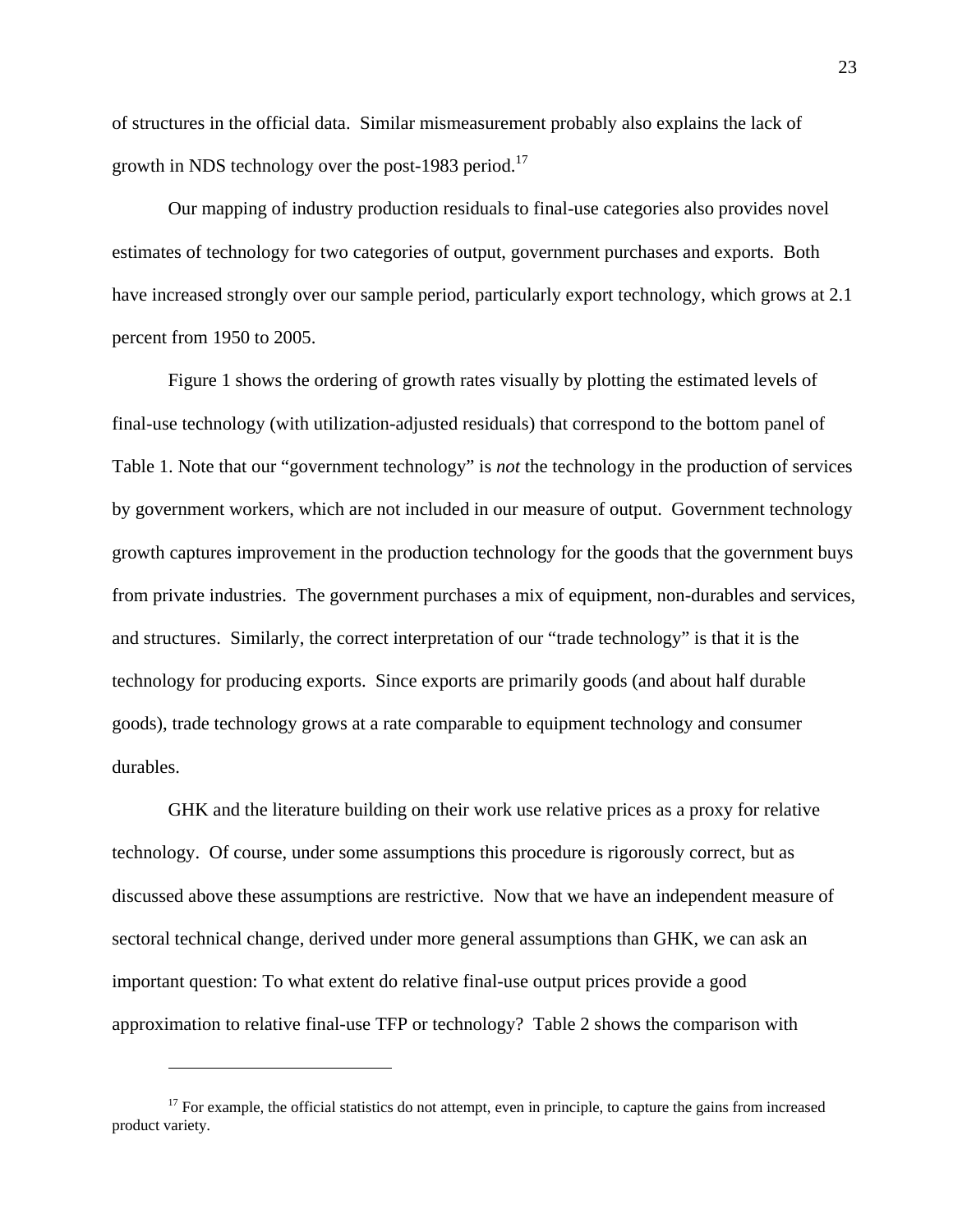relative TFP (without utilization adjustments, so the identity derived in equation (8) holds exactly). As expected, the price of non-durables and services consumption has risen on average relative to the price of the equipment investment. This trend is more pronounced in the post-1982 period. Even so, relative prices do not change as fast as relative TFP. Table 2 shows that on average relative TFP has risen about 0.5 percent per year faster than the relative price. As discussed in the theory section, this can happen if there are differences in the growth rates of share-weighted primary input prices or long-run changes in the relative tax wedge. In fact, about two-thirds of the gap between relative prices and relative TFP is due to long-run changes in relative primary input prices, with the remaining gap due to changes in relative sales taxes. (The important factor for the tax wedge turns out to be rising sales taxes on consumer goods, which worked to raise consumer prices; the effect of tax changes on investment prices alone is relatively small.)

How can the growth rate of primary input prices diverge across sectors over a period of decades? One would think that prices for identical factors should equalize across industries over such long periods, and the composition corrections in the Jorgenson data should ensure that we are indeed comparing constant-quality inputs across sectors. (Thus, for example, if computer manufacturing requires a higher fraction of college-educated workers than auto manufacturing, we would not misinterpret this fact as implying that the price of homogeneous "labor" is higher in computers than in autos.) Recall, however, that the primary input prices are weighted by their cost shares. We know that over time the price of labor rises faster than capital rentals, so industries with high labor shares will, *ceteris paribus*, experience faster price growth. In Table 3 we report capital shares by final-use sectors, and show that this pattern does indeed hold in the data. That is, equipment investment does indeed have a lower capital share (and thus a higher labor share) than does NDS consumption. In addition to verifying the reason for the long-run gap between relative prices and relative TFP, the result that capital shares differ noticeably across sectors invalidates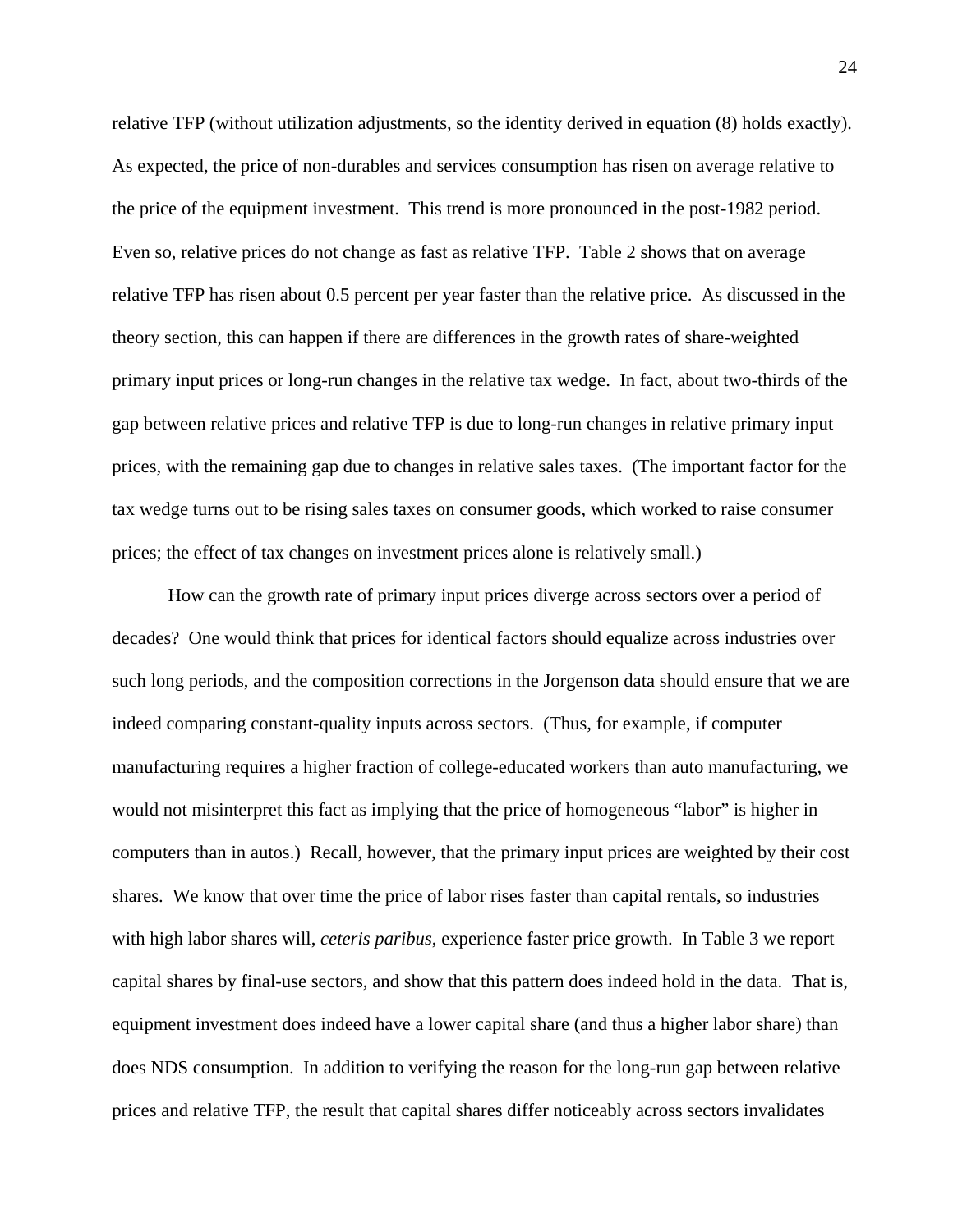both short- and long-run identification based on uncovering relative technology change from the behavior of relative prices. Thus, the conclusions of a large literature are immediately called into question.

Tables 4A and 4B show selected correlations for standard TFP and BFK technology change, respectively.. The sectoral shocks themselves are very highly correlated, as shown in the first rows of each panel. This is not surprising: In addition to any truly "common" shocks, the final-sector shocks are different weighted averages of the same vector of underlying commodity shocks. However, the correlations are lower using utilization-adjusted TFP, as one expects: This control eliminates the common mismeasurement from business-cycle variations in factor utilization.

Our procedure allows us to test the orthogonality assumptions typically used in the preceding empirical literature. In particular, GHK and Fisher (2006) explicitly assume orthogonality of what they label "neutral" and (equipment) "investment-specific" productivity innovations. In our two-sector framework, these labels correspond to the consumption-sector productivity shock and the *relative* equipment-investment-consumption shock. Line 3 of the two panels shows the correlation between the "neutral" and "equipment specific" shocks.

*A priori*, there seems little reason to expect orthogonality, given that these shocks are different mixtures of the same underlying productivity residuals. The orthogonality assumption appears shaky in the data, for both the standard and utilization-adjusted TFP series, where the correlations are about (plus or minus) 0.10. Note that Fisher (2006) does not assume that observed, standard TFP measures technology, so the utilization-adjusted result is probably more relevant. Note also that orthogonality with consumption TFP is a much better approximation than is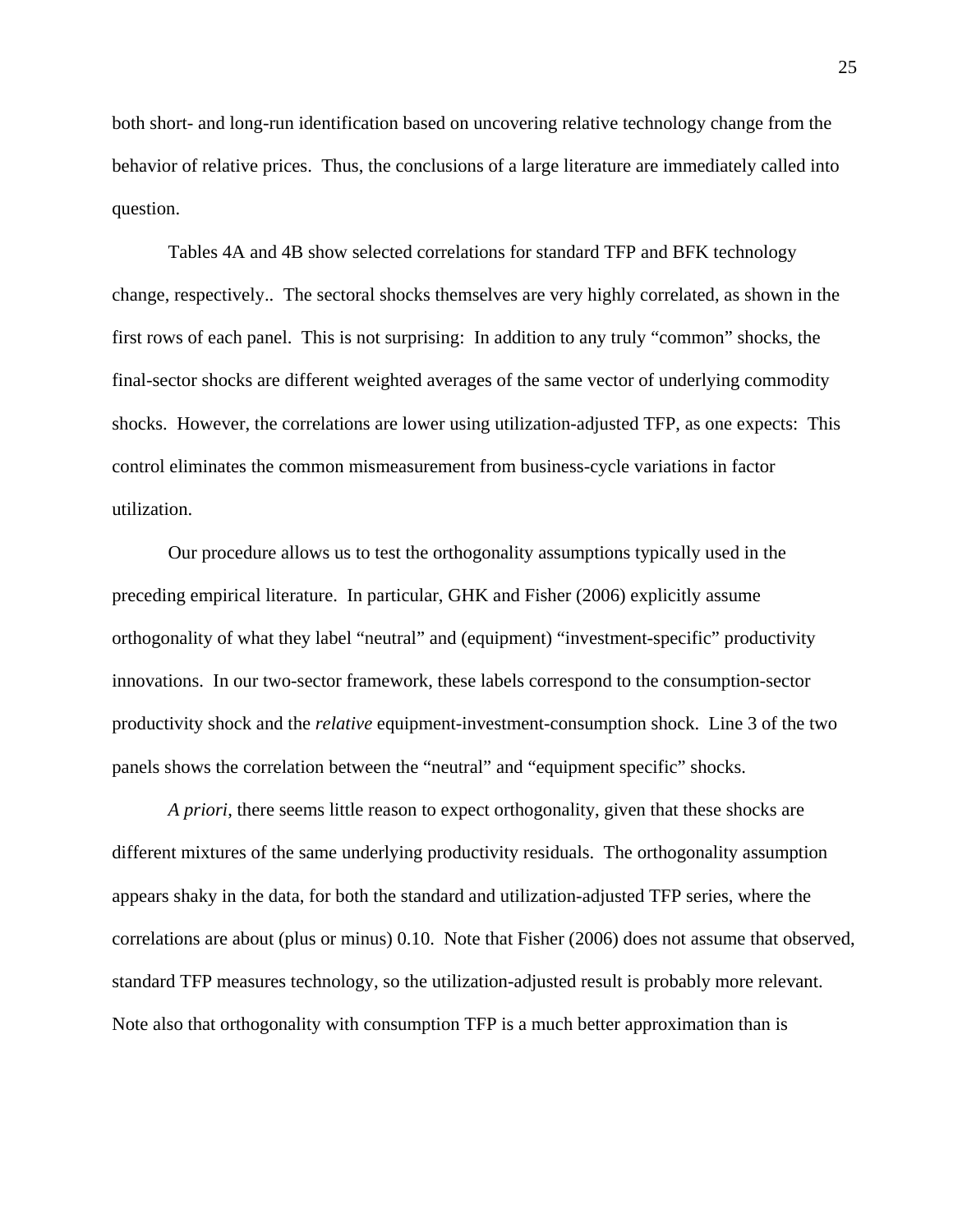orthogonality with investment TFP, as shown in line 4.18 However, whether or not the orthogonality assumptions are verified, GHK's and Fisher's identification schemes cannot uncover relative technology from relative prices, since factor shares differ across sectors.

Finally, what are the dynamic effects of exogenous shocks to different types of technology? Table 5 shows dynamic responses of business-cycle variables to changes in sectoral technology. The first set of variables we study consists of GDP and its components, with all the dependent variables entered in growth rates.<sup>19</sup> The table also shows the same regressions for other interesting macroeconomic variables: hours, wages, a variety of prices, and interest rates, with variables other than interest rates entered in log differences. The  $R^2$  shown are for bandpass filtered data, i.e., where the dependent variable and the fitted values are first bandpass filtered to focus on variation between 2 and 8 years.

The challenge is the desire to be comprehensive in including all final-use shocks with the cost of using greater disaggregation (e.g., including structures separately), when multicollinearity becomes a serious problem. We aggregate final-use sectors in the way that corresponds to typical assumptions in two-sector models: One sector produces all investment goods, including equipment for both the private sector and the government, consumer durables, structures and exports; the other produces non-durables and services consumption for the household and government sectors. We group exports with investment goods, for two reasons. First, exports are mostly durable. Second, exports are a way of adding to a country's durable wealth, just like equipment investment, for

 $18$  The correlations for the entire period are not the averages of the correlations for the subperiods, because the standard deviations over the entire period exceed the average of the standard deviations for the subperiods. An interesting question that we have not yet pursued is what orthogonality of relative TFP and consumption TFP implies about the input-output structure of the economy.

 $19$  The GDP and investment data are taken directly from published BEA tables. They have not been adjusted using the Gordon investment deflators.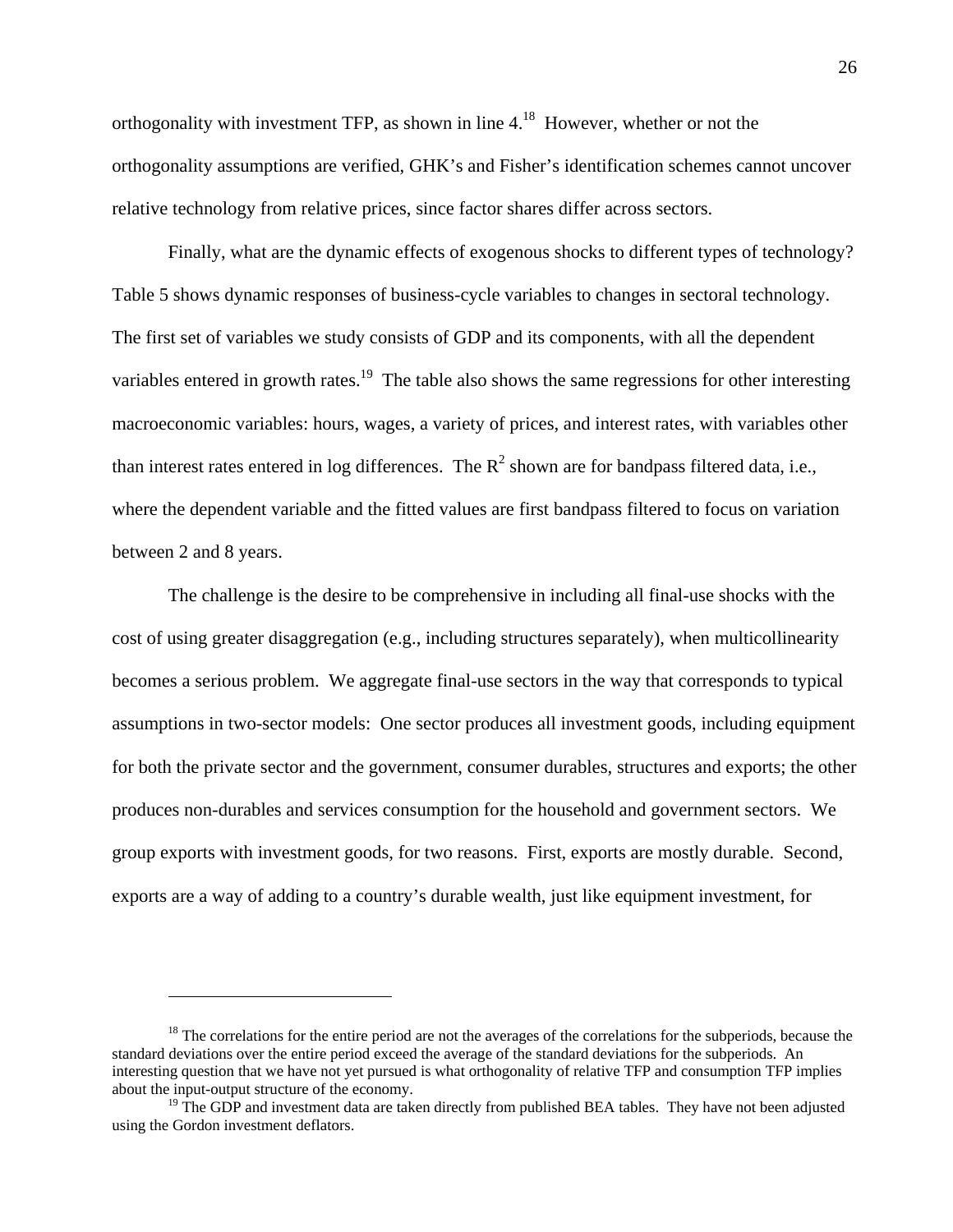exports can be used to purchase capital held in the rest of the world. For all variables, we include the current value and two lags.

As the data section noted, we do face a problem in interpreting the terms of trade as exogenous. First, the terms of trade should change with changes in domestic consumption and investment technology, if these goods are exported. Second and more importantly, the terms of trade may change for reasons that are clearly not exogenous. For example, monetary policy can change the terms of trade if prices are sticky. Monetary policy may also react to changes in output or hours worked due to non-technology shocks, thus exacerbating the endogeneity problem.

We address this problem by constructing a second set of measures of technology that we *do* think are exogenous, using only industry technology shocks based on the utilization-adjusted TFP residuals. Operationally, we set to zero changes in the terms of trade as well as changes in the TFP of the natural resource industries and government enterprises. We then use this group of rigorously exogenous measures as instruments for the various types of technology change in Table 5.

Focusing first on the effects of investment-specific shocks, we find results similar to those documented by Gali (1999) and BFK (2006), which are puzzling from the standpoint of a simple one- or two-sector RBC model with flexible prices. Aggregate GDP, non-durables consumption, purchases of consumer durables, residential investment and imports all fall significantly after a positive shock to equipment technology. Most strikingly, equipment and software investment falls for two years after a positive shock to the technology for producing investment goods, and the decline is highly significant. This last finding is especially striking if one considers the likelihood of measurement error in our measures of investment output. Since we are regressing equipment growth on the technology for producing equipment, measurement error in output would create a *positive* bias in the coefficient. Adjusting for measurement error, the true coefficients are likely to be even more negative than our estimates. (There is little autocorrelation in the investment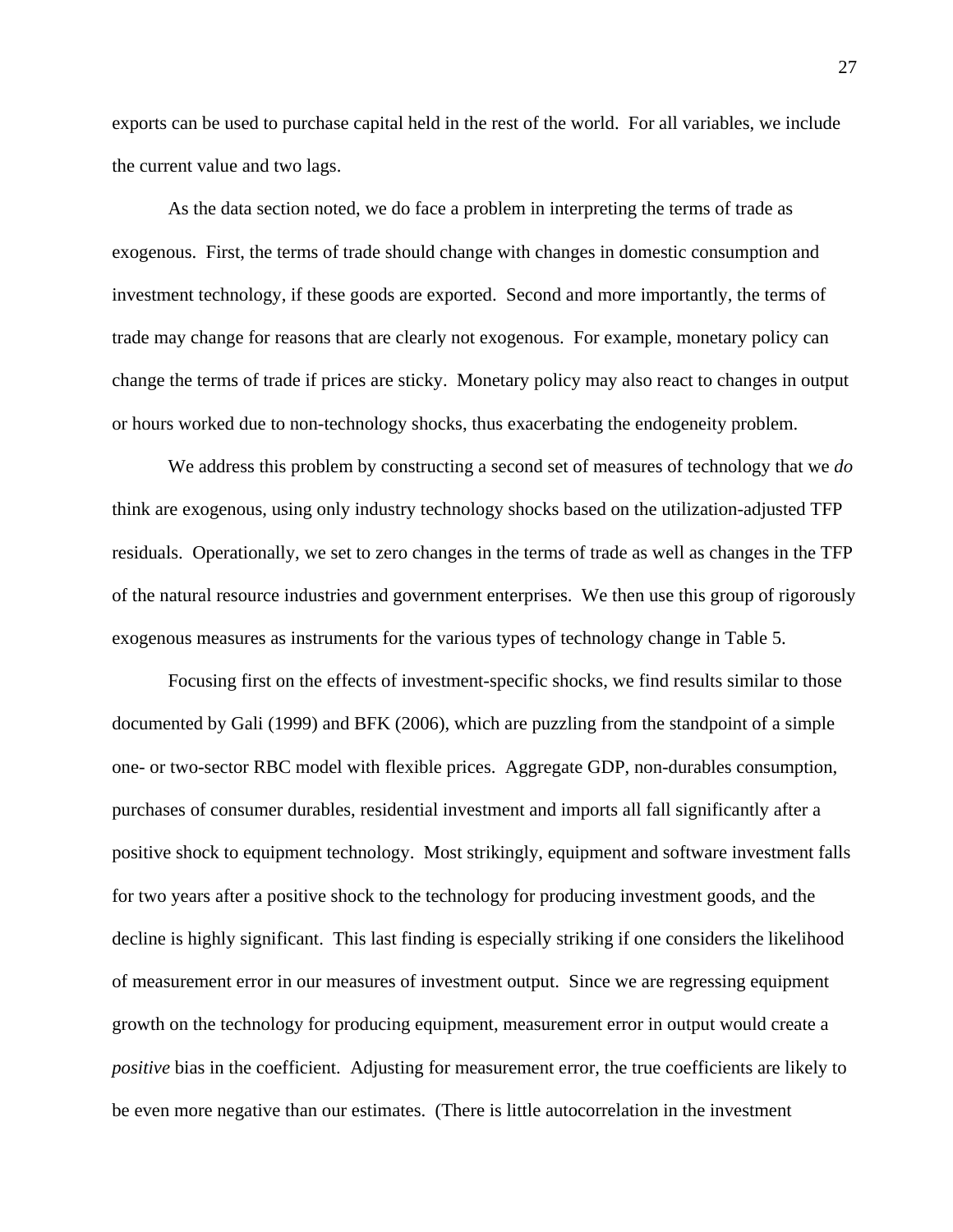technology growth series, so this result doesn't seem to reflect predictability that equipment technology will be even better in the future. In some models, news of a future technology improvement will cause demand to contract until the improvement is actually realized.)

Table 5 shows that hours worked fall significantly when investment technology improves, and do not recover their pre-shock value even after three years. Note that this is a decline in *total* hours worked in response to a *positive* technology shock to a sector that (even with the inclusion of consumer durables) produces less than 20 percent of GDP! As shown in Table 6, the updated BFK results show a distinct and significant negative contemporaneous correlation between hours growth and aggregated BFK technology. (The negative effect is more pronounced with the original BFK industries, i.e., excluding agriculture, mining, and government enterprises).

As expected, an equipment-technology improvement does lower the relative price of equipment. Somewhat surprisingly, consumption prices also fall, as does the GDP deflator.

Next we examine the effects of consumption-technology shocks. Here again we find results at odds with simple RBC models which, as we noted, generally predict consumption technology neutrality. We see that consumption-technology shocks increase GDP and non-durables consumption significantly, but also increase equipment investment, consumer durables consumption and (on impact but not cumulatively) residential housing, with at least one statistically significant impact in each category. Hours worked are basically unchanged over the three years. As expected, the relative price of consumption to equipment falls, but the decline is not statistically significant.

The final column of Table 5 shows the  $R^2$  of the regression, after bandpass-filtering both the dependent variable and the fitted value in order to focus on business-cycle frequencies. For quantity variables, especially, the explanatory power is quite high. Figure 3 shows the fitted values of hours and equipment to technology shocks. The explanatory power of the regression is clear.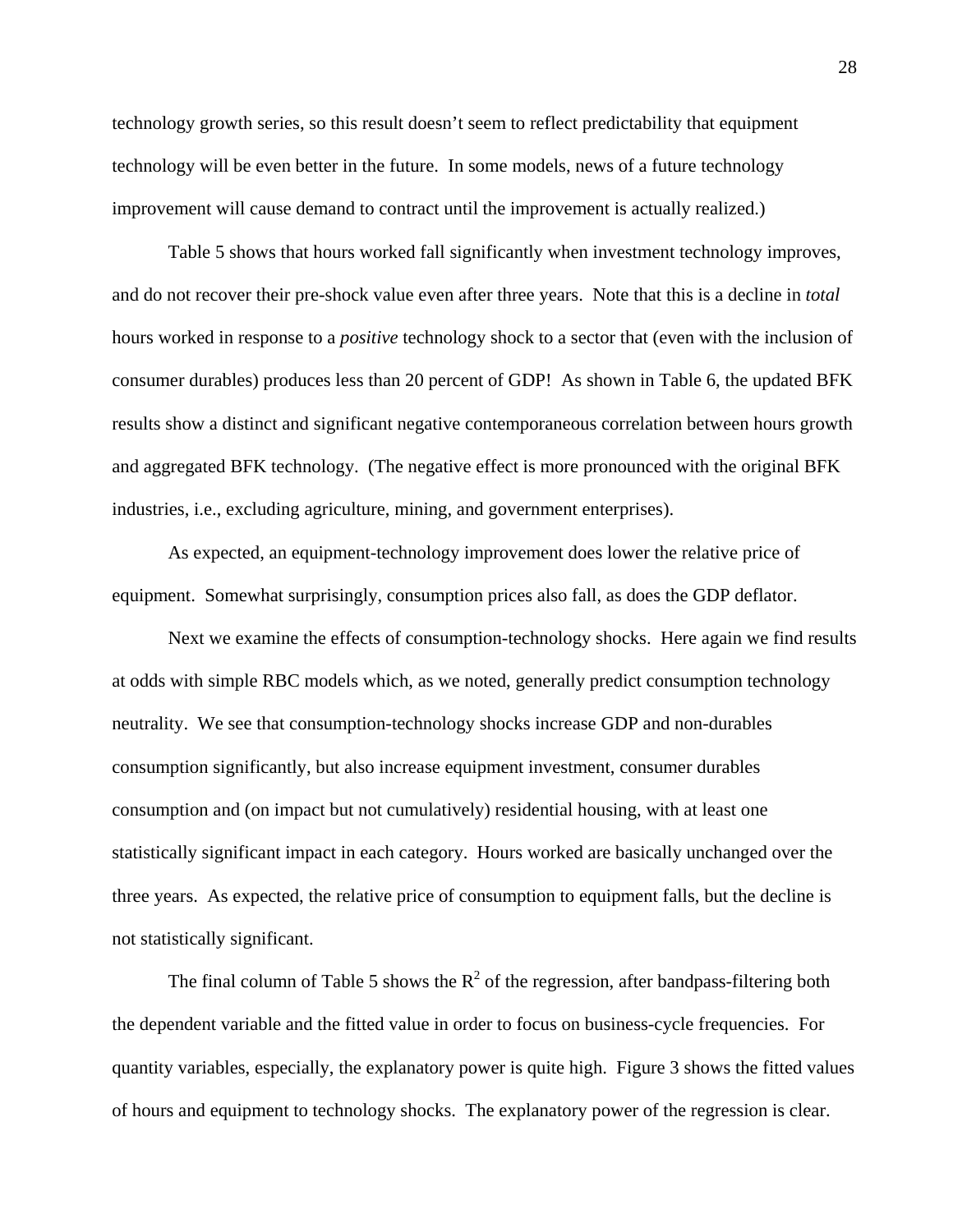Comparing the fitted values in the top and bottom panels, it is also clear that, conditional on technology, hours and equipment investment move comove positively. But it is also clear that, according to the regressions, technology innovations did not cause the deep recessions of the 1970s and 1980s.

Our simple model of Section II predicts that business investment should not change in response to a consumption technology improvement. The model did not include residential investment and consumer durables. We conjecture that if the model is extended to allow for durable goods to provide services that directly enter the utility function, and incorporates nonseparability between non-durables consumption and durables services, it would predict roughly the results that we find, at least qualitatively,

Taken together, these results suggest that the earlier findings of Gali (1999) and BFK (2006) about the contractionary effects of technology improvements are driven primarily by the effects of investment technology shocks. They also raise an interesting question: Does any fairly standard model predict that consumption technology improvements should be expansionary, but investment technology improvements should not? We believe that a simple two-sector model with sticky prices in both sectors and a standard Taylor rule for monetary policy can go some way towards matching the results we find. Preliminary results obtained by Basu, Fernald and Liu (2012) suggest that we are right.

A reason the sticky price model may be appropriate is the extremely slow pass-through of technology to relative prices. The pass-through was almost imperceptible in the regression results. However, other models of slow pass-through (for example, in flexible-price models with timevarying markups), might also explain the results we find.

Considering the results altogether, we find strong evidence that we cannot summarize technology shocks using a single aggregate index. Aggregation would hold either if (1) all final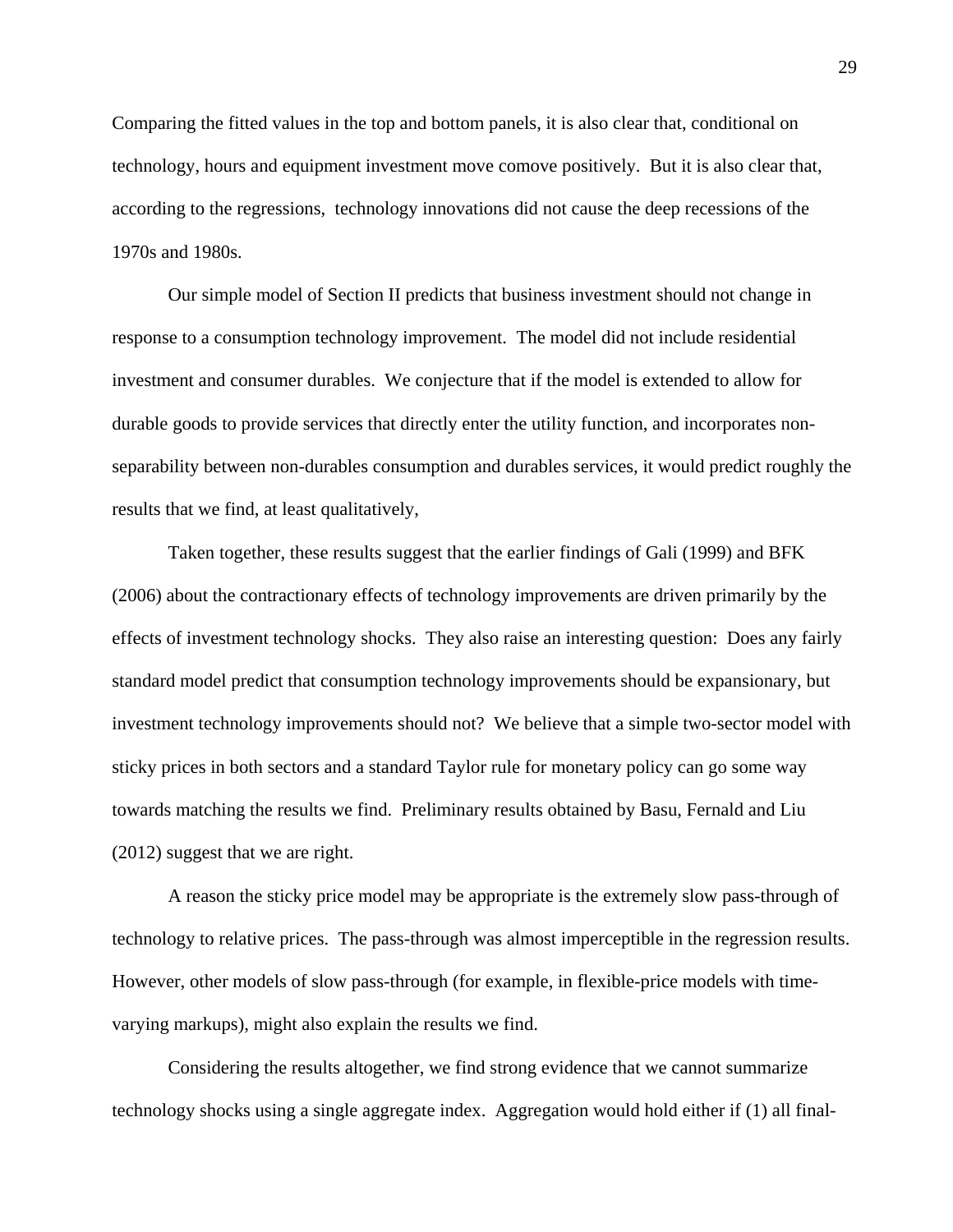use technology shocks were perfectly correlated or (2) if the different shocks had identical economic effects. Unfortunately, neither condition is satisfied, since Table 4B shows that the relevant correlation is about 0.50, and we can statistically reject the hypothesis that all the coefficients of investment- and consumption-technology shock in Tables 5 are identical at all lags. Hence, it appears important to use multi-sector models to investigate economic fluctuations due to technology shocks.

Table 5 has some interesting findings that bear on the sticky-price interpretation of our results, and suggest some new thinking about optimal monetary policy. Note that the Fed Funds rate falls significantly and sharply in the first two years following a consumption technology improvement, but barely changes following an investment technology improvement. Correspondingly, the GDP deflator falls for all three years following an investment shock, but only on impact and insignificantly following a consumption shock. If the Fed targets consumption prices, but not investment prices, then that would go a long way towards explaining why the effects of an investment shock are so contractionary but the effects of the consumption shock are expansionary. These results also suggest that optimal monetary policy should target investment as well as consumption goods prices.

#### **VI. Conclusions**

Theory suggests that the final-use sector in which technology shocks occur matters for the dynamic response of those shocks. We make this point with the example of consumptiontechnology neutrality in the real-business-cycle model. Consistent with the predictions of the model, our empirical results show that consumption- and investment-specific shocks do indeed have significantly different economic effects, and the differences persist for at least several years.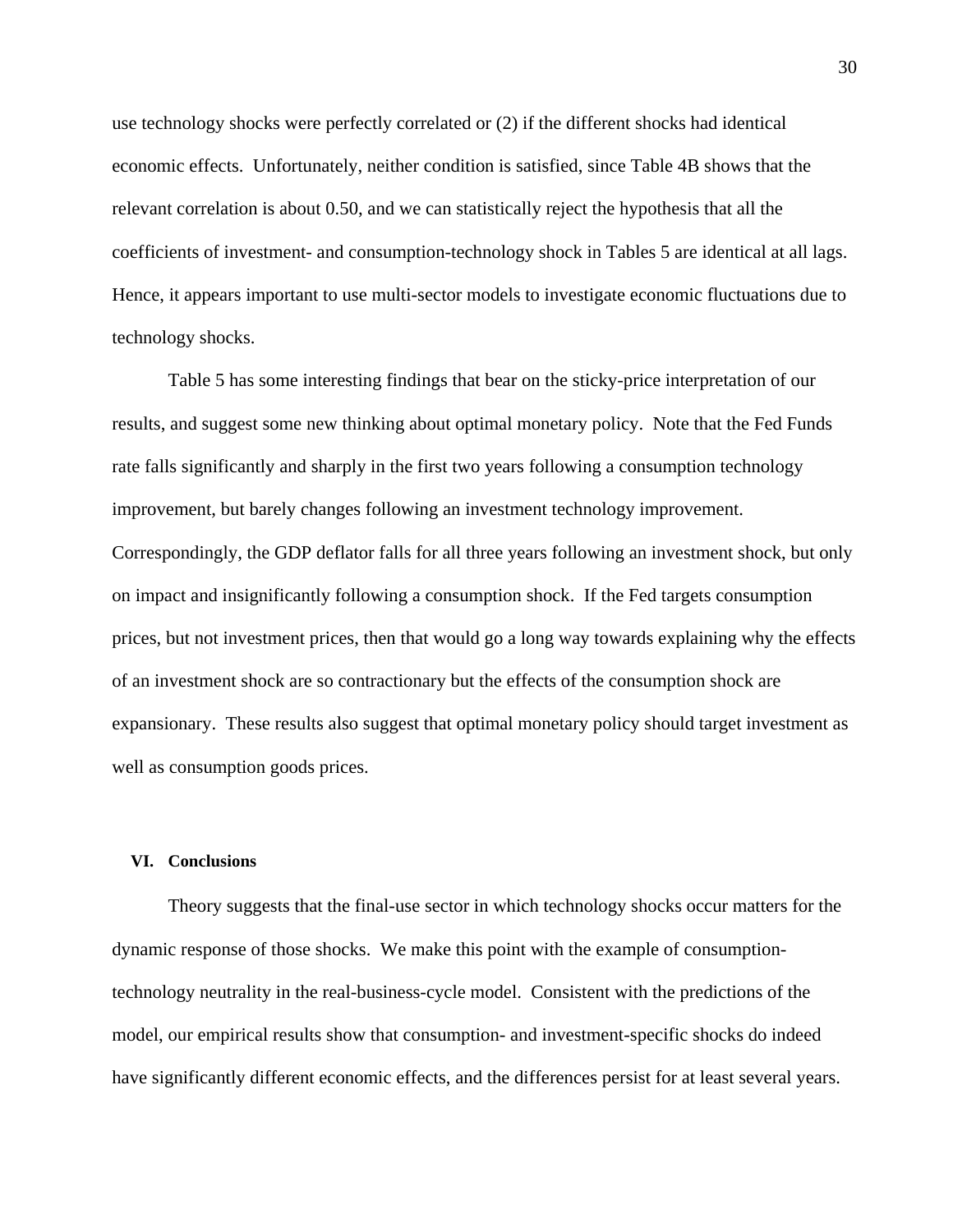The details of the results present several puzzles. The results for investment-sector shocks show that hours decline when investment technology improves, GDP declines sharply and, most surprisingly, investment itself declines strongly. These results are consistent with the findings of Gali (1999) and BFK (2006), who interpret them as evidence in favor of nominal price rigidities. Our findings for consumption shocks are quite different, however: they show significant increases in GDP and in the consumption of both non-durables and durable goods, including housing. Whether these results taken together can be explained by richer or differently-parameterized flexible-price or sticky-price models with multiple sectors is at this point an open question, although we find two-sector sticky price models promising in this regard.

A novel contribution of this paper is a new method to measure sector-specific technologies that does not rely simply on relative price changes, as frequently used in the macro literature. In special cases, the relative-price measures are appropriate; but in general, they are not. We show that the conditions necessary for relative prices to measure relative technologies do not hold in the data. Since our method allows us to test hypotheses that are identifying assumptions in other works, it is a robust, albeit data-intensive, way of checking whether these assumptions hold in any situation where their validity is in doubt.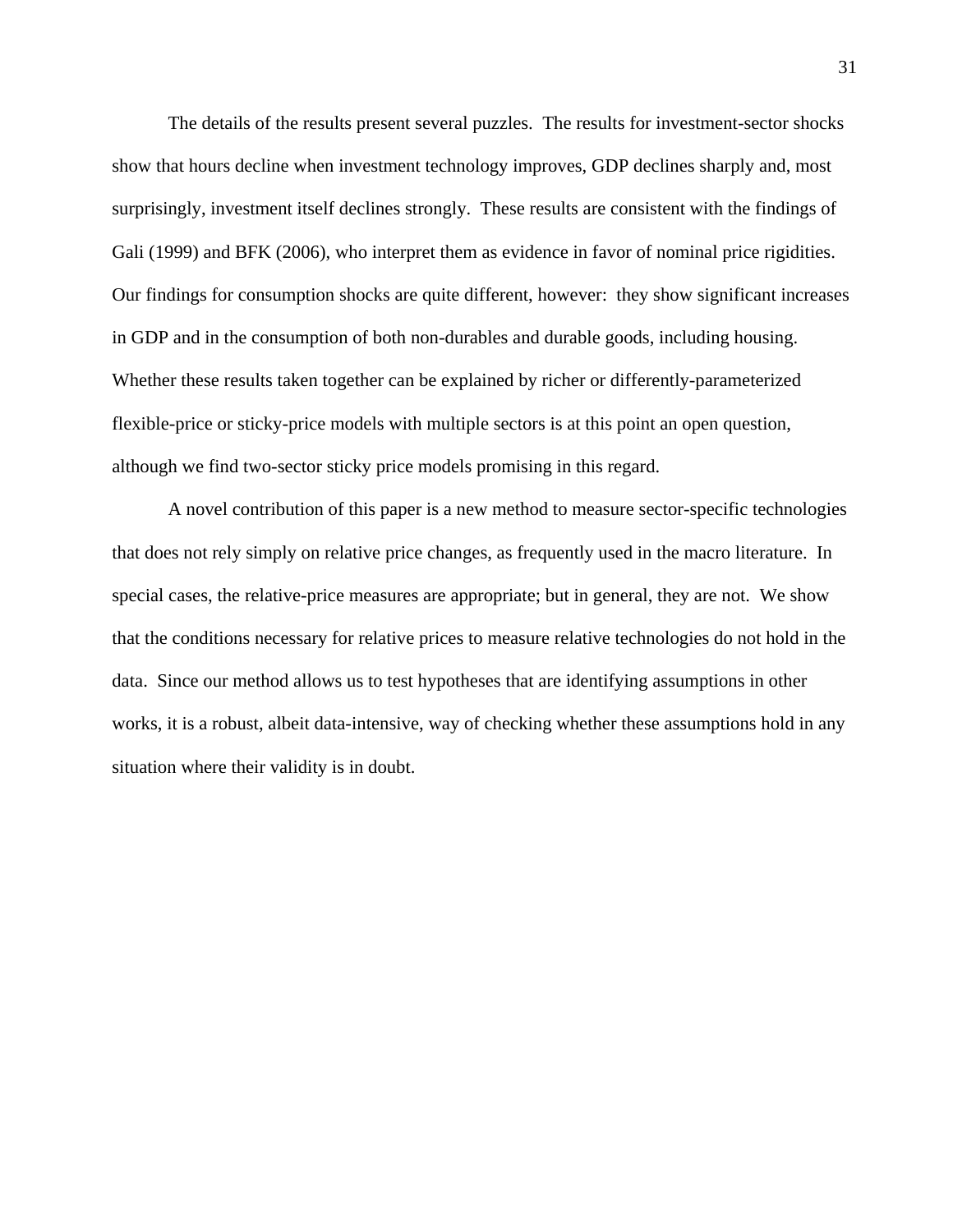#### **Appendix A: The Optimal Mode of Production**

**Closed Economy:** Stretching terminology a bit, define "final" or "net" output of a *commodity* as the quantity produced that is used in the *direct* production of consumption, investment, government purchases—that is, the amount *not* used in the production of intermediate goods. Gross output of a commodity is the *total* amount of the commodity produced for all purposes.

Let *R* be the rental rate for capital *K*, *W* the wage for labor *N*, and *Z* a vector of multiplicative technology shifters. Consider the cost minimizing plan for making one unit of final or net output of commodity *i* available for use in producing *C*, *J*, *G*:

$$
P_{i}(R, W, Z) = \min_{\hat{K}_{ij}, \hat{N}_{ij}, \hat{X}_{ij}, \hat{M}_{ij\ell}} R \sum_{j} \hat{K}_{ij} + W \sum_{j} \hat{N}_{ij}
$$
  
s.t.  $\hat{Y}_{ii} = 1 + \sum_{\chi} \hat{M}_{i\chi i}$   
(1.9)  
 $\hat{Y}_{ij} = \sum_{\chi} \hat{M}_{i\chi j} \quad (\forall j \neq i)$   
 $\ln(\hat{Y}_{ij}) = \ln(Z_j) + a_{jk} \ln(\hat{K}_{ij}) + a_{jN} \ln(\hat{N}_{ij}) + \sum_{\ell} b_{j\ell} \ln(\hat{M}_{ij\ell}) \quad (\forall j),$ 

The *i* subscript refers throughout to the fact that the program is intended to produce *net*  output of commodity *i*. The hats on key variables are a reminder that the program is for *one* net unit of commodity *i*.  $P_i(R, W, Z)$  is the minimum average (and marginal) cost of producing commodity *i*.  $\hat{K}_{ii}$  is the amount of capital used directly to produce commodity *j* in order to produce one net unit of commodity *i*.  $\hat{N}_{ii}$  is the amount of labor used directly to produce commodity *j* in order to produce one net unit of commodity *i*.  $\hat{Y}_{ij}$  is the *total gross amount* of commodity *j* used to produce one net unit of commodity *i*.  $\hat{M}_{ij\ell}$  is the amount of commodity  $\ell$  used directly to produce commodity *j* in order to produce one net unit of commodity *i*.  $Z_j$  is the multiplicative technology shifter for producing commodity *j*.  $a_{jk}$  is capital's share in the direct inputs to commodity *j*.  $a_{jk}$  is labor's share in the direct inputs to commodity *j*. Finally,  $b_{i\ell}$  is the share of commodity  $\ell$  in the direct inputs to commodity *j*. Our objective in this appendix is to find the boiled down production function for net output of commodity *i* as a function of the technology vector and the total capital and labor inputs used directly or indirectly to produce net output of commodity *i*. We will use Shephard's Lemma (also called the derivative principle) to find capital's share  $\alpha$ <sub>i</sub> and labor's share 1− $\alpha$ <sub>i</sub>, and the corresponding method to find the elasticity  $\zeta$ <sub>ij</sub> of net output with respect to each component *Z j* of the technology vector *Z*. To be specific, by Shephard's Lemma, capital's share in the boiled-down net output production function is given by

(1.10) 
$$
\alpha_i = \frac{R}{P_i(R,W,Z)} \frac{\partial P_i(R,W,Z)}{\partial R},
$$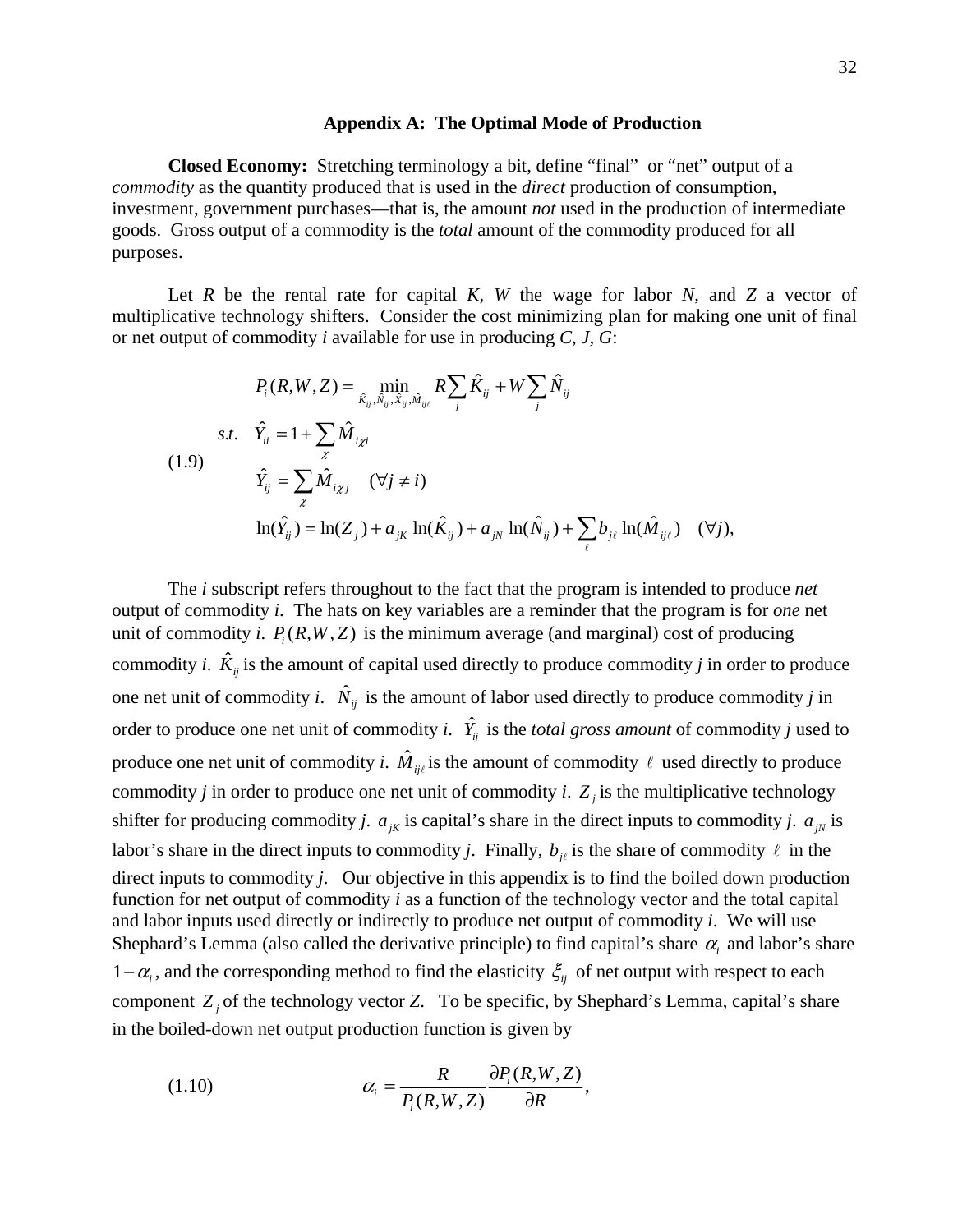labor's share in the net output production function is given by

(1.11) 
$$
1 - \alpha_i = \frac{W}{P_i(R,W,Z)} \frac{\partial P_i(R,W,Z)}{\partial W},
$$

and the elasticity of the net output production function with respect to  $Z_i$  is equal in magnitude but opposite in sign to the elasticity of the unit cost function with respect to  $Z_j$ 

(1.12) 
$$
\xi_{ij} = -\frac{Z_j}{P_i(R,W,Z)} \frac{\partial P_i(R,W,Z)}{\partial Z_j}.
$$

These elasticities of the unit cost function can be found by using the Envelope Theorem. First, write the Lagrangian for (1.9) as

$$
L_i = R \sum_j \hat{K}_{ij} + W \sum_j \hat{N}_{ij}
$$
  
(1.13) 
$$
+ \sum_j \lambda_{ij} \left[ \ln(\hat{Y}_{ij}) - \ln(Z_j) - a_{jk} \ln(\hat{K}_{ij}) - a_{jk} \ln(\hat{N}_{ij}) - \sum_{\ell} b_{j\ell} \ln(\hat{M}_{ij\ell}) \right]
$$

$$
+ \zeta_{ii} + \sum_j \zeta_{ij} \left[ \left( \sum_x \hat{M}_{ij} \right) - \hat{Y}_{ij} \right].
$$

The first order conditions with respect to  $\hat{K}_{ij}$  and  $\hat{N}_{ij}$  yield this pair of equations:

$$
(1.14) \t\t R\hat{K}_{ij}(R,W,Z) = a_{jk}\lambda_{ij}(R,W,Z)
$$

(1.15) 
$$
W\hat{N}_{ij}(R,W,Z) = a_{jN}\lambda_{ij}(R,W,Z).
$$

where we have made explicit the dependence of quantities and Lagrange multipliers coming out of the optimal program on  $\overline{R}$ ,  $W$ , and  $Z$ . By the definition of  $a_{jk}$  as the share of capital in direct production,

(1.16) 
$$
R\hat{K}_{ij}(R,W,Z) = a_{jk}P_j(R,W,Z)\hat{Y}_{ij}(R,W,Z).
$$

Together, Equations (1.14) and (1.16) imply that

(1.17) 
$$
\lambda_{ij}(R,W,Z) = P_j(R,W,Z)\hat{Y}_{ij}(R,W,Z).
$$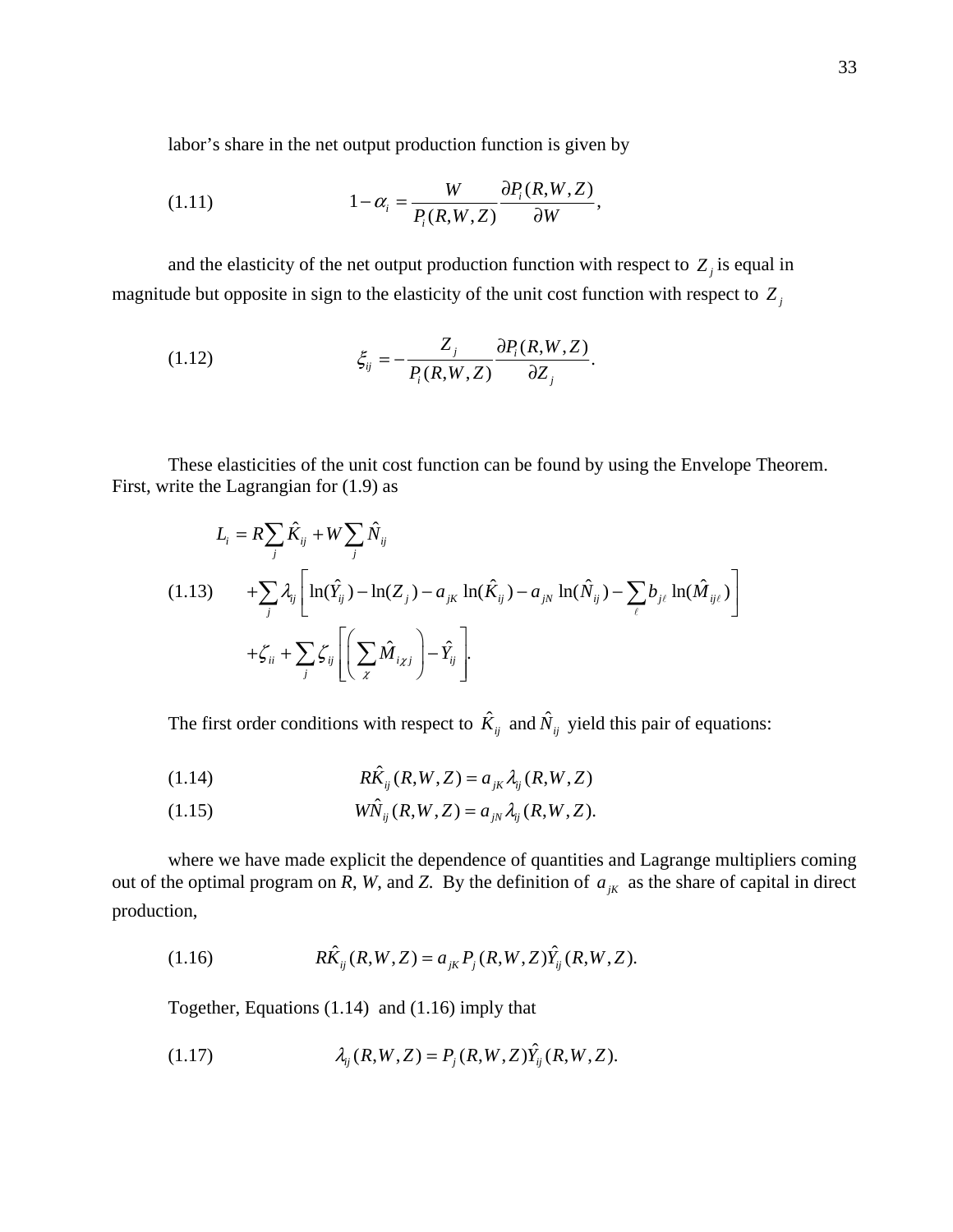To get more insight into  $\lambda_{ij}$  define  $\theta_{ij}$  as the total gross nominal output of commodity *j* used to produce  $\frac{1}{P_i(R,W)}$  net units of commodity *i*. That is,

(1.18) 
$$
\theta_{ij}(R,W,Z) = \frac{P_j(R,W,Z)}{P_i(R,W,Z)} \hat{Y}_{ij}(R,W,Z),
$$

Using Equation (1.18), Equation (1.17) can be written as

$$
(1.19) \qquad \qquad \lambda_{ij}(R,W,Z) = \theta_{ij}(R,W,Z)P_i(R,W,Z).
$$

To find  $\theta_{ij}$ , consider the relationship between the net output production functions and the direct production functions. Because of the properties of Cobb-Douglas production functions, the value of the commodity *j* used *directly* to produce 1 net unit of commodity *i* is  $b_{ii}$ . In turn, obtaining  $b_{ij}$  net units of commodity *j* for direct use in the production of commodity *i* requires, in turn, the overall production of a value  $b_{ij}$   $\theta_{i\ell}$  of commodity  $\ell$ . Overall, the total value of commodity  $\ell$  produced must be  $\theta_{i\ell} = \sum b_{ij} \theta_j$  $\theta_{i\ell} = \sum_j b_{ij} \theta_{j\ell}$ , except that when  $\ell = i$ ,  $\theta_{ii} = 1 + \sum_j b_{ij} \theta_{ji}$ , since one must account for the original unit value of commodity *i* that is to be produced. In matrix form,

$$
(1.20) \qquad \qquad \Theta = I + B\Theta,
$$

where  $\Theta = [\theta_{ij}]$ ,  $B = [b_{ij}]$ , and *I* is the identity matrix. Solving for  $\Theta$ ,

(1.21) 
$$
\Theta = (I - B)^{-1}.
$$

Note that for the Cobb-Douglas case, the matrix  $\Theta$  is a constant.

Now return to the problem of finding the parameters of the boiled-down, net output production function. By the Envelope Theorem,

$$
(1.22) \ \alpha_i = \frac{R}{P_i} \frac{\partial P_i}{\partial R} = \frac{R}{P_i} \frac{\partial L_i}{\partial R} = \frac{R \sum_j \hat{K}_{ij}}{P_i} = \frac{\sum_j \lambda_{ij} a_{jk}}{P_i} = \frac{\sum_j \theta_{ij} P_i a_{jk}}{P_i} = \sum_j \theta_{ij} a_{jk}.
$$

Note that  $P_i$ ,  $\hat{K}_{ij}$ ,  $\lambda_{ij}$ , and  $a_{jk}$  are all functions of *R*, *W*, and *Z*, since the optimal program for producing one unit of net output of commodity *i* depends on  $R$ ,  $W$ , and  $Z$ . ( $L<sub>i</sub>$  is a function of almost everything in sight.) Similarly,

$$
(1.23) \t\t 1 - \alpha_i = \sum_j \theta_{ij} a_{jN}.
$$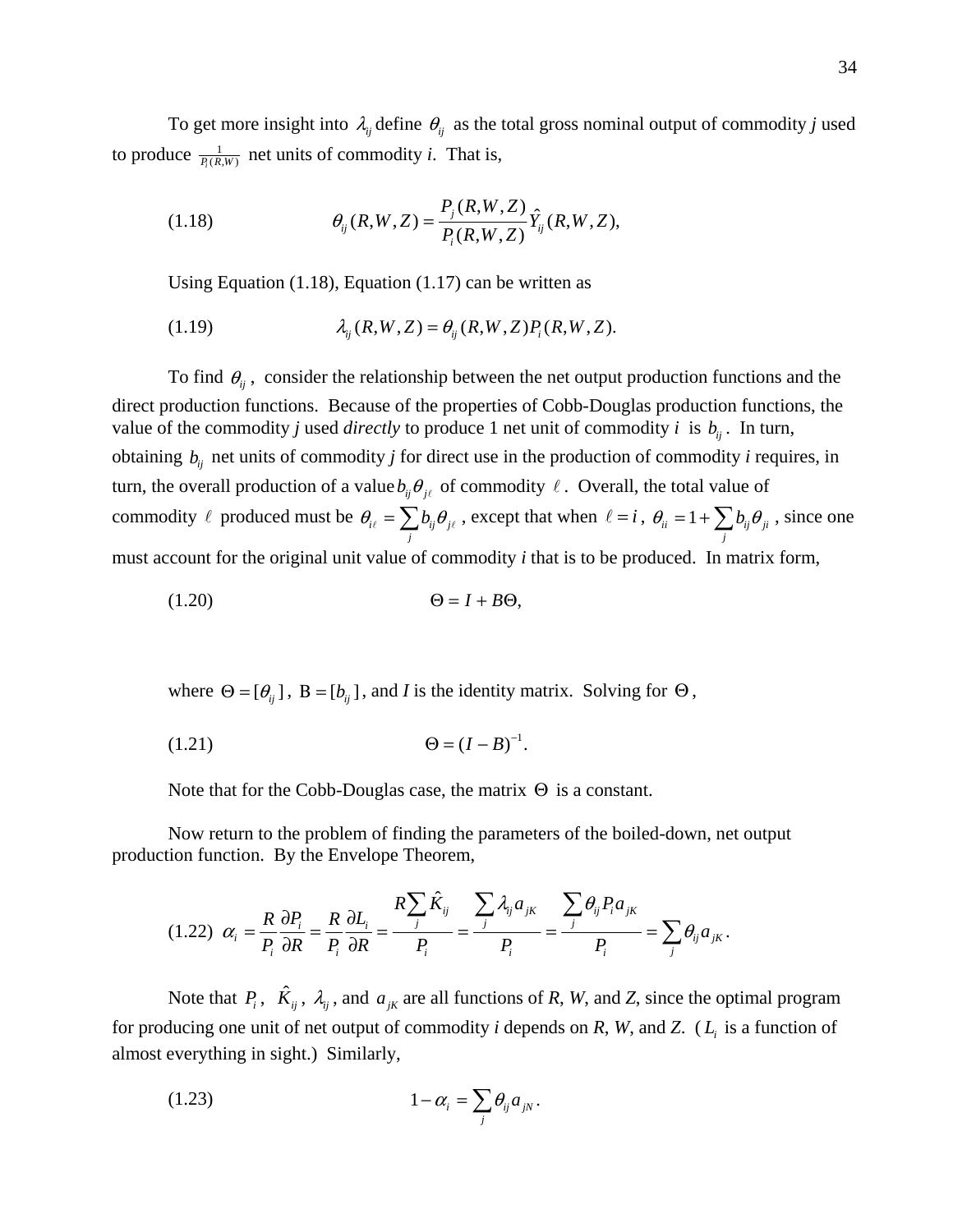In vector form,

$$
\alpha = \Theta a_{K}
$$

and

$$
(1.25) \t\t 1 - \alpha = \Theta a_N.
$$

where 1 in Equation (1.25) represents a vector of 1's. These are all constants in the Cobb-Douglas case. Finally, the elasticity of output with respect to component *j* of the technology vector is

(1.26) 
$$
\xi_{ij} = -\frac{Z_j}{P_i} \frac{\partial P_i}{\partial Z_j} = -\frac{Z_j}{P_i} \frac{\partial L_i}{\partial Z_j} = \frac{\lambda_{ij}}{P_i} = \theta_{ij}.
$$

Since all the elasticities of the boiled-down net output production function are constant, it must be given by

$$
(1.27)Y_i^{final} = \text{constant} \cdot K_i^{\alpha_i} N_i^{1-\alpha_i} \prod_j Z_j^{\xi_{ij}} = \text{constant} \cdot K_i^{\sum_j \theta_{ij} a_{jN}} N_i^{\sum_j \theta_{ij} a_{jN}} \prod_j Z_j^{\theta_{ij}},
$$

where  $Y_i^{final}$  represents *final* or net output of commodity *i*.

**Departures from Cobb-Douglas:** As long as the elasticities of factor substitution are strictly between zero and infinity, one can handle departures from Cobb-Douglas in a straightforward way. Define the logarithmic price function  $p_i$  for final net output as follows:

$$
p_i(r, w; z) = \ln(P_i(e^r, e^w, e^z)).
$$

That is,  $p_i = \ln(P_i)$ ,  $r = \ln(R)$ ,  $w = \ln(W)$  and  $z_j = \ln(Z_j)$  for each element of the vectors *z* and *Z* so that the function  $p_i$  is a log-log version of  $P_i$ . Similarly, define the logarithmic price function  $q_i$  for gross output with the arguments

$$
q_i(r, w, z_i, p_1, p_2, \ldots)
$$

Then since the price of a commodity is the same whether used as final output or as an intermediate good, the functions  $p_i$  and  $q_i$  obey the functional equation

$$
p_i(r, w, z) = q_i(r, w, z_i, p_1(r, w, z), p_2(r, w, z), ...)
$$

Differentiating with respect to *r*, *w*, and  $z_j$ ,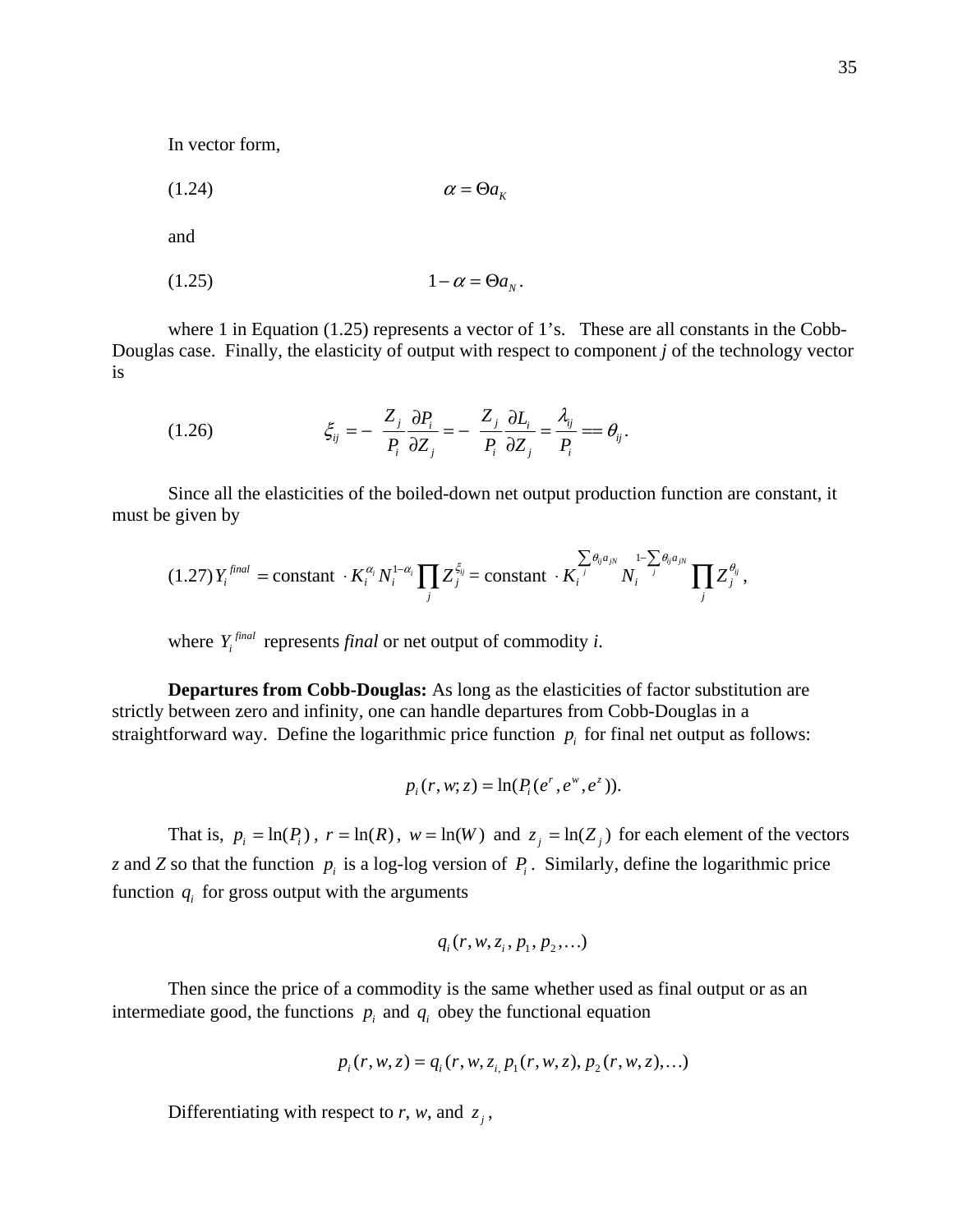$$
\frac{\partial p_i}{\partial r} = \frac{\partial q_i}{\partial r} + \sum_j \frac{\partial q_i}{\partial p_j} \frac{\partial p_j}{\partial r}
$$

$$
\frac{\partial p_i}{\partial w} = \frac{\partial q_i}{\partial w} + \sum_j \frac{\partial q_i}{\partial p_j} \frac{\partial p_j}{\partial w}
$$

$$
\frac{\partial p_i}{\partial z_\ell} = \frac{\partial q_i}{\partial z_\ell} + \sum_j \frac{\partial q_i}{\partial p_j} \frac{\partial p_j}{\partial z_\ell} = -\delta_{i\ell} + \sum_j \frac{\partial q_i}{\partial p_j} \frac{\partial p_j}{\partial z_\ell}.
$$

Where  $\delta_{i\ell}$  is the Dirac delta that is equal to 1 when its two subscripts are equal and zero otherwise. The last equality holds because technology is multiplicative and defined so that the a one percent improvement in a commodity's own technology increases its gross output by one percent when all the other inputs are fixed, implying that the direct effect of this technology improvement on cost is a one percent reduction.

By the principles of duality with unit cost functions, the factor shares for final net output can be written  $\alpha_i = \frac{dp_i}{dx_i}$ *p*  $\alpha_i = \frac{1}{\partial r}$  $=\frac{\partial p_i}{\partial r},\;1-\alpha_i=\frac{\partial p_i}{\partial w_i}$ *p*  $\alpha_i = \frac{1}{\partial w}$  $-\alpha_i = \frac{\partial p_i}{\partial w}$ , while the factor shares for gross output can be written *i iK q a*  $=\frac{\partial q_i}{\partial r}, a_{iN}=\frac{\partial q_i}{\partial w_i}$ *q a*  $=\frac{\partial q_i}{\partial w}$  and  $b_{ij} = \frac{\partial q_i}{\partial p_j}$ *j*  $b_{ii} = \frac{\partial q}{\partial x}$  $=\frac{\partial q_i}{\partial p_i}$ . Also, define  $\psi_{i\ell} = \frac{\partial p_i}{\partial z_i}$ *p*  $\Psi_{i\ell} = \frac{1}{\partial z}$  $\frac{\partial p_i}{\partial z_\ell}$ . Form column vectors  $\alpha = [\alpha_i]$ ,  $a_K = [a_{ik}]$   $a_N = [a_{ik}]$ ,  $1 = [1]$  and the matrices  $B = [b_{ij}]$  and  $\Psi = [\psi_{i\ell}]$ . Then, the equations above can be cast in matrix form as

$$
\alpha = a_{K} + B\alpha
$$
  

$$
1 - \alpha = a_{N} + B(1 - \alpha)
$$
  

$$
\Psi = -I + B\Psi.
$$

Solving for  $\alpha$ , 1– $\alpha$  and  $\Psi$ ,

$$
\alpha = (I - B)^{-1} a_K
$$
  

$$
1 - \alpha = (I - B)^{-1} a_N
$$

(implying 
$$
\mathbf{1} = (I - B)^{-1} (a_K + a_N)
$$
 or  $a_K + a_N = (I - B)\mathbf{1}$ )

and

$$
\Psi = -(I-B)^{-1}.
$$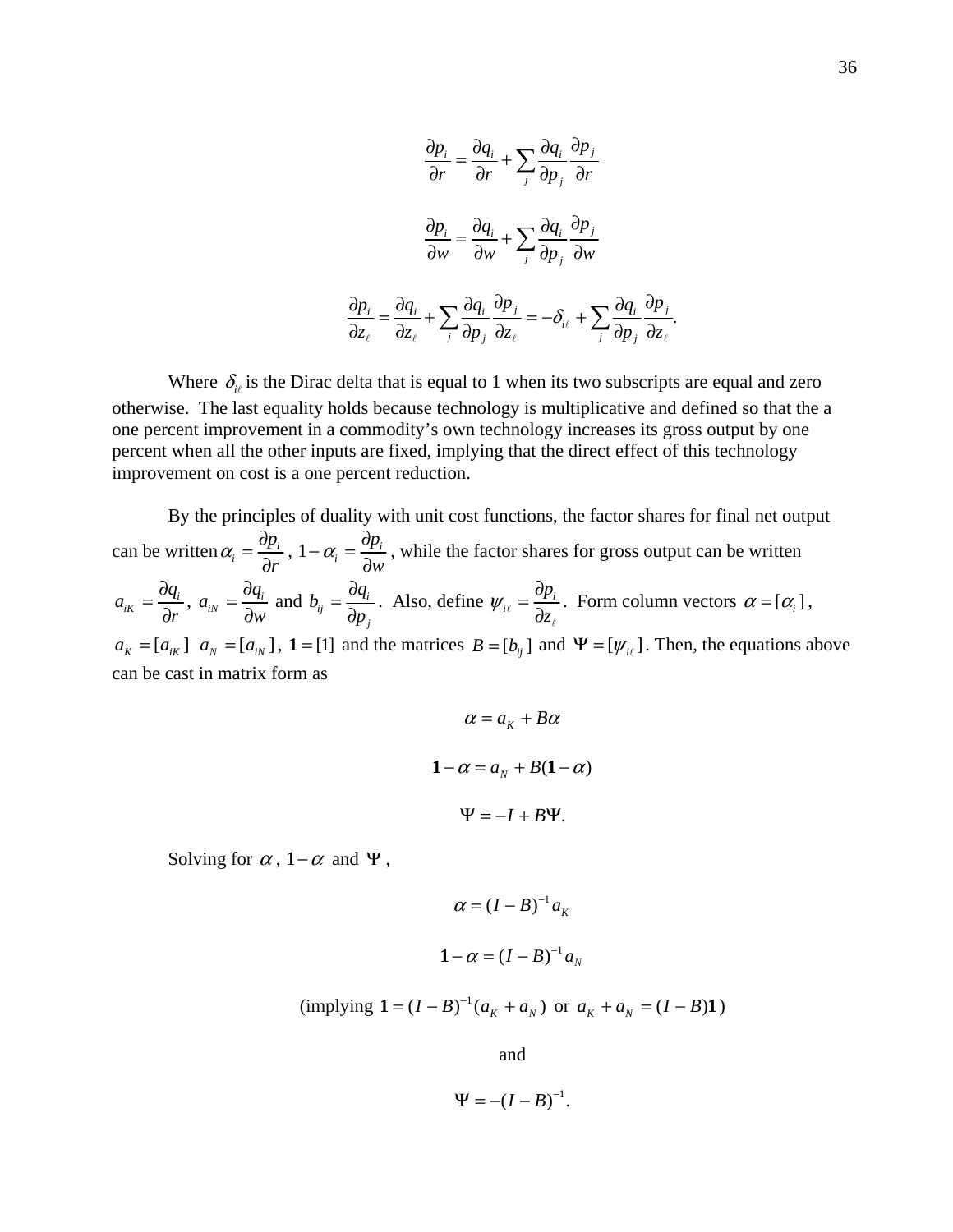**Open Economy:** The strategy for extending the results to the open economy is as follows. First, model exports as an additional commodity, produced by a CRTS CES production function that aggregates the other commodities shown as exported in the input-output table. Second, model each of the Φ types of imported commodities as distinct commodities (superscripted *foreign*) from both the home-produced commodities (superscripted *domestic*) and the aggregate of the homeproduced and imported commodity of each type that is used to produce other commodities and for final use (no superscript). Thus, the open economy version of our model has  $3\Phi + 1$  commodities to the closed-economy model's Φ commodities. The aggregate of home-produced and imported commodities that is used to produce other commodities and for final use is sometimes called "supply," but for clarity, we will call it the "usable" commodity. All commodities, *including exports* are produced from the usable commodity. (This is an assumption that could be questioned. We also considered a model in which exports are produced from domestic commodities alone, but decided to emphasize the simpler and more readily interpretable model in which all commodities are produced from usable commodities.)

Third, model imported commodities as produced by a CRTS production function with one input: the aggregate export commodity. For each imported commodity, the ratio of the international price of the export commodity to the international price of each imported commodity acts as the technology parameter for that imported commodity.

Third, since the emphasis in this appendix is on the production side of the economy, it focuses on equilibrium conditional on the time paths of the levels of aggregate final output: that is, consumption *C*, investment *J,* government purchases *G* and net exports *X*. (Note the nonstandard use of *X* for *net* exports.) Alternatively, one can easily consider an equilibrium conditioning on the time paths of government purchases *G* and net exports *X*, in which *C* and *J* arise from optimizing behavior. Modeling the determination of the time path of net exports *X* is beyond the scope of this paper, just as modeling the determination of the time path of government purchases *G* is beyond the scope here. Fourth, the model also conditions on the path of international prices. (That is, it is solved conditional on the terms of trade for each imported commodity.)

The one unusual thing about net exports *X* as a final good is that it can be negative. When net exports are negative, the perspective taken here is that imports can be obtained either by means of the export commodity *or* by means of an electronic credit stated in terms of units of the export commodity. Thus, negative net exports are in units of the export commodity and represent the amount of electronic credits treated as equivalent to units of the export commodity that domestic buyers of imports have been lent. This perspective is valuable because there is only one aggregate export commodity, but many types of imports that the model keeps track of. (Everything would be equivalent if net exports were expressed in terms of any particular imported commodity, but it would be necessary to pick one, since differential changes in the prices of different imported commodities makes them non-equivalent, financially.)

Because the model conditions on the time path of net exports, it is not essential to keep track of the foreign debt. That is, the main reason one would need to keep track of foreign debt is to determine the time path of net exports. (It is part of the relevant intertemporal budget constraint in that determination.) Since keeping track of the foreign debt is not central to the model here, for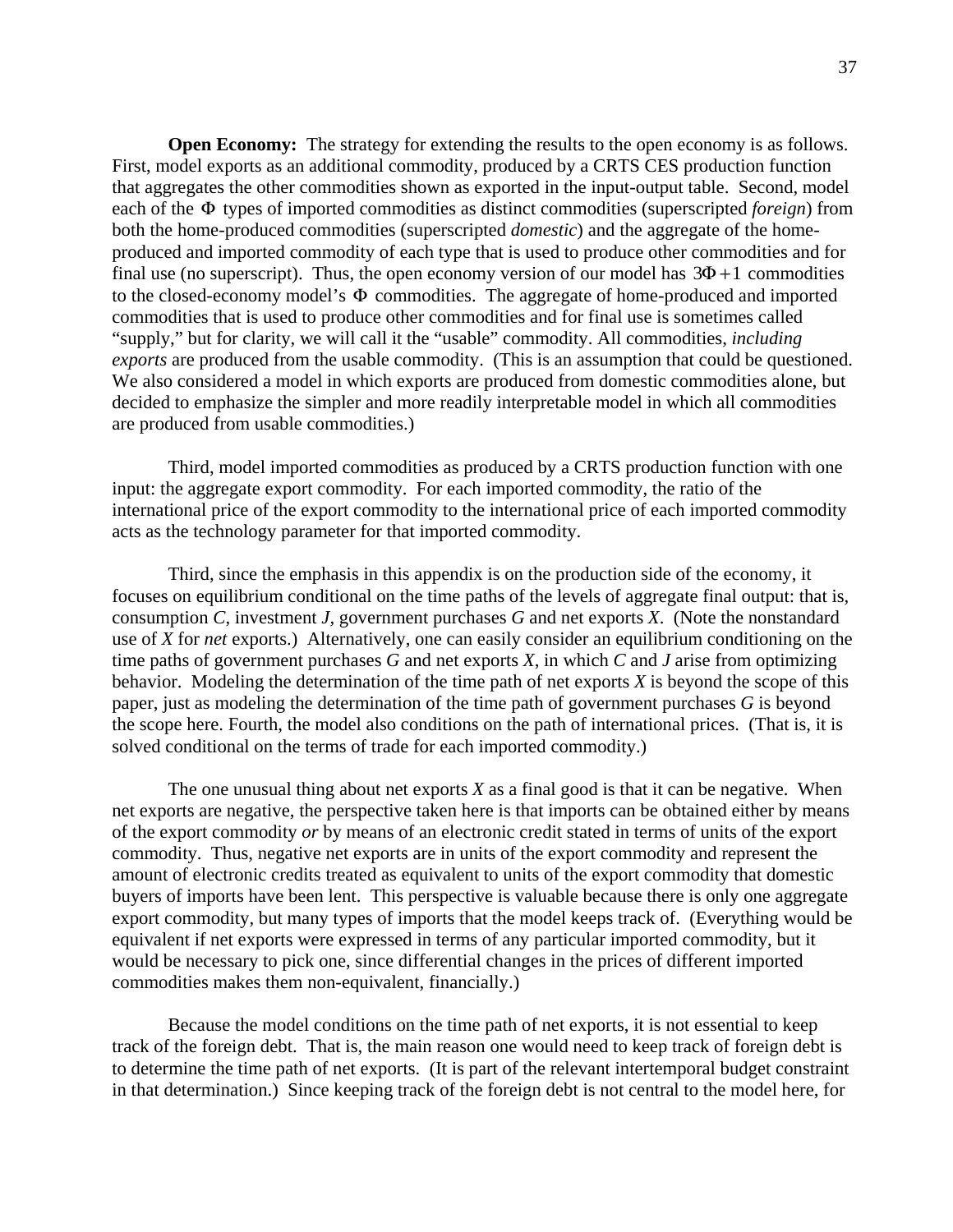convenience, one can think of the foreign debt as being stated in terms of units of the export commodity.

Computationally, the key to extending results to the open economy is to lay out the open economy version of the matrix *B*, which we will call  $B^*$ . First, define a *row* vector  $b_x = [b_{xi}]$ , of the shares of each domestic commodity in aggregate exports, where the prime is a reminder that this is a row vector. Next, define the diagonal matrix

 $\Delta = [\delta_{ii} v_i]$  of import shares for each commodity, where  $\delta_{ij}$  is again the Dirac delta equal to 1 when its subscripts are equal and zero otherwise, and  $v_i$  is the share of commodity *i* that is imported. Then with rows representing outputs, columns representing inputs and the commodities in the order *exports, foreign commodities, domestic commodities, usable commodities,* 

$$
B^* = \begin{bmatrix} 0 & 0 & 0 & b_x \\ 0 & 0 & 0 & 0 \\ t & 0 & 0 & 0 \\ 0 & 0 & 0 & B \\ 0 & \Delta & I - \Delta & 0 \end{bmatrix}
$$

where  $\iota$  is a column vector of ones. That is, exports are produced from domestic commodities with the shares in the row vector  $b_x$  '=[ $b_{xi}$ ]. Imported commodities are "produced" solely from the export commodity, which therefore has a share of 1 for each imported commodity. Domestic commodities are produced from usable commodities according to the matrix of input shares *B* discussed above for the closed economy. Finally, usable commodity *i* is produced from the corresponding foreign commodity with share <sup>υ</sup>*<sup>i</sup>* and the corresponding domestic commodity with share 1–*υ<sub>i</sub>*. These shares show up in the diagonal matrices Δ and  $I - Δ$ . All other input shares for this extended matrix are zero.

Computationally, it is also important to specify the counterparts to the capital and labor share vectors and the counterpart to the technology shock vector. Since capital and labor are only used in the production of domestic commodities, one can write:

| $\ast$<br>$\overline{\phantom{m}}$<br>$a_{\nu}$<br>л | $\overline{0}$ | *<br>$a_{N}$<br>, | $\overline{0}$ | ٠ |
|------------------------------------------------------|----------------|-------------------|----------------|---|
|                                                      | $\overline{0}$ |                   | $\overline{0}$ |   |
|                                                      | $a_{\kappa}$   |                   | $a_{N}$        |   |
|                                                      | $\overline{0}$ |                   | $\overline{0}$ |   |

That is, capital and labor are only *directly* used in the production of domestic commodities. Finally, let  $\tau_i = p_x - p_i^{foreign}$  be the logarithm of the terms of trade for the foreign produced version of commodity *i* and  $\tau = [\tau_i]$  be the vector of terms of trade. Then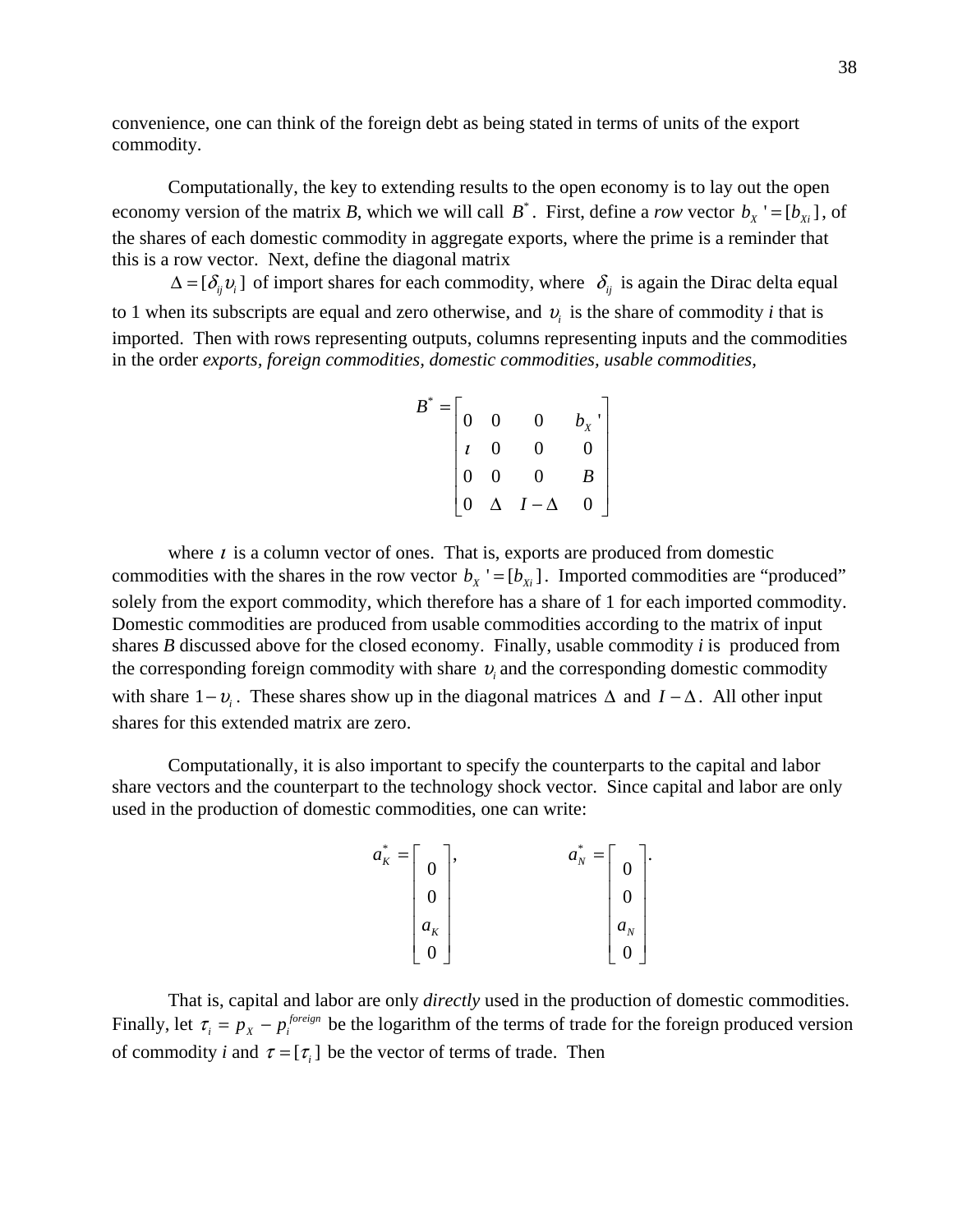$$
dz^* = \begin{bmatrix} 0 \\ 0 \\ d\tau \\ dz \\ 0 \end{bmatrix}.
$$

That is, changes in the terms of trade for each foreign-produced commodity acts as the technology shock for that foreign-produced commodity. Domestically-produced commodities have the technology shocks specified above in the discussion of the closed-economy model. By construction, there are no technology shocks to the aggregation procedures for aggregating the different commodities that are exported or for aggregating foreign and domestic versions of a commodity into usable commodities.

It is possible to algebraically compute  $(I - B^*)^{-1}$ :

$$
I - B^* = \begin{bmatrix} 1 & 0 & -b_x & 0 \\ -t & I & 0 & 0 \\ 0 & 0 & I & -B \\ 0 & -\Delta & \Delta - I & I \end{bmatrix}
$$

and

$$
(I - B^*)^{-1} = \begin{bmatrix} 1 + b_X^{-1} \Omega^{-1} \Delta t & b_X^{-1} \Omega^{-1} \Delta & b_X^{-1} \Omega^{-1} (I - \Delta) & b_X^{-1} \Omega^{-1} \\ t + t b_X^{-1} \Omega^{-1} \Delta t & I + t b_X^{-1} \Omega^{-1} \Delta & t b_X^{-1} \Omega^{-1} (I - \Delta) & t b_X^{-1} \Omega^{-1} \\ B \Omega^{-1} \Delta t & B \Omega^{-1} \Delta & I + B \Omega^{-1} (I - \Delta) & B \Omega^{-1} \\ \Omega^{-1} \Delta t & \Omega^{-1} \Delta & \Omega^{-1} (I - \Delta) & \Omega^{-1} \end{bmatrix}
$$

where

$$
\Omega = I - B + \Delta B - \Delta t b_{X}.
$$

.

This can be verified by multiplying to confirm that

$$
(I - B^*)(I - B^*)^{-1} = \begin{bmatrix} 1 & 0 & 0 & 0 \\ 0 & I & 0 & 0 \\ 0 & 0 & I & 0 \\ 0 & 0 & 0 & I \end{bmatrix}
$$

Substituting in to the formulas for the objects of interest: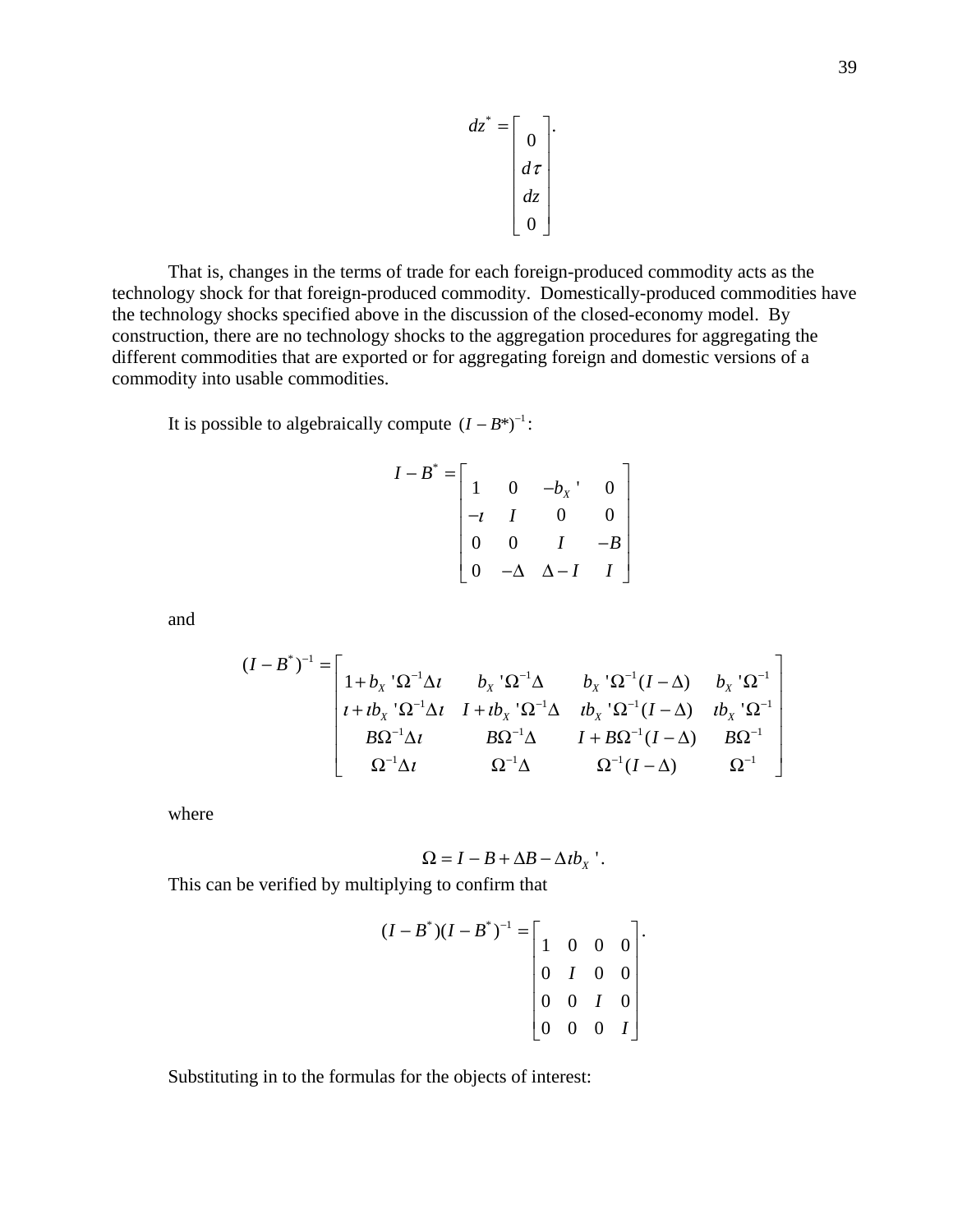$$
\alpha^* = (I - B^*)^{-1} a_K^{-*} = \begin{bmatrix} b_X^{-1} \Omega^{-1} (I - \Delta) a_K \\ i b_X^{-1} \Omega^{-1} (I - \Delta) a_K \\ [I + B \Omega^{-1} (I - \Delta) a_K \\ \Omega^{-1} (I - \Delta) a_K \end{bmatrix},
$$
  

$$
I - \alpha^* = (I - B^*)^{-1} a_N^{-*} = \begin{bmatrix} b_X^{-1} \Omega^{-1} (I - \Delta) a_N \\ i b_X^{-1} \Omega^{-1} (I - \Delta) a_N \\ [I + B \Omega^{-1} (I - \Delta) a_N \\ \Omega^{-1} (I - \Delta) a_N \end{bmatrix},
$$

and

$$
\Psi^* dz^* = -(I - B^*)^{-1} \begin{bmatrix} 0 \\ d\tau \\ dz \\ 0 \end{bmatrix} = \begin{bmatrix} -b_X^{-1} \Omega^{-1} \Delta d\tau - b_X^{-1} \Omega^{-1} (I - \Delta) dz \\ -(I + i b_X^{-1} \Omega^{-1} \Delta) d\tau - i b_X^{-1} \Omega^{-1} (I - \Delta) dz \\ -B \Omega^{-1} \Delta d\tau - [I + B \Omega^{-1} (I - \Delta)] dz \\ -\Omega^{-1} \Delta d\tau - \Omega^{-1} (I - \Delta) dz \end{bmatrix}.
$$

The fourth (bottom) component of each of these is the component relevant to *usable* commodities, and appropriately aggregated, to consumption, investment and government purchases. The first (top) component is relevant to the export commodity. In other words, for final goods usable commodities, the reduced-form change in effective value-added productivity (including both technology and terms of trade effects) is

$$
\Omega^{-1}(I-\Delta)dz + \Omega^{-1}\Delta d\tau
$$

(Note the sign change going from change in price to change in productivity.) For exports, the reduced-form change in productivity is

$$
b_{X} \, {}^{\prime}\Omega^{-1}(I-\Delta)dz + b_{X} \, {}^{\prime}\Omega^{-1}\Delta \, d\tau
$$

Thus, the reduced form change in effective value-added productivity for exports is just the export share vector times the reduced form change in effective value-added productivity for commodities.

Note that if  $\Delta$ , the import shares, is zero, then the fourth component reduces to the closedeconomy formula, since

$$
B^{-1}[(I-B)^{-1} - I] = B^{-1}[-I + I + B + B^{2} + \dots] = B^{-1}[B + B^{2} + B^{3} + \dots] = [I + B + B^{2} + \dots]
$$
  
=  $(I - B)^{-1}$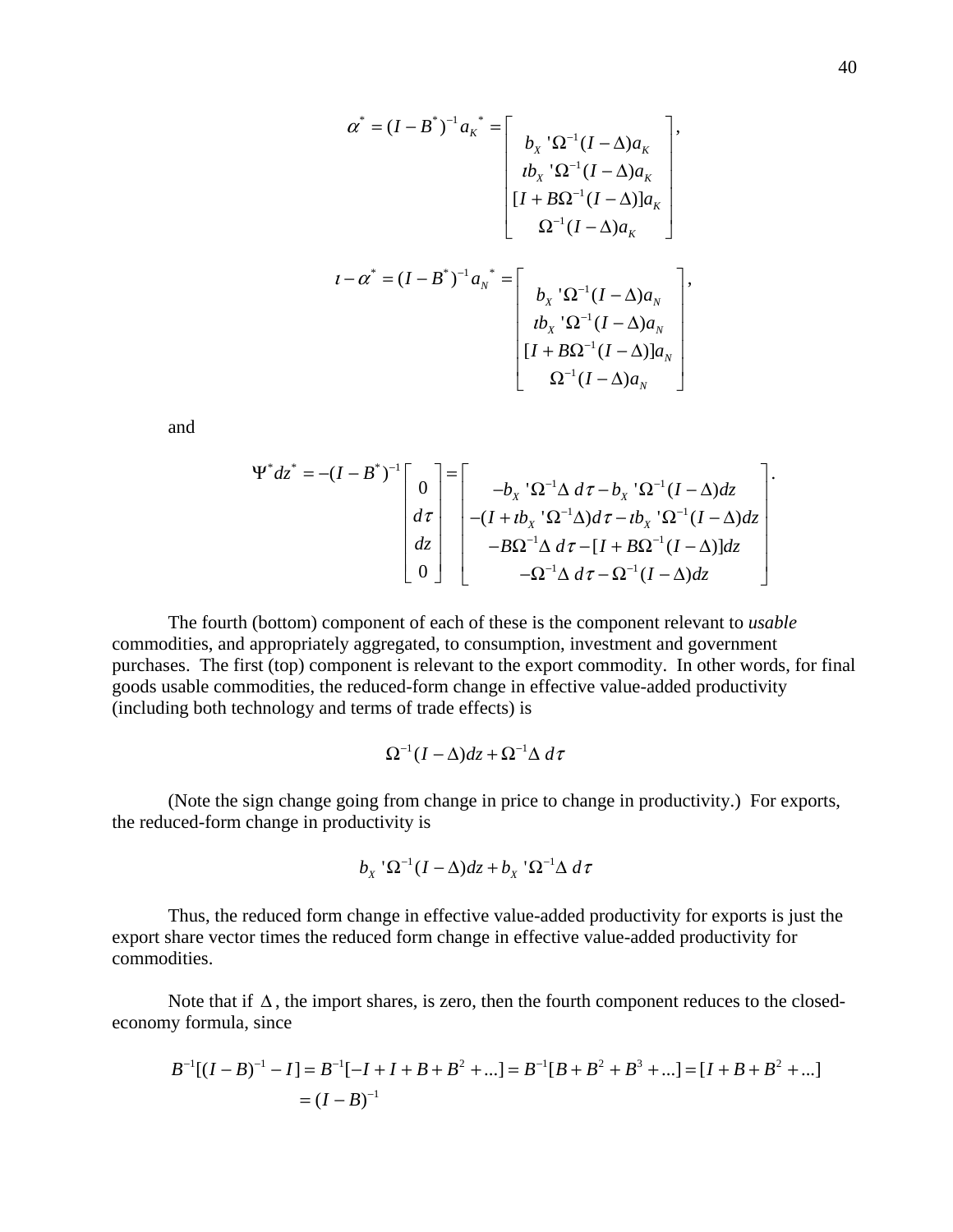(or multiply both the far left and far right of this equation by *I* − *B* to verify).

#### **Appendix B: Updating Basu, Fernald, and Kimball (2004) Industry Residuals**

We used our new dataset to update the estimated industry technology series along the lines of Basu, Fernald, and Kimball (2006). BFK follow Hall (1990), but add industry hours per worker to the regression to control for unobserved variations in labor effort and capital's workweek. The basic idea behind the utilization proxy is that a cost-minimizing firm operates on all margins simultaneously, both observed and unobserved. As a result, changes in observed margins can proxy for unobserved utilization changes. If labor is particularly valuable, for example, firms will work existing employees both longer (observed hours per worker rise) and harder (unobserved effort rises).

More specifically, let industries have the following gross-output production function: (28)  $Y = F^{i}(A K, E H N, M, Z)$ 

$$
Y_i = F^*(A_i K_i, E_i H_i N_i, M_i, Z_i).
$$

The industry produces gross output,  $Y_i$ , using the capital stock  $K_i$ , employees  $N_i$ , and intermediate inputs of energy and materials  $M_i$ . The capital stock and number of employees are quasi-fixed, so their levels cannot be changed costlessly. But industries may vary the intensity with which they use these quasi-fixed inputs:  $H_i$  is hours worked per employee;  $E_i$  is the effort of each worker; and *Ai* is the capital utilization rate (that is, capital's workweek). Total labor input, *Li*, is the product  $E_iH_iN_i$ . The production function  $F^i$  is (locally) homogeneous of  $\gamma_i$  in total inputs.  $\gamma_i$ exceeding one implies increasing returns to scale, reflecting overhead costs, decreasing marginal cost, or both. *Zi* indexes technology.

With cost minimization, the standard first-order conditions give the output elasticities, which we use to weight growth of each input. Let  $dx$ , be observed share-weighted input growth, and *du*, be unobserved share-weighted growth in utilization, i.e., the workweek of capital and labor effort. (For any variable *J*, we define *dj* as its logarithmic growth rate  $\ln(J_t/J_{t-1})$ .) This yields:

(29) 
$$
dy_{i} = \gamma_{i}(dx_{i} + du_{i}) + dz_{i},
$$
  
where  
(30) 
$$
dx_{i} = s_{ki}dk_{i} + s_{Li}(dn_{i} + dh_{i}) + s_{Mi}dm_{i},
$$

$$
du_{i} = s_{Ki}da_{i} + s_{Li}de_{i},
$$

and  $s_{\scriptscriptstyle j}$  is the ratio of payments to input *J* in total cost. (We have normalized the elasticity with respect to technology,  $(F_z Z / F)$ , to unity, since it isn't separately identified.)

The challenge is to derive a suitable proxy for unobserved utilization variation, *dui*.. Suppose firms seek to minimize the present discounted value of costs for any given path of output. There is a convex costs of adjusting the quasi-fixed factors (*K* and *N*). Total compensation per worker is  $WG(H, E)V(A)$ , where *W* is the base wage; the function *G* specifies how the hourly wage depends on effort, *E*, and the length of the workday, *H*; and *V*(*A*) captures a shift premium associated with varying capital's workweek. (This true shadow wage might be implicit, and not observed in the data at high frequency.) Thus, firms must pay a higher wage to get workers to work longer (on a given shift), or to work harder, or to work at night. In this environment, BFK show that, as a first-order approximation, the following expression holds: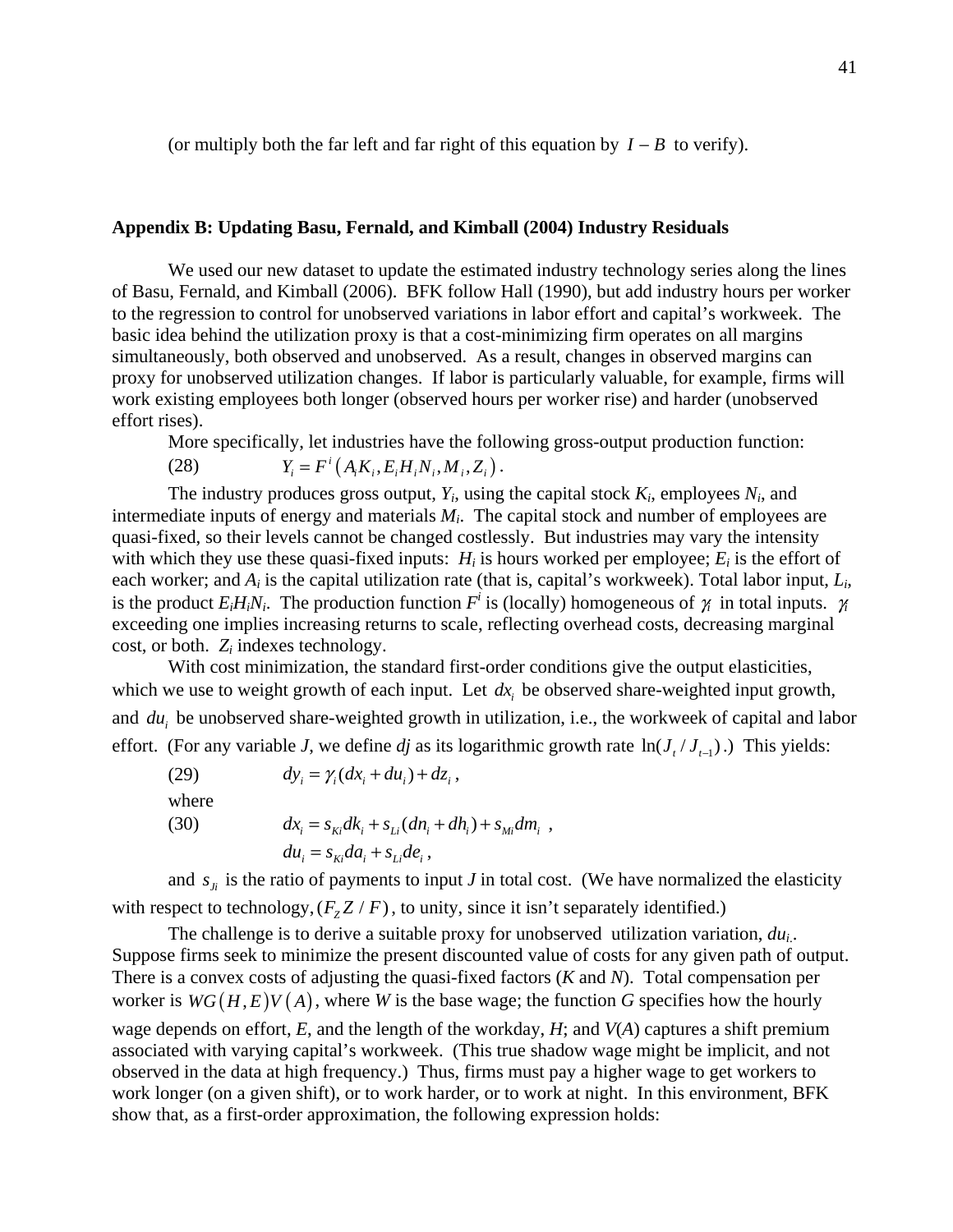$$
dy_i = \gamma_i dx_i + \beta_i dh_i + dz_i.
$$

The coefficient  $\beta$ , which can be estimated, relates observed hours growth to unobserved variations in labor effort and capital's workweek. That coefficient incorporates various elasticities including, in particular, the elasticity of unobserved effort with respect to hours, from the implicit function relating them (which came out of optimization).

In this paper, we impose constant returns and estimate these equations as a system. Previous work (e.g., Basu and Fernald, 1997, as well as BFK) find that the typical industry has close to constant returns. In addition, in some industries it is difficult to distinguish returns to scale from utilization, since they are positively correlated measures of inputs.

We estimate these equations using instrumental variables, in order to control for correlation between technology shocks and input growth. As described in BFK, we use updated versions of two of the Hall-Ramey instruments: oil prices and growth in real government defense spending. For oil, we use increases in the U.S. refiner acquisition price. We also use, as a third instrument, an updated estimate of Burnside's (1996) quarterly Federal Reserve "monetary shocks" from an identified VAR. In all cases, we have quarterly instruments; we sum the four year *t-1* quarterly shocks as instruments. For the money shock, we lag the instrument an extra year in case the VAR does not fully control for the systematic response to technology shocks.<sup>20</sup>

Specific regression results will be available in a later version of the paper.

We need residuals for all commodities (industries) that are used as intermediate inputs or that use intermediate inputs. BFK did not estimate residuals for agriculture, mining industries, or government enterprises. TFP is highly volatile, and the instruments have no explanatory power.

To conserve parameters, we restrict the utilization coefficient within five groups. We split durables manufacturing into two groups, based on their weights in final equipment demand. The reason is that we care a lot about the coefficient in the "core" group, which comprises fabricated metals, non-electrical and electrical machinery, motor vehicles, and other transportation equipment. Within non-durables, we split out chemicals and petroleum from other industries, because the data clearly preferred to put a different coefficient on these industries. Finally, we include nonmanufacturing  $(8)$ .

For the commodity-specific terms of trade, we use the aggregate export deflator relative to the commodity-specific import deflator. Even if there is no foreign supply of the commodity, there are still imports of non-competing goods. In any cases where there are no imports into an industry, we set the import-supply price to one (unchanging over time). This is innocuous, since it gets multiplied by a weight of zero.

The commodity-specific terms of trade is, of course, endogenous, and may respond to a wide range of other shocks (e.g., demand shocks at home and abroad that affect nominal exchange rates). As a result, in our regression analysis, we instrument by recalculating the final-use shocks where we zero out the terms-of-trade vector as well as the technology shocks in industries where we don't have controls for utilization (agriculture, mining, and government enterprises).

Further details on the production-function estimates will be available in a later draft.

 $20$  BFK find that results are robust to different combinations and lags of the instruments; results are not driven by any one of these instruments. They also discuss the small sample properties of instrumental variables.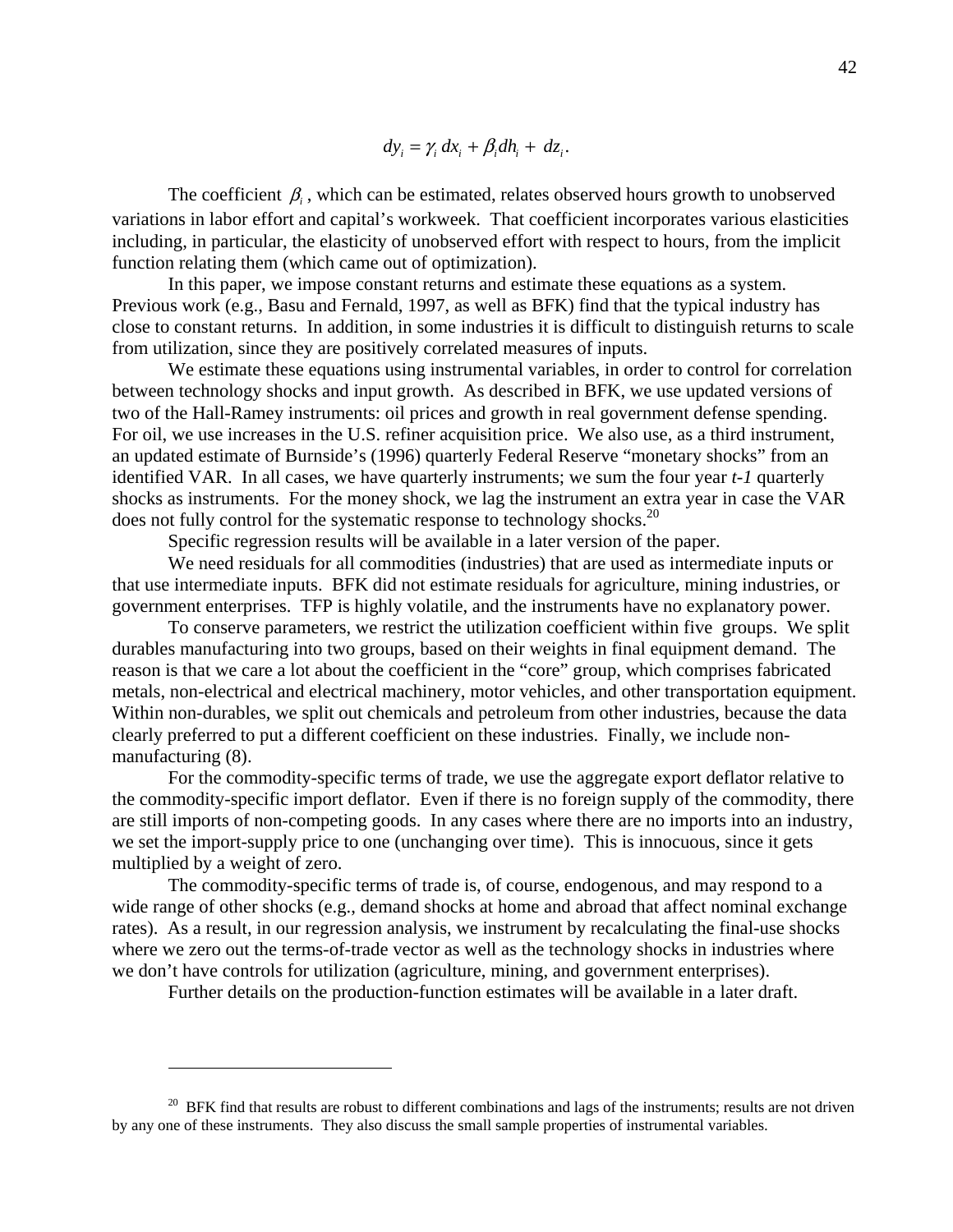#### **References**

- Basu, Susanto and John Fernald (1997). "Returns to Scale in U.S. Production: Estimates and Implications." *Journal of Political Economy.*
- Basu, Susanto, John Fernald, and Miles Kimball (2006). "Are Technology Improvements Contractionary?" *American Economic Review*, December.
- Basu, Susanto and Miles Kimball (2000). "A Two-Sector DGE Model with Nominal Rigidities." Unpublished, University of Michigan.
- Campbell, Jeffrey (1998). "Entry, Exit, Embodied Technology, and Business Cycles," Review of Economic Dynamics, 1 (April): 371-408.
- Christiano, L. and J. Fisher, "Stock Market and Investment Good Prices: Implications for Macroeconomics," Chicago Fed Working Paper 98-6, 1998.
- Cochrane, J. (1994). "Shocks."
- Cummins, J. and G. Violante (2002). "Investment-Specific Technical Change in the United States (1947- 2000): Measurement and Macroeconomic Consequences," Review of Economic Dynamics, 5(2), (April): 243-284.
- Fisher, J, "Relative Prices, Complementarities and Co-movement among Components of Aggregate Expenditures," Journal of Monetary Economics, 39 (August 1997), 449-74.
- Fisher, Jonas (2006). "The Dynamic Effects of Neutral and Investment-Specific Technology Shocks." *Journal of Political Economy.*
- Galí, Jordi (1999), "Technology, Employment, and the Business Cycle: Do Technology Shocks Explain Aggregate Fluctuations?" *American Economic Review,* 89 (March 1999).
- Gordon, Robert J. (1990). *The Measurement of Durable Goods Prices*, Chicago: University of Chicago Press.
- Greenwood, J., Z. Hercowitz and G. Huffman, "Investment, Capacity Utilization and the Business Cycle," *American Economic Review,* 78 (June 1988), 402-17.
- Greenwood, Jeremy, Zvi Hercowitz, and Per Krusell (1997). "Long-Run Implications of Investment-Specific Technological Change," *American Economic Review*, vol. 87(3), pages 342-62.
- Greenwood, J., Z. Hercowitz and P. Krusell (2000). "The Role of Investment-Specific Technological Change in the Business Cycle," *European Economic Review.*
- Herrendorf, Berthold & Valentinyi, Akos (2007). "Measuring Factor Income Shares at the Sector Level A Primer," CEPR Discussion Papers 6271, C.E.P.R. Discussion Papers.
- Kehoe, T. J. and Ruhl, K. J. (2006). "Are Shocks to the Terms of Trade Shocks to Productivity?" NBER wp 1311.
- Kimball, Miles (1994). "Proof of Consumption Sector Neutrality." University of Michigan manuscript, August.
- Lawson, Ann M., Kurt S. Bersani, Mahnaz Fahim-Nader, and Jiemin Guo (2002). "Benchmark Input-Output Accounts of the United States." *Survey of Current Business*, December.
- Rotemberg, J. J. and Woodford, M. (1996). "Real-Business-Cycle Models and the Forecastable Movements in Output, Hours, and Consumption," *American Economic Review*, vol. 86.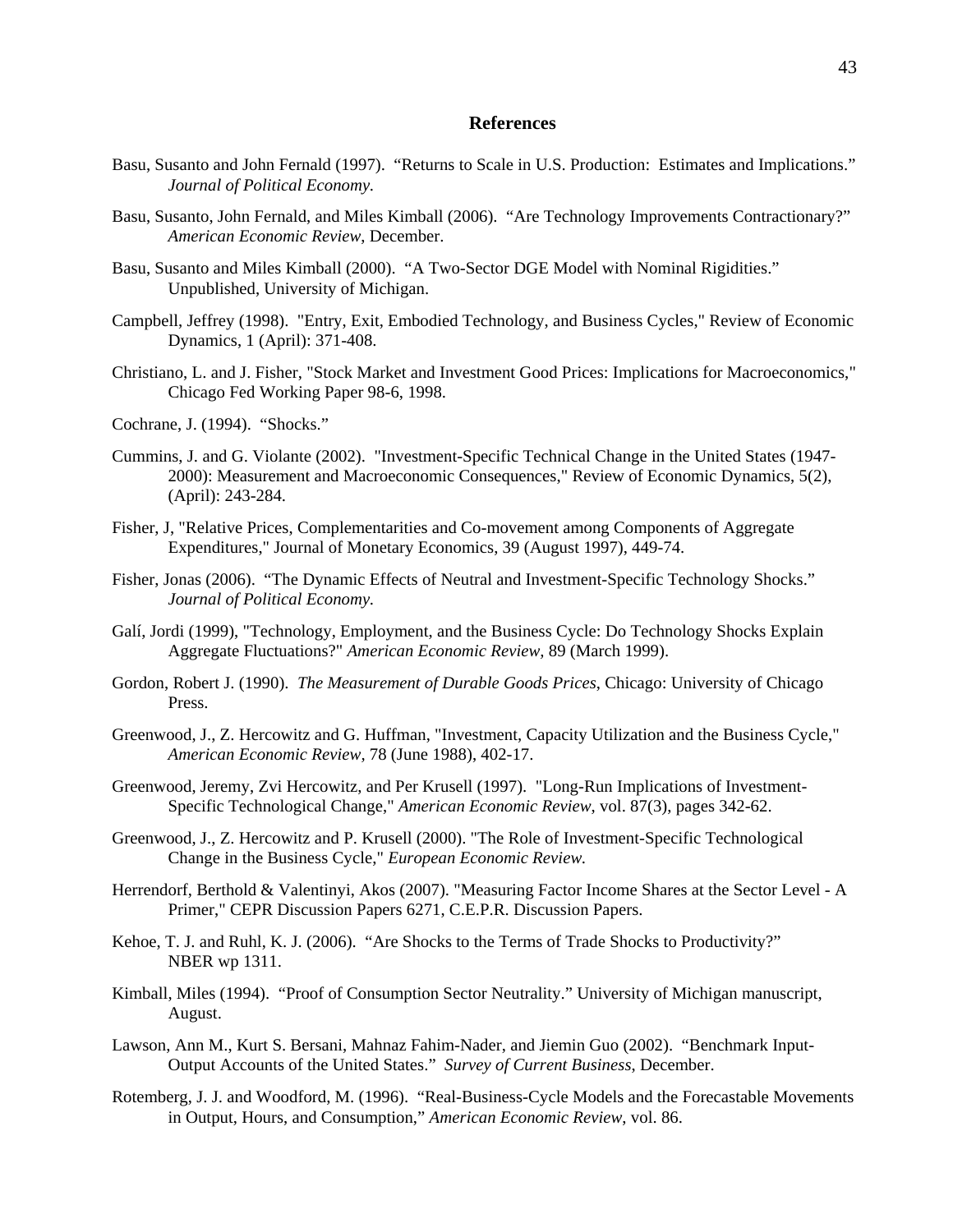Whelan, Karl (2000). "Balanced Growth Revisited: A Two-Sector Model of Economic Growth." FEDS discussion paper, Board of Governors of the Federal Reserve System.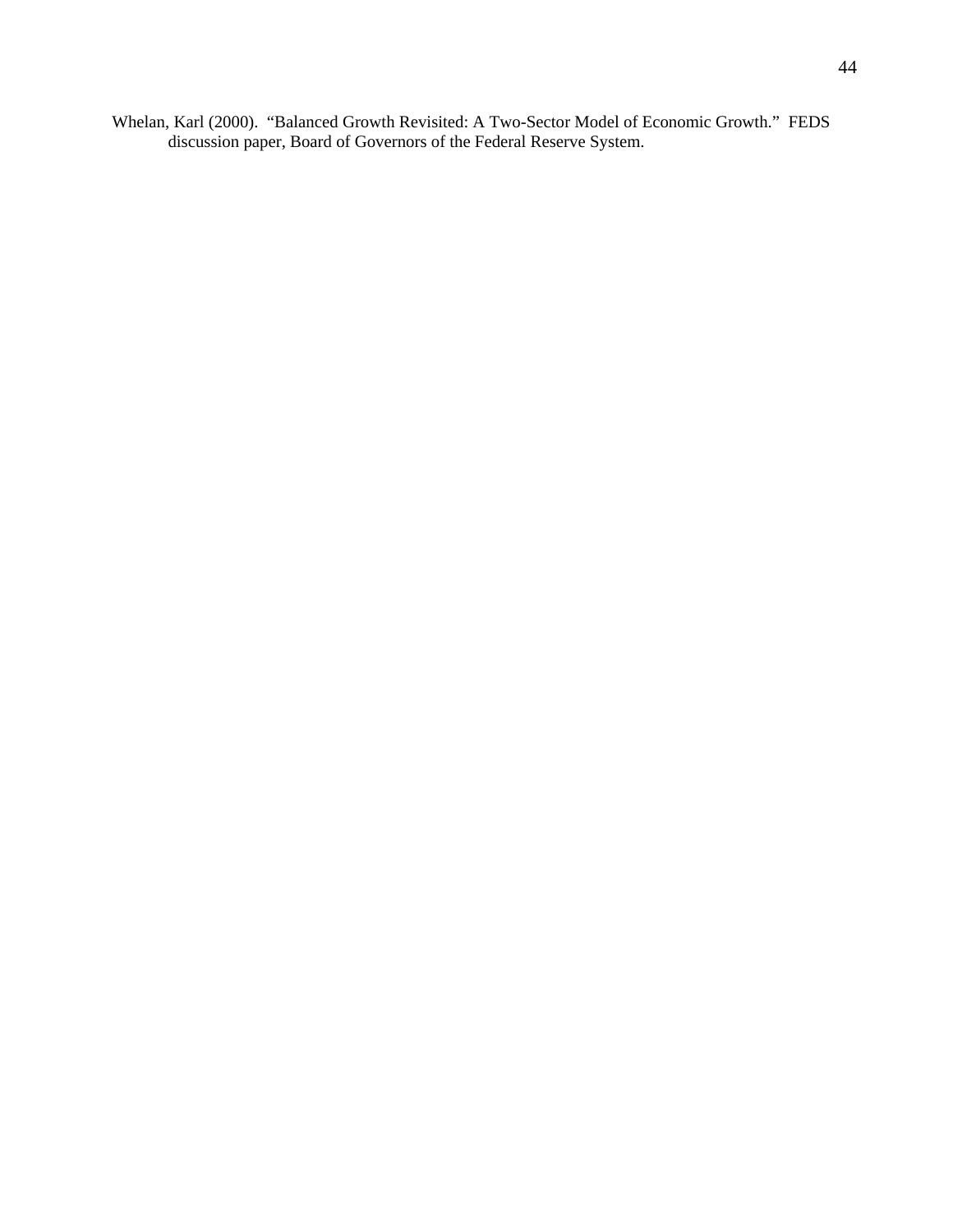| A. Final-goods sector TFP growth<br>(percent change, annual rate) |         |         |         |  |  |  |  |  |
|-------------------------------------------------------------------|---------|---------|---------|--|--|--|--|--|
| 1950-2005<br>1950-1982<br>1983-2005                               |         |         |         |  |  |  |  |  |
| (1) Consumption TFP, $dz_C$                                       | 0.12    | 0.24    | $-0.06$ |  |  |  |  |  |
| (2) Durables Consumption, TFP $d_{\mathcal{Z}CD}$                 | 1.86    | 1.47    | 2.44    |  |  |  |  |  |
| (3) Investment TFP, $dz_I$                                        | 1.30    | 1.00    | 1.75    |  |  |  |  |  |
| 3a. Equipment $dz_{JE}$                                           | 2.75    | 2.07    | 3.77    |  |  |  |  |  |
| 3b. Structures $dz_{IS}$                                          | $-0.39$ | $-0.07$ | $-0.88$ |  |  |  |  |  |
| (4) Government TFP, $dz_G$                                        | 1.20    | 1.09    | 1.36    |  |  |  |  |  |
| (5) Trade TFP, $dz_{Trade}$                                       | 2.05    | 1.57    | 2.78    |  |  |  |  |  |

## Table 1. Sample-average growth rates of sector-specific technologies (Standard TFP and utilization-adjusted technology estimates)

B. Final-goods sector technology, using utilization-adjusted industry shocks (percent change, annual rate)

|                                         | 1950-2005 | 1950-1982 | 1983-2005 |
|-----------------------------------------|-----------|-----------|-----------|
| (1) Consumption TFP, $dz_C$             | 0.13      | 0.26      | $-0.07$   |
| (2) Durables Consumption, TFP $dz_{CD}$ | 1.89      | 1.49      | 2.50      |
| (3) Investment TFP, $dz_I$              | 1.33      | 1.08      | 1.70      |
| 3a. Equipment $dz_{JE}$                 | 2.80      | 2.20      | 3.71      |
| 3b. Structures $dz_{IS}$                | $-0.39$   | $-0.05$   | $-0.89$   |
| (4) Government TFP, $dz_G$              | 1.22      | 1.14      | 1.34      |
| (5) Trade TFP, $dz_{Trade}$             | 2.09      | 1.66      | 2.74      |

Notes: In the top panel, TFP is calculated for the 35 domestic industries in the Jorgenson dataset and aggregated to final-use sectors as described in the text. The bottom panel uses industry technology residuals, as described in the text. Those estimates control for variations in factor utilization.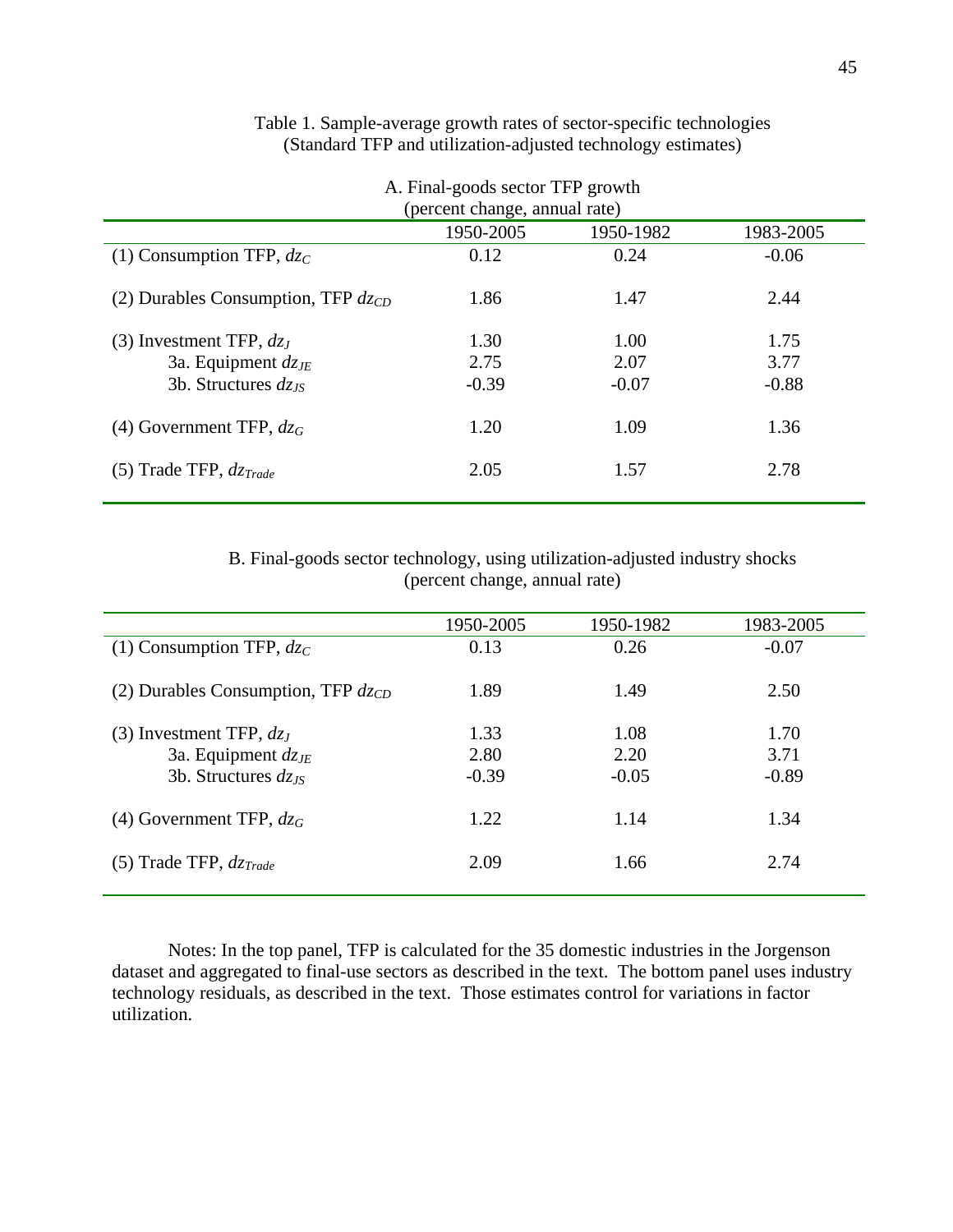| final-good category                     | capital share |
|-----------------------------------------|---------------|
|                                         |               |
| Consumption (Non-durables and services) | 0.36          |
| <b>Consumer Durables</b>                | 0.31          |
| Equipment Investment                    | 0.30          |
| <b>Structures</b>                       | 0.26          |
| Government                              | 0.30          |
| <b>Government Consumption</b>           | 0.35          |
| Government Equipment                    | 0.26          |
| <b>Government Structures</b>            | 0.28          |
| Net Exports                             | 0.35          |
|                                         |               |
| sample averages, 1961-2005              |               |

Table 2. Final-Use Capital Shares

Notes: For final-use vector  $b_h$ , where  $h \subset \{C, CD, JE, JS, G, GC, GE, GS, NX\}$ , capital's share is calculated as  $b_h [I - B]^{-1} s_K'$ , where  $s_K'$  is the vector of commodity capital shares  $s_k$ <sup>'</sup>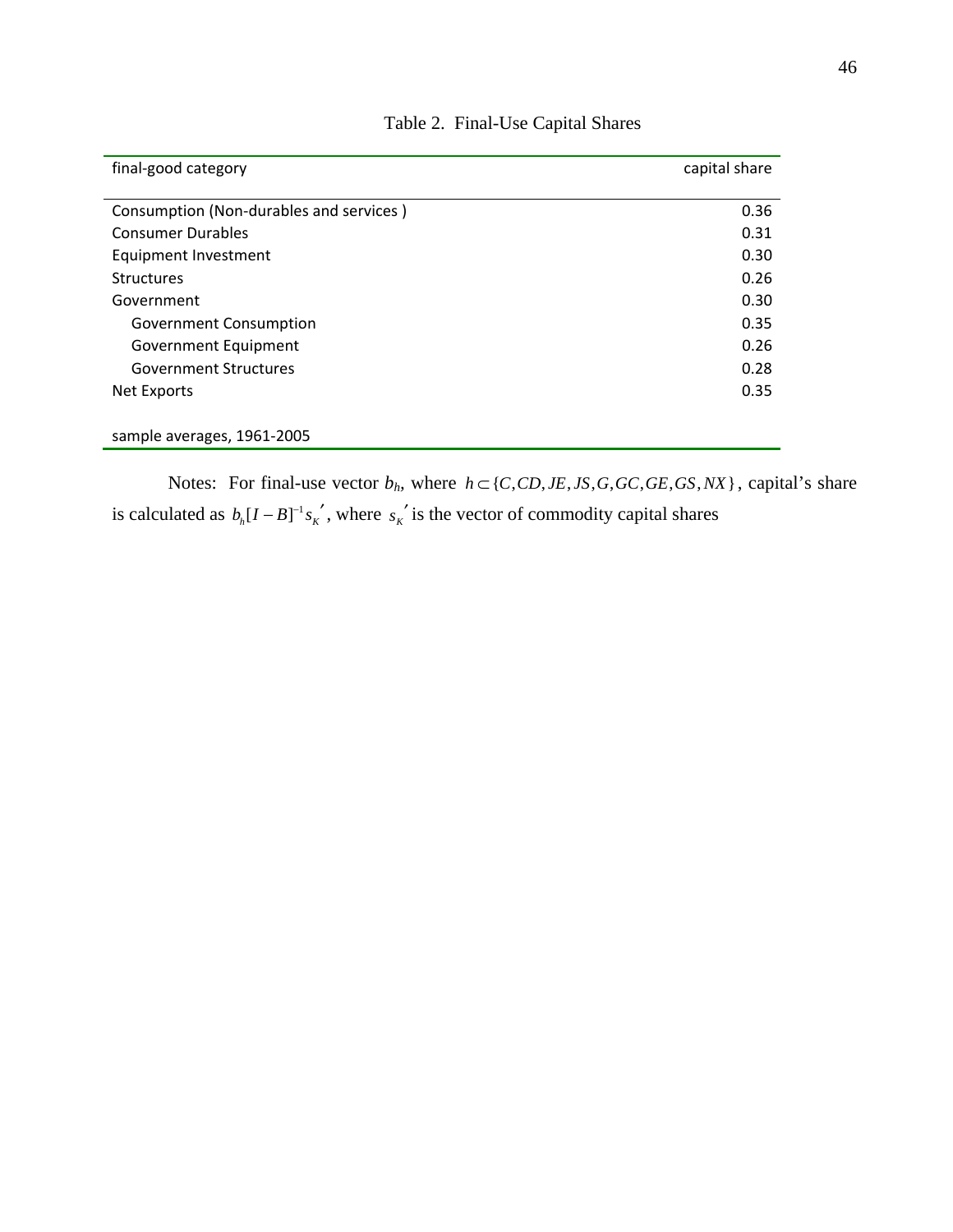### Table 3. Relative output prices and relative technology (percent change, annual rate)

A. Prices of nondurable and services consumption relative to price of equipment investment, BEA and Jorgenson datasets

|                                                 | 1960-2005 | 1960-1982 | 1982-2005 |
|-------------------------------------------------|-----------|-----------|-----------|
| BEA                                             | 2.69      | 1.58      | 3.70      |
| $Jorgenson - adjusted with$<br>Gordon deflators | 2.67      | 1.61      | 3.67      |

Notes: Price index for consumption of non-durables and services is calculated as a chainedprice index.

## B. Jorgenson data (adjusted with Gordon deflators): Relative prices and relative sectoral TFPs

| $dz_J - dz_C = (dp_C - dp_J) + (b_J - b_C)(I - B)^{-1} [s_K dp_K + s_L dp_L] + (b_J - b_C)(I - B)^{-1} [p^{Dom} - dp^{Dom, Power}]$ |  |
|-------------------------------------------------------------------------------------------------------------------------------------|--|
| $=$ Relative price + Factor-Price Wedge + Tax Wedge                                                                                 |  |

|                                                                    | <b>Full</b><br><b>Sample</b><br>$\bf(1)$ | 1960-<br>1982<br>(2) | 1982-<br>2004<br>(3) | <b>Acceleration</b><br>$((3)-(2))$ |
|--------------------------------------------------------------------|------------------------------------------|----------------------|----------------------|------------------------------------|
| (1) Relative TFP (Equip. invest. relative to<br>NDS consump.)      | 3.15                                     | 2.11                 | 4.14                 | 2.04                               |
| (2) Relative price (NDS consump. relative to<br>equip. investment) | 2.68                                     | 1.60                 | 3.71                 | 2.10                               |
| (3) Relative primary input prices (equip<br>relative to NDS cons.) | 0.33                                     | 0.40                 | 0.27                 | $-0.14$                            |
| (4) Relative sales tax wedge (equip. relative to<br>NDS cons.)     | 0.14                                     | 0.10                 | 0.17                 | 0.07                               |

Notes: Lines (2) through (4) sum to line (1). NDS is non-durables and services. In the equation,  $(b<sub>J</sub> - b<sub>C</sub>)$  is a row vector for a given year of commodity-specific shares in final investment versus consumption;  $[s_K dp_K + s_L dp_L]$  is a column vector of commodity-specific share-weighted input price growth, where only domestic commodities have non-zero entries; similarly,  $\int p^{Dom} - dp^{Dom,Producer}$  is a column vector of the difference between price paid by a purchaser and the price received by a producer. Terms are defined and discussed further in the text.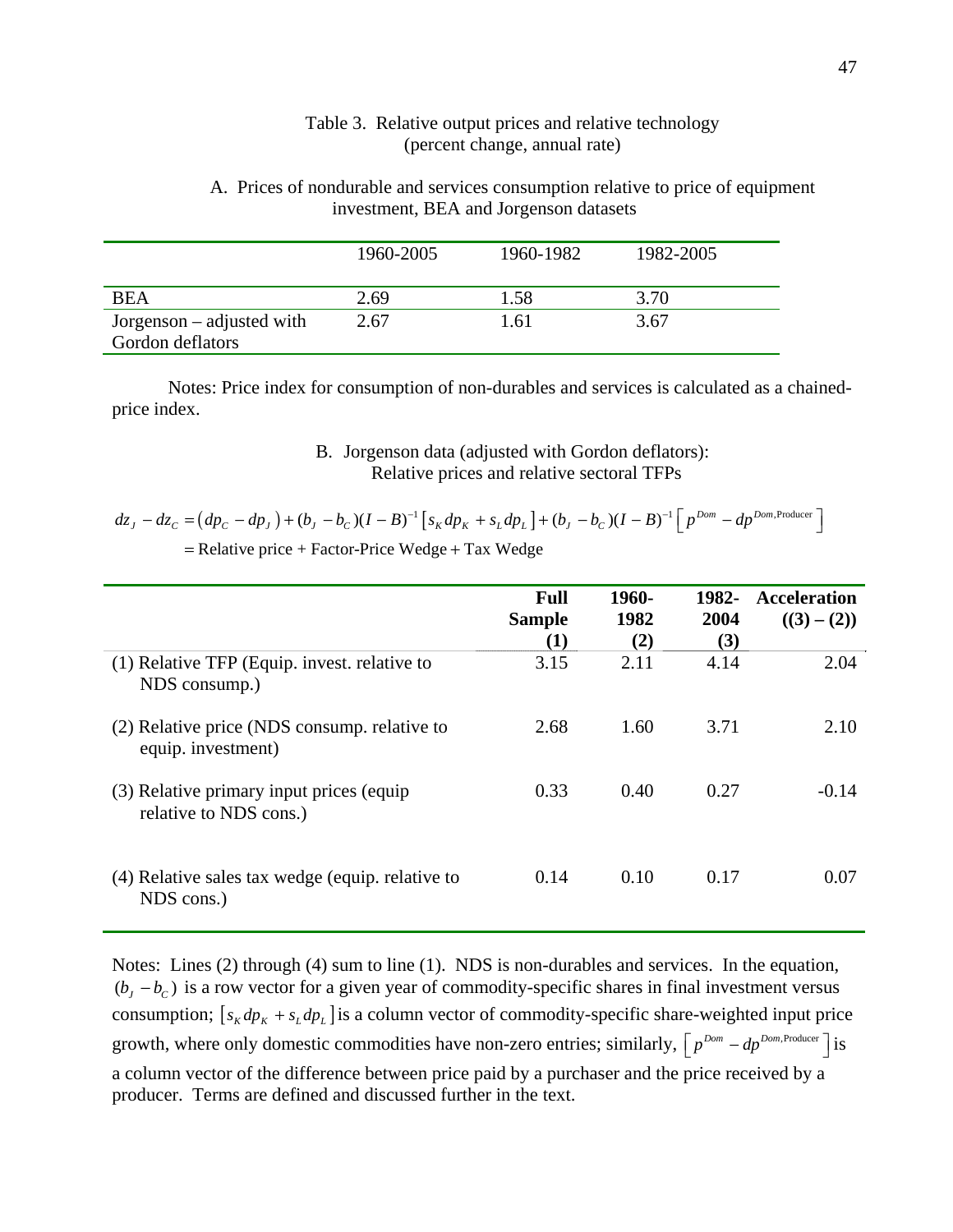## Table 4. Correlations of sector-specific residuals

|                                   | 1950-2004 | 1950-1982 | 1983-2005 |
|-----------------------------------|-----------|-----------|-----------|
| $(1)$ Corr $(dz_J, dz_C)$         | 0.82      | 0.88      | 0.71      |
| $(2)$ Corr $(dz_{JE}, dz_C)$      | 0.70      | 0.79      | 0.61      |
| (3) Corr $(dz_{IF} - dz_C, dz_C)$ | 0.12      | 0.25      | $-0.01$   |
| (4) Corr $(dz_{IF} - dz_C, dz_I)$ | 0.51      | 0.49      | 0.62      |

#### A. Selected correlations of final-use TFP

B. Selected correlations of final-use technology

|                                   | 1950-2005 | 1950-1982 | 1983-2005 |
|-----------------------------------|-----------|-----------|-----------|
| $(1)$ Corr $(dz_J, dz_C)$         | 0.48      | 0.50      | 0.52      |
| $(2)$ Corr $(dz_{JE}, dz_C)$      | 0.24      | 0.27      | 0.29      |
| (3) Corr $(dz_{IF} - dz_C, dz_C)$ | $-0.10$   | $-0.06$   | $-0.10$   |
| (4) Corr $(dz_{IF} - dz_C, dz_I)$ | 0.73      | 0.73      | 0.75      |

Notes:  $dz_J$  is TFP or technology for overall investment;  $dz_{J,E}$  is for equipment and software;  $dz<sub>C</sub>$  is for non-durables and services consumption. With 56 observations, a correlation of 0.22 is significant at the 10 percent level and 0.27 is significant at the 5 percent level; with 22 observations, a correlation of 0.35 is significant at the 10 percent level and 0.41 is significant at the 5 percent level. See also notes to Table 1.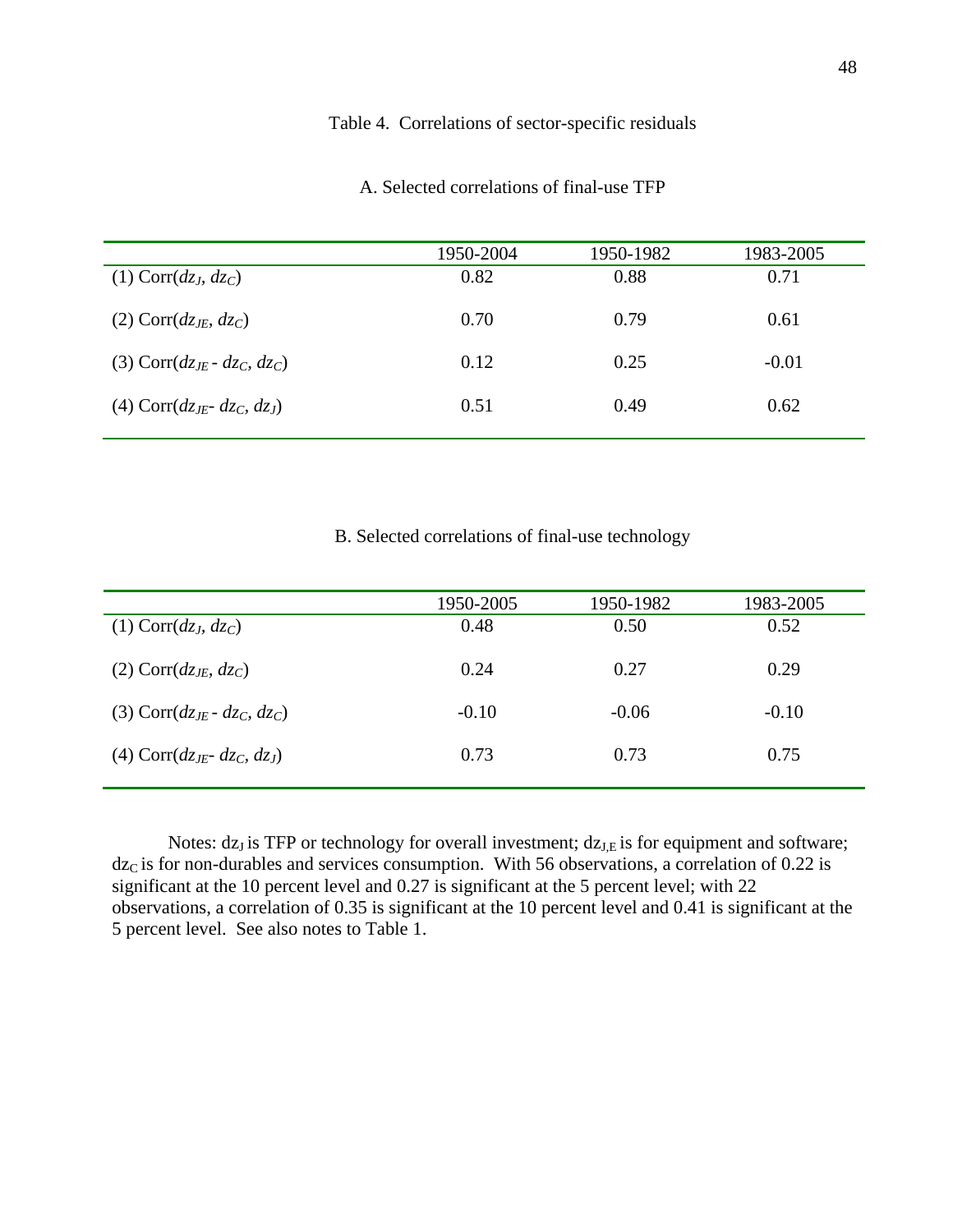|      |                                                | Technology shocks |                        |           |         |                            |           |                |
|------|------------------------------------------------|-------------------|------------------------|-----------|---------|----------------------------|-----------|----------------|
|      |                                                | Consumption       |                        |           |         |                            |           |                |
|      |                                                |                   | Investment and Exports |           |         | (nondurables and services) |           |                |
|      |                                                | dzj               | $dzj(-1)$              | $dzj(-2)$ | dzc     | $dzc(-1)$                  | $dzc(-2)$ | $\mathbb{R}^2$ |
| (1)  | GDP, GCV adjusted.                             | $-0.39$           | $-0.09$                | 0.14      | 0.75    | 0.22                       | $-0.14$   | 0.40           |
|      |                                                | (0.08)            | (0.14)                 | (0.11)    | (0.25)  | (0.43)                     | (0.33)    |                |
| (2)  | Equip. and Soft. Invest, GCV adj.              | $-1.15$           | $-1.18$                | 0.39      | 2.38    | 0.86                       | $-1.07$   | 0.29           |
|      |                                                | (0.36)            | (0.46)                 | (0.35)    | (0.96)  | (1.40)                     | (0.99)    |                |
|      |                                                |                   |                        |           |         |                            |           |                |
| (3)  | Consumer durables, GCV adj.                    | $-0.72$           | $-0.02$                | 0.49      | 2.32    | $-0.57$                    | $-1.04$   | 0.22           |
|      |                                                | (0.32)            | (0.39)                 | (0.39)    | (0.72)  | (1.26)                     | (0.98)    |                |
| (4)  | Consump. of nondur. and services, GCV adj.     | $-0.19$           | $-0.01$                | 0.02      | 0.34    | 0.12                       | $-0.04$   | 0.50           |
|      |                                                | (0.05)            | (0.05)                 | (0.08)    | (0.15)  | (0.14)                     | (0.17)    |                |
|      | Non-res. structures invest.                    | $-0.40$           | $-1.16$                | $-0.16$   | $-0.40$ | 2.29                       | 0.89      | 0.36           |
| (5)  |                                                | (0.33)            | (0.33)                 | (0.45)    | (0.97)  | (0.89)                     | (0.88)    |                |
|      |                                                |                   |                        |           |         |                            |           |                |
| (6)  | Residential structures invest.                 | $-1.49$           | 0.92                   | 0.79      | 4.03    | $-0.73$                    | $-4.04$   | 0.32           |
|      |                                                | (0.47)            | (0.73)                 | (0.69)    | (1.74)  | (1.62)                     | (1.95)    |                |
| (7)  | Exports, GCV adj.                              | $-0.44$           | $-0.43$                | 0.62      | 1.36    | 0.86                       | $-0.93$   | 0.12           |
|      |                                                | (0.37)            | (0.40)                 | (0.43)    | (0.94)  | (1.12)                     | (0.65)    |                |
|      |                                                |                   |                        |           |         |                            |           |                |
| (8)  | Imports, GCV adj.                              | $-0.70$           | $-0.37$                | 0.59      | 1.06    | $-0.23$                    | $-1.29$   | 0.29           |
|      |                                                | (0.24)            | (0.33)                 | (0.44)    | (0.78)  | (1.00)                     | (1.09)    |                |
| (9)  | Hours worked                                   | $-0.37$           | $-0.26$                | 0.12      | 0.14    | 0.14                       | $-0.32$   | 0.42           |
|      |                                                | (0.08)            | (0.12)                 | (0.12)    | (0.34)  | (0.37)                     | (0.24)    |                |
|      |                                                |                   |                        |           |         |                            |           |                |
| (10) | Wage (Jorgenson, composition-adj.)             | $-0.15$           | $-0.19$                | $-0.20$   | 0.44    | 0.31                       | $-0.05$   | 0.19           |
|      |                                                | (0.12)            | (0.14)                 | (0.13)    | (0.31)  | (0.33)                     | (0.29)    |                |
| (11) | GDP deflator (Jorgenson), GCV adj.             | $-0.29$           | $-0.20$                | $-0.30$   | $-0.40$ | 0.23                       | 0.24      | 0.22           |
|      |                                                | (0.11)            | (0.10)                 | (0.16)    | (0.35)  | (0.31)                     | (0.29)    |                |
| (12) | Rel price: CNDS to Equip (Jorgenson), GCV-adj. | 0.23              | 0.01                   | 0.05      | $-0.04$ | $-0.07$                    | $-0.29$   | 0.01           |
|      |                                                | (0.10)            | (0.12)                 | (0.11)    | (0.41)  | (0.30)                     | (0.29)    |                |
|      |                                                |                   |                        |           |         |                            |           |                |
| (13) | Price of NDS Consumption (Jorgenson), GCV adj. | $-0.20$           | $-0.21$                | $-0.32$   | $-0.39$ | 0.30                       | 0.30      | 0.24           |
|      |                                                | (0.12)            | (0.13)                 | (0.19)    | (0.32)  | (0.35)                     | (0.32)    |                |
| (14) | Price of equipment (Jorgenson), GCV adj.       | $-0.43$           | $-0.22$                | $-0.37$   | $-0.34$ | 0.37                       | 0.59      | 0.03           |
|      |                                                | (0.15)            | (0.14)                 | (0.24)    | (0.60)  | (0.46)                     | (0.45)    |                |
|      |                                                |                   |                        |           |         |                            |           |                |
| (15) | Fed Funds rate                                 | 0.04              | $-0.20$                | $-0.20$   | $-1.36$ | $-0.42$                    | $-0.30$   | 0.38           |
|      |                                                | (0.12)            | (0.09)                 | (0.12)    | (0.50)  | (0.25)                     | (0.35)    |                |
| (16) | 10-year Treasury                               | $-0.09$           | $-0.11$                | $-0.10$   | $-0.84$ | $-0.85$                    | $-0.49$   | 0.30           |
|      |                                                | (0.10)            | (0.12)                 | (0.12)    | (0.32)  | (0.20)                     | (0.30)    |                |
|      |                                                |                   |                        |           |         |                            |           |                |

Table 5: Regression results

Notes: Instrumental variables regressions from 1952-2005. All variables except interest rates are in annual growth rates; interest rates are entered in levels. Dependent variables are shown in the left column. Regressors are current and lagged values of BFK final-use-sector technology shocks shown, along with a constant term (not shown). Regressions with prices or the wage also include decade dummies for the 1970s and 1980s. Instruments are corresponding variables where the terms of trade and technology in agriculture, mining, and government enterprises are zeroed out before aggregation. Heteroskedastic and auto-correlation robust standard errors in parentheses.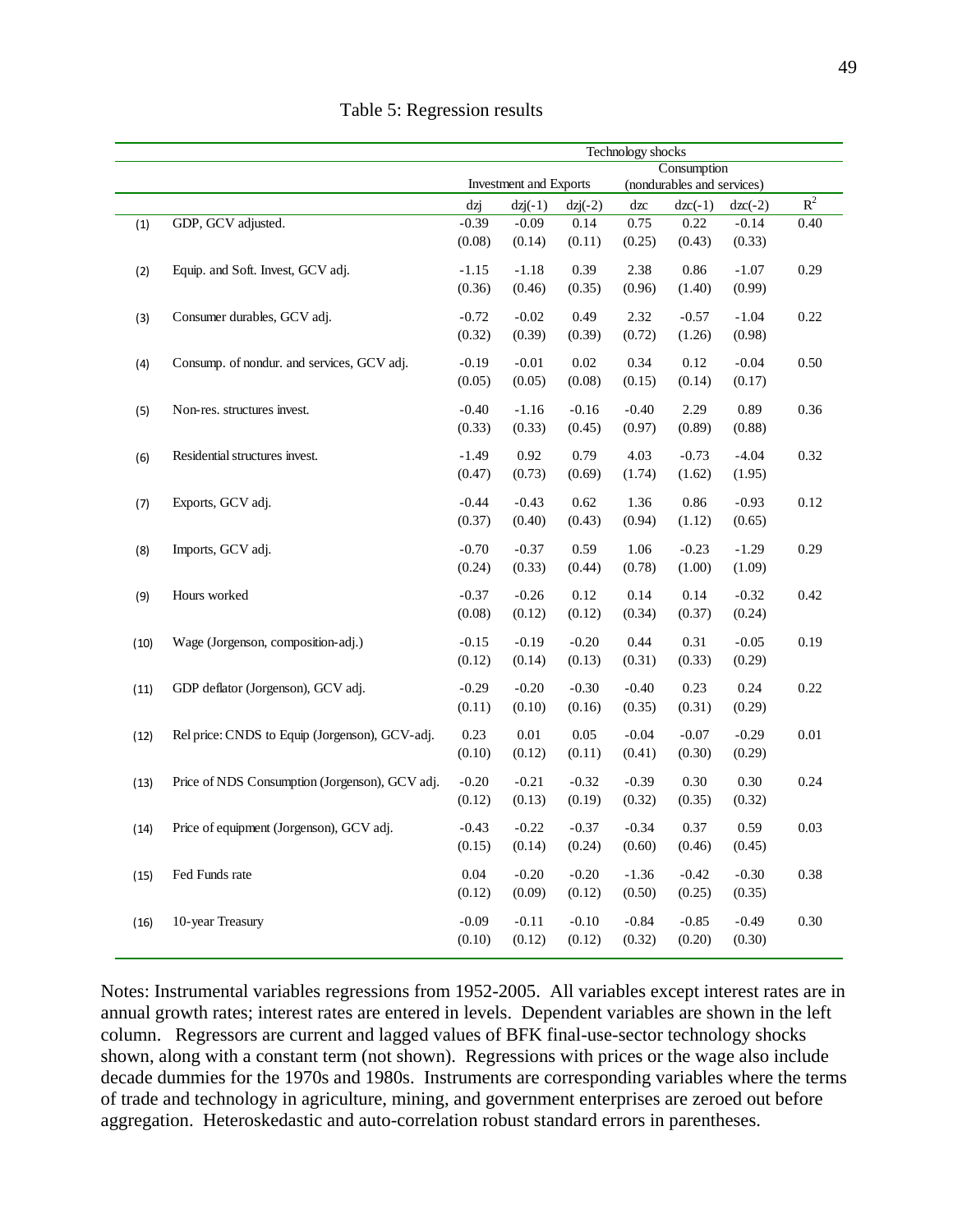Figure 1: Cumulated Final-Use Sector Technology Series

## **Final-Use Technology**

cumulated log changes, 1949=0



Note: All series are calculated by cumulating log changes of utilization-adjusted technology from 1950-2005. These series "zero out" the terms-of-trade shocks and technology in sectors for which no utilization adjustment is available. The value for 1949 is normalized to zero.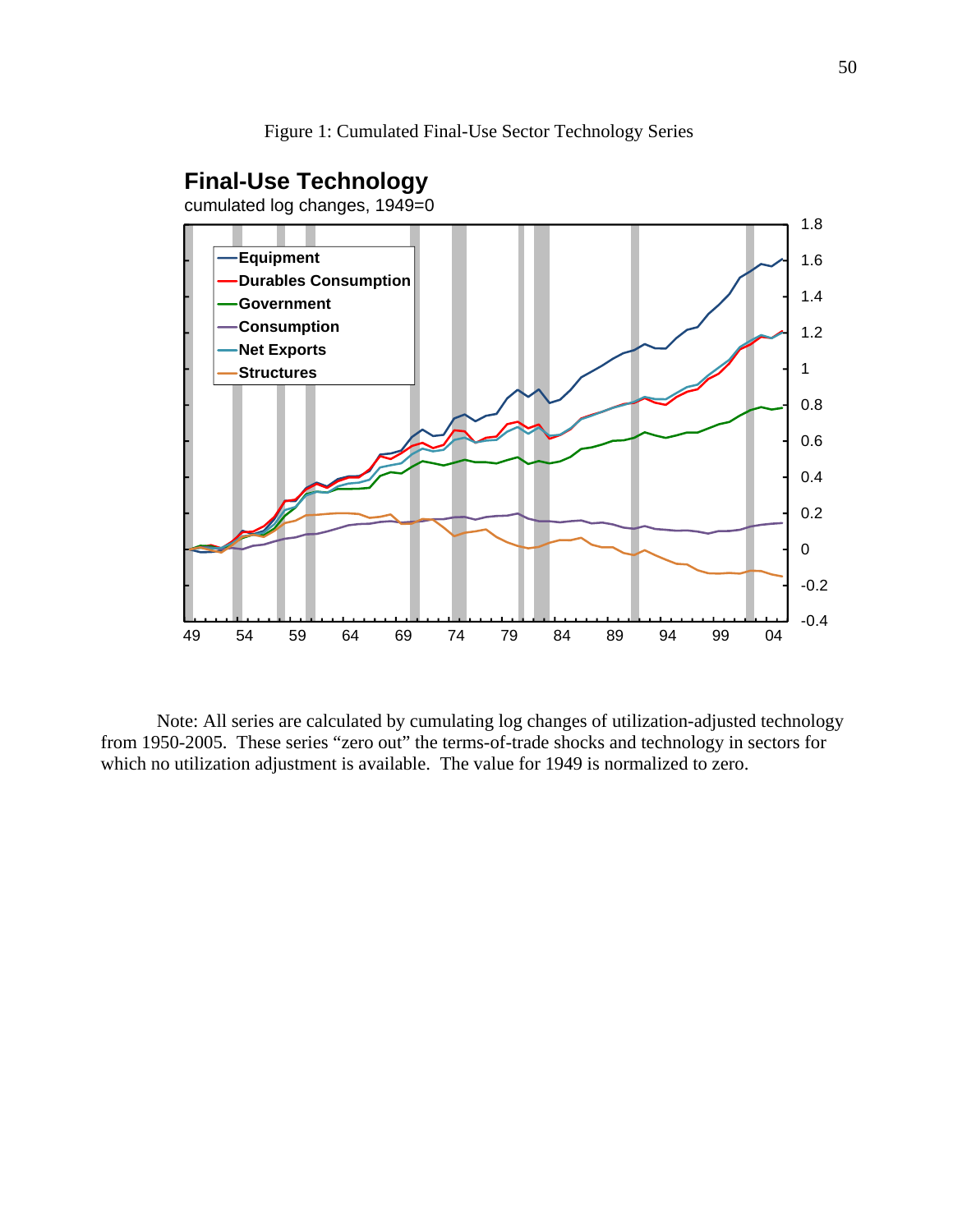Figure 2: Relative Prices, Relative TFP, and Relative Technology



# **Relative Prices, Technology, and TFP**

cumulated log growth rates